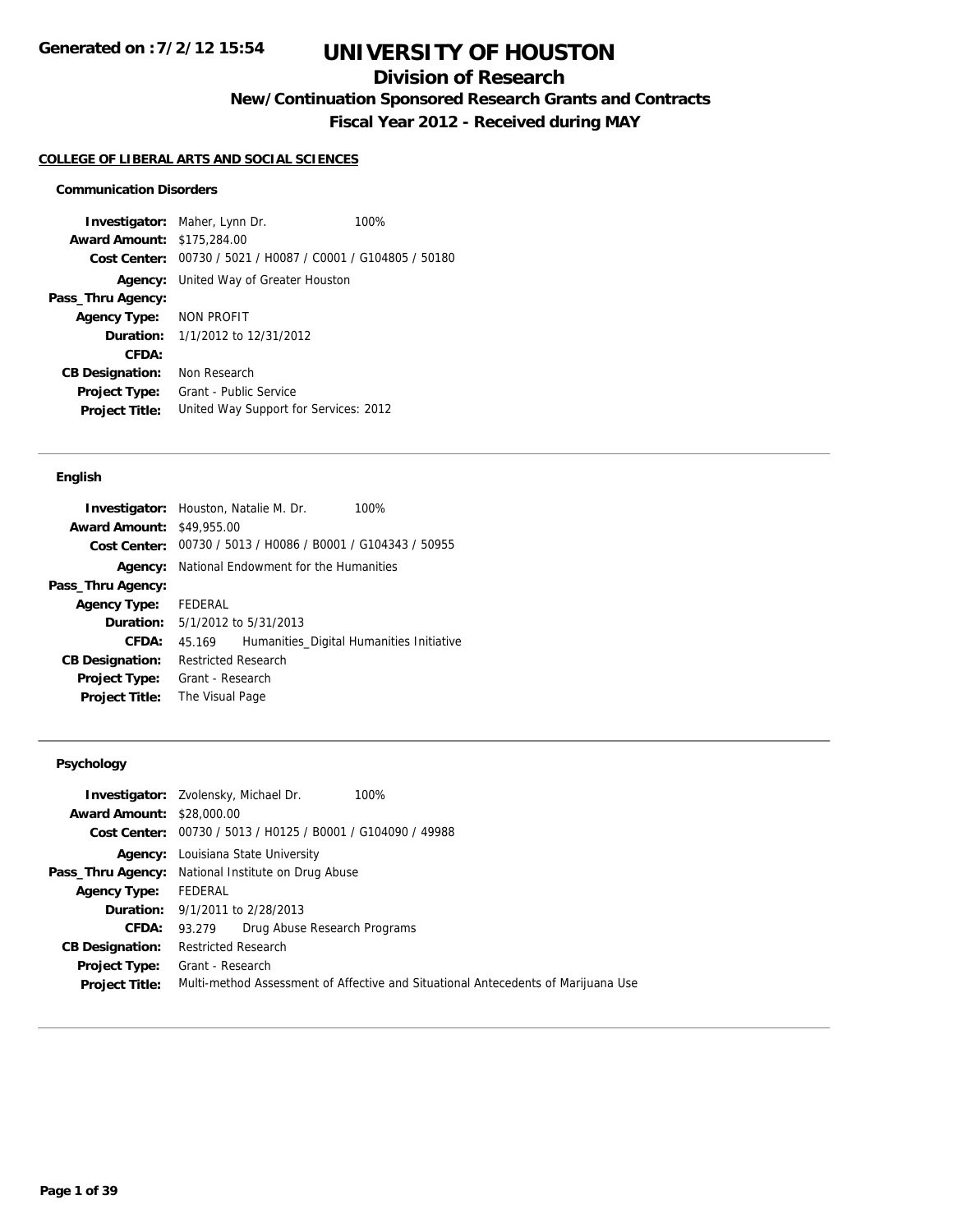## **Division of Research**

**New/Continuation Sponsored Research Grants and Contracts**

**Fiscal Year 2012 - Received during MAY**

#### **COLLEGE OF LIBERAL ARTS AND SOCIAL SCIENCES**

### **Psychology**

|                                  | <b>Investigator:</b> Branum-Martin, Lee Dr.<br>20%          |  |  |
|----------------------------------|-------------------------------------------------------------|--|--|
| <b>Award Amount: \$17,909.80</b> |                                                             |  |  |
|                                  | Cost Center: 00730 / 5013 / H0288 / B0001 / G103892 / 51005 |  |  |
|                                  | <b>Agency:</b> Lehigh University                            |  |  |
|                                  | <b>Pass_Thru Agency:</b> U.S. Department of Education       |  |  |
| <b>Agency Type:</b>              | FEDERAL                                                     |  |  |
|                                  | <b>Duration:</b> 3/1/2012 to 2/28/2013                      |  |  |
| CFDA:                            | Special Education Research<br>84.324                        |  |  |
| <b>CB Designation:</b>           | <b>Restricted Research</b>                                  |  |  |
| <b>Project Type:</b>             | Grant - Research                                            |  |  |
| <b>Project Title:</b>            | Reading Achievement Multi-Component Program (RAMP-UP)       |  |  |

### **COLLEGE OF NATURAL SCIENCES AND MATHEMATICS**

### **Biology/Biochemistry**

|                                  | <b>Investigator:</b> Willson, Richard C. Dr.<br>8%             |  |  |
|----------------------------------|----------------------------------------------------------------|--|--|
| <b>Award Amount: \$16,317.92</b> |                                                                |  |  |
|                                  | Cost Center: 00730 / 5015 / H0067 / B0001 / G105277 / 50975    |  |  |
|                                  | <b>Agency:</b> University of Texas Medical Branch at Galveston |  |  |
| Pass_Thru Agency:                | National Institute of Allergy and Infectious Diseases          |  |  |
| <b>Agency Type:</b>              | FEDERAL                                                        |  |  |
|                                  | <b>Duration:</b> 3/1/2012 to 2/28/2013                         |  |  |
| CFDA:                            | Allergy, Immunology, and Transplantation Research<br>93.855    |  |  |
| <b>CB Designation:</b>           | <b>Restricted Research</b>                                     |  |  |
| Project Type:                    | Grant - Research                                               |  |  |
| <b>Project Title:</b>            | Towards the Development of a Syndrome-Specific Diagnostic Tool |  |  |
|                                  |                                                                |  |  |

| <b>Investigator:</b> Schwartz, Robert Dr. |                                                             |                                      | 100% |
|-------------------------------------------|-------------------------------------------------------------|--------------------------------------|------|
| <b>Award Amount: \$45,000.00</b>          |                                                             |                                      |      |
|                                           | Cost Center: 00730 / 5013 / H0104 / B0001 / G104223 / 50866 |                                      |      |
| Agency:                                   | Sanford-Burnham Institute of Medical Research               |                                      |      |
| Pass_Thru Agency:                         | National Heart, Lung, and Blood Institute                   |                                      |      |
| <b>Agency Type:</b>                       | FEDERAL                                                     |                                      |      |
|                                           | <b>Duration:</b> $4/1/2012$ to $3/31/2013$                  |                                      |      |
| CFDA:                                     | 93.837                                                      | Heart and Vascular Diseases Research |      |
| <b>CB Designation:</b>                    | <b>Restricted Research</b>                                  |                                      |      |
| <b>Project Type:</b>                      | Grant - Research                                            |                                      |      |
| <b>Project Title:</b>                     | microRNAs and integrative control of cardiopoiesis          |                                      |      |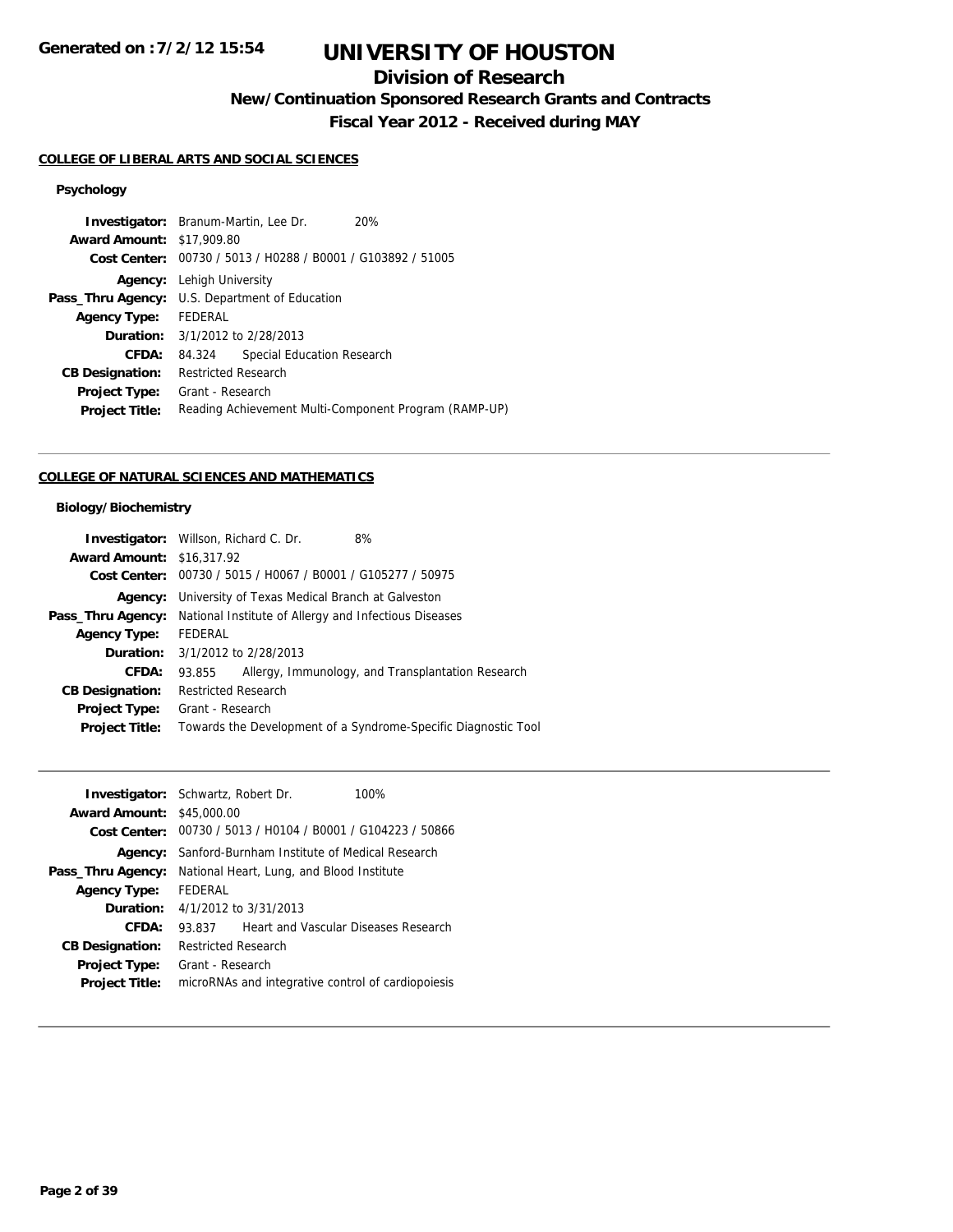## **Division of Research**

**New/Continuation Sponsored Research Grants and Contracts**

**Fiscal Year 2012 - Received during MAY**

#### **COLLEGE OF NATURAL SCIENCES AND MATHEMATICS**

### **Biology/Biochemistry**

|                            |                            | 100%                                                                                                                                                                                                                                                 |
|----------------------------|----------------------------|------------------------------------------------------------------------------------------------------------------------------------------------------------------------------------------------------------------------------------------------------|
|                            |                            |                                                                                                                                                                                                                                                      |
|                            |                            |                                                                                                                                                                                                                                                      |
|                            |                            |                                                                                                                                                                                                                                                      |
|                            |                            |                                                                                                                                                                                                                                                      |
|                            |                            |                                                                                                                                                                                                                                                      |
|                            |                            |                                                                                                                                                                                                                                                      |
|                            | <b>Biological Sciences</b> |                                                                                                                                                                                                                                                      |
| <b>Restricted Research</b> |                            |                                                                                                                                                                                                                                                      |
|                            |                            |                                                                                                                                                                                                                                                      |
|                            |                            | DISSERTATION RESEARCH: The ecology and evolution of morphological scaling                                                                                                                                                                            |
|                            | FEDERAL                    | <b>Investigator:</b> Frankino, William Dr.<br><b>Award Amount: \$14,995.00</b><br>Cost Center: 00730 / 5013 / H0104 / B0001 / G104687 / 50779<br>National Science Foundation<br><b>Duration:</b> 6/1/2012 to 5/31/2014<br>47.074<br>Grant - Research |

| <b>Investigator:</b> Willson, Richard C. Dr.<br>8%             |  |  |
|----------------------------------------------------------------|--|--|
| <b>Award Amount: \$1,186.72</b>                                |  |  |
| 00730 / 5015 / H0104 / B0001 / G105275 / 50973<br>Cost Center: |  |  |
| <b>Agency:</b> University of Texas Medical Branch at Galveston |  |  |
| National Institute of Allergy and Infectious Diseases          |  |  |
| <b>FEDERAL</b>                                                 |  |  |
| <b>Duration:</b> 3/1/2012 to 2/28/2013                         |  |  |
| Allergy, Immunology, and Transplantation Research<br>93.855    |  |  |
| <b>Restricted Research</b>                                     |  |  |
| Grant - Research                                               |  |  |
| Towards the Development of a Syndrome-Specific Diagnostic Tool |  |  |
|                                                                |  |  |

| <b>Award Amount: \$96,615,00</b>       | 100%<br><b>Investigator:</b> Cooper, Tim Dr.<br>Cost Center: 00730 / 5013 / H0104 / B0001 / G100912 / 47154 |
|----------------------------------------|-------------------------------------------------------------------------------------------------------------|
|                                        | <b>Agency:</b> National Science Foundation                                                                  |
| Pass_Thru Agency:                      |                                                                                                             |
| <b>Agency Type:</b>                    | FEDERAL                                                                                                     |
|                                        | <b>Duration:</b> 9/1/2010 to 8/31/2013                                                                      |
| <b>CFDA:</b>                           | 47.074 Biological Sciences                                                                                  |
| <b>CB Designation:</b>                 | <b>Restricted Research</b>                                                                                  |
| Project Type:<br><b>Project Title:</b> | Grant - Research<br>Rewiring a resource utilization network: mechanistic basis and ecological implications  |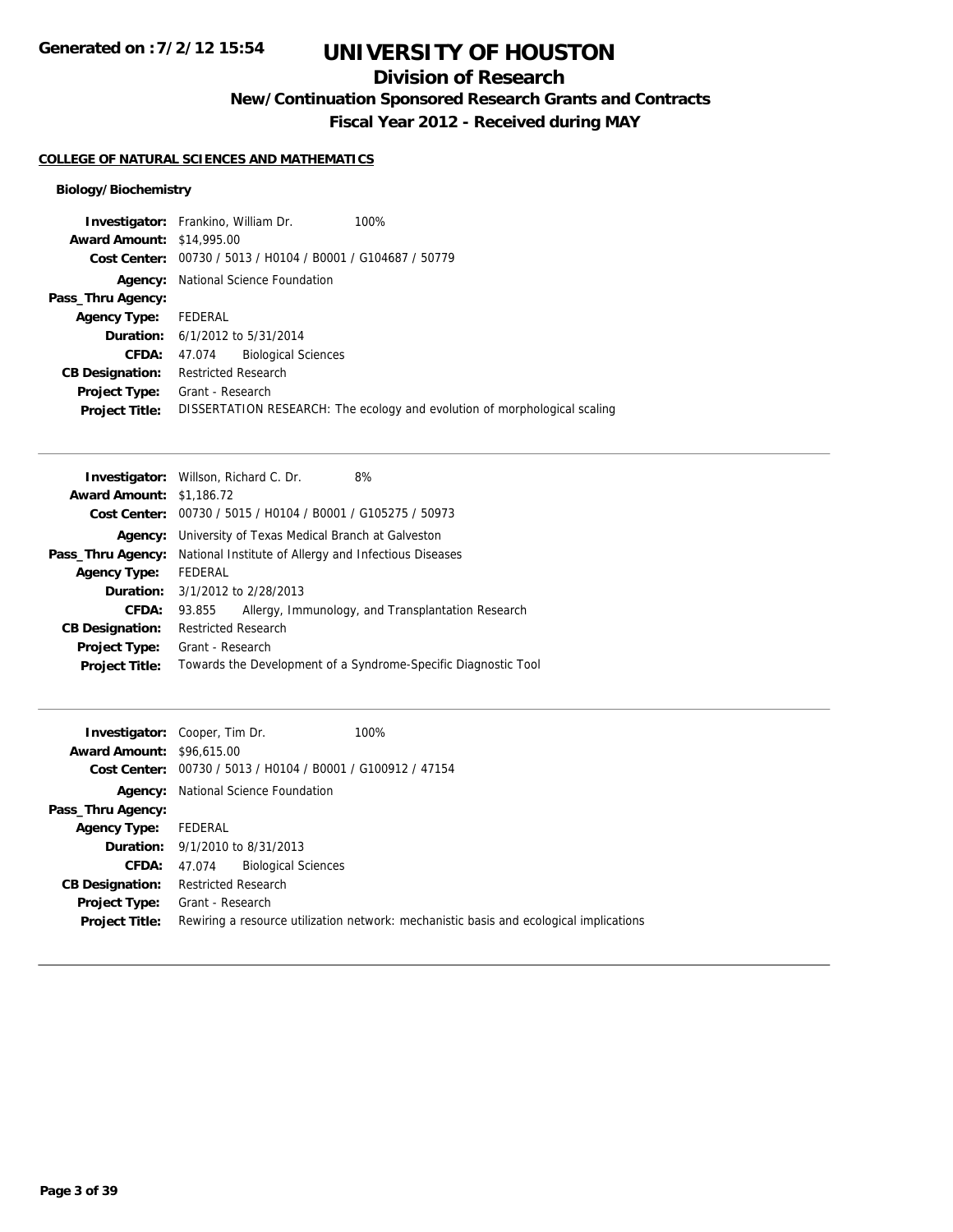## **Division of Research**

**New/Continuation Sponsored Research Grants and Contracts**

**Fiscal Year 2012 - Received during MAY**

#### **COLLEGE OF NATURAL SCIENCES AND MATHEMATICS**

### **Biology/Biochemistry**

|                                  | <b>Investigator:</b> Wang, Yuhong Dr.                       | 100%                                                                                                 |
|----------------------------------|-------------------------------------------------------------|------------------------------------------------------------------------------------------------------|
| <b>Award Amount: \$60,000.00</b> |                                                             |                                                                                                      |
|                                  | Cost Center: 00730 / 5021 / H0104 / B0001 / G104927 / 50937 |                                                                                                      |
|                                  | <b>Agency:</b> The Welch Foundation                         |                                                                                                      |
| Pass_Thru Agency:                |                                                             |                                                                                                      |
| <b>Agency Type:</b>              | FOUNDATION                                                  |                                                                                                      |
|                                  | <b>Duration:</b> $6/1/2012$ to $5/31/2013$                  |                                                                                                      |
| CFDA:                            |                                                             |                                                                                                      |
| <b>CB Designation:</b>           | <b>Restricted Research</b>                                  |                                                                                                      |
| Project Type:                    | Grant - Research                                            |                                                                                                      |
| <b>Project Title:</b>            |                                                             | The kinetics and conformational changes during the peptidyl transferase reaction in single ribosomes |

|                                  | <b>Investigator:</b> Willson, Richard C. Dr.<br>8%             |  |  |
|----------------------------------|----------------------------------------------------------------|--|--|
| <b>Award Amount: \$12,164.24</b> |                                                                |  |  |
|                                  | Cost Center: 00730 / 5015 / H0070 / B0001 / G105278 / 50952    |  |  |
| Agency:                          | University of Texas Medical Branch at Galveston                |  |  |
| Pass_Thru Agency:                | National Institute of Allergy and Infectious Diseases          |  |  |
| <b>Agency Type:</b>              | FEDERAL                                                        |  |  |
|                                  | <b>Duration:</b> 3/1/2012 to 5/31/2012                         |  |  |
| CFDA:                            | Allergy, Immunology, and Transplantation Research<br>93.855    |  |  |
| <b>CB Designation:</b>           | <b>Restricted Research</b>                                     |  |  |
| <b>Project Type:</b>             | Grant - Research                                               |  |  |
| <b>Project Title:</b>            | Towards the Development of a Syndrome-Specific Diagnostic Tool |  |  |
|                                  |                                                                |  |  |

| \$50,000.00                                                               | 100%                                                                                                                                                                                                                              |  |
|---------------------------------------------------------------------------|-----------------------------------------------------------------------------------------------------------------------------------------------------------------------------------------------------------------------------------|--|
|                                                                           |                                                                                                                                                                                                                                   |  |
|                                                                           |                                                                                                                                                                                                                                   |  |
|                                                                           |                                                                                                                                                                                                                                   |  |
|                                                                           |                                                                                                                                                                                                                                   |  |
|                                                                           |                                                                                                                                                                                                                                   |  |
|                                                                           |                                                                                                                                                                                                                                   |  |
| <b>Restricted Research</b>                                                |                                                                                                                                                                                                                                   |  |
| Grant - Research                                                          |                                                                                                                                                                                                                                   |  |
| Structural Studies of Novel Surface Polypeptides<br><b>Project Title:</b> |                                                                                                                                                                                                                                   |  |
|                                                                           | <b>Investigator:</b> Yeo, Hye-Jeong Dr.<br><b>Award Amount:</b><br>Cost Center: 00730 / 5021 / H0104 / B0001 / G105226 / 50924<br><b>Agency:</b> The Welch Foundation<br>FOUNDATION<br><b>Duration:</b> $6/1/2012$ to $5/31/2013$ |  |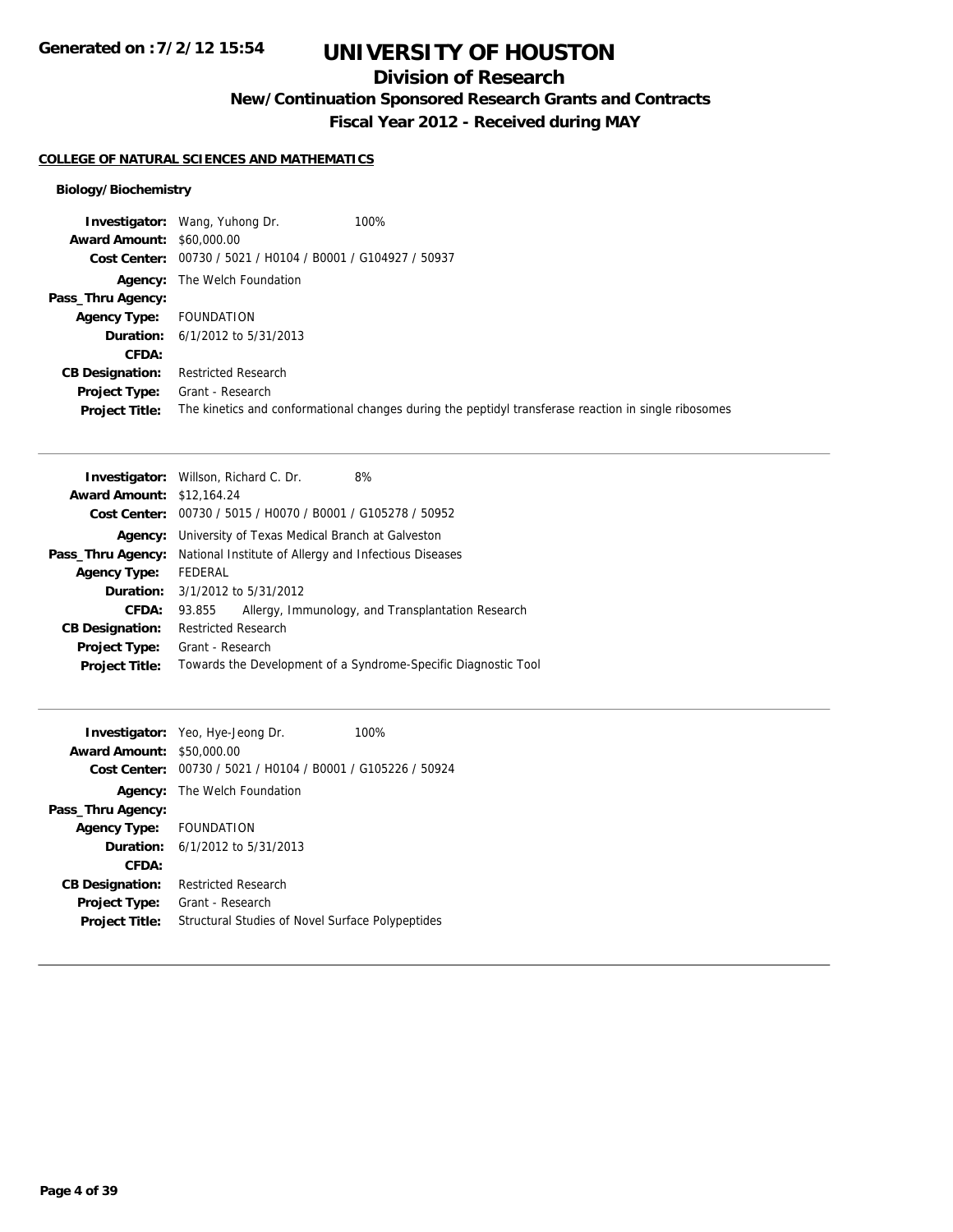# **Division of Research**

**New/Continuation Sponsored Research Grants and Contracts**

**Fiscal Year 2012 - Received during MAY**

#### **COLLEGE OF NATURAL SCIENCES AND MATHEMATICS**

### **Biology/Biochemistry**

| <b>Investigator:</b> Willson, Richard C. Dr. |                                                             |  | 8%                                                             |
|----------------------------------------------|-------------------------------------------------------------|--|----------------------------------------------------------------|
| <b>Award Amount: \$12,164.24</b>             |                                                             |  |                                                                |
|                                              | Cost Center: 00730 / 5015 / H0070 / B0001 / G105074 / 50420 |  |                                                                |
| Agency:                                      | University of Texas Medical Branch at Galveston             |  |                                                                |
| Pass_Thru Agency:                            | National Institute of Allergy and Infectious Diseases       |  |                                                                |
| <b>Agency Type:</b>                          | FEDERAL                                                     |  |                                                                |
|                                              | <b>Duration:</b> 3/1/2012 to 2/28/2013                      |  |                                                                |
| CFDA:                                        | 93.855                                                      |  | Allergy, Immunology, and Transplantation Research              |
| <b>CB Designation:</b>                       | <b>Restricted Research</b>                                  |  |                                                                |
| <b>Project Type:</b>                         | Grant - Research                                            |  |                                                                |
| <b>Project Title:</b>                        |                                                             |  | Towards the Development of a Syndrome-Specific Diagnostic Tool |
|                                              |                                                             |  |                                                                |

### **Center for Nuclear Receptors and Cell Signaling**

| <b>Investigator:</b> Frigo, Daniel Dr. |                                                                                |                                                             | 100% |
|----------------------------------------|--------------------------------------------------------------------------------|-------------------------------------------------------------|------|
| <b>Award Amount: \$75,000.00</b>       |                                                                                |                                                             |      |
|                                        |                                                                                | Cost Center: 00730 / 5013 / H0515 / B0001 / G103369 / 51028 |      |
| Agency:                                | National Cancer Institute                                                      |                                                             |      |
| Pass_Thru Agency:                      |                                                                                |                                                             |      |
| <b>Agency Type:</b>                    | FEDERAL                                                                        |                                                             |      |
|                                        | <b>Duration:</b> 5/14/2012 to 4/30/2013                                        |                                                             |      |
| CFDA:                                  |                                                                                | 93.393 Cancer Cause and Prevention Research                 |      |
| <b>CB Designation:</b>                 | Restricted Research                                                            |                                                             |      |
| <b>Project Type:</b>                   | Grant - Research                                                               |                                                             |      |
| <b>Project Title:</b>                  | Modulation of Branched-Chain Fatty Acids for the Prevention of Prostate Cancer |                                                             |      |
|                                        |                                                                                |                                                             |      |

|                                  | <b>Investigator:</b> Thummel, Randolph P. Dr.               | 100%                                                                                   |
|----------------------------------|-------------------------------------------------------------|----------------------------------------------------------------------------------------|
| <b>Award Amount: \$60,000.00</b> |                                                             |                                                                                        |
|                                  | Cost Center: 00730 / 5021 / H0107 / B0001 / G105232 / 50938 |                                                                                        |
|                                  | <b>Agency:</b> The Welch Foundation                         |                                                                                        |
| Pass_Thru Agency:                |                                                             |                                                                                        |
| <b>Agency Type:</b>              | FOUNDATION                                                  |                                                                                        |
|                                  | <b>Duration:</b> $6/1/2012$ to $5/31/2013$                  |                                                                                        |
| <b>CFDA:</b>                     |                                                             |                                                                                        |
| <b>CB Designation:</b>           | <b>Restricted Research</b>                                  |                                                                                        |
| <b>Project Type:</b>             | Grant - Research                                            |                                                                                        |
| <b>Project Title:</b>            |                                                             | The Design and Synthesis of Azaaromatic Ligands and the Study of their Metal Complexes |
|                                  |                                                             |                                                                                        |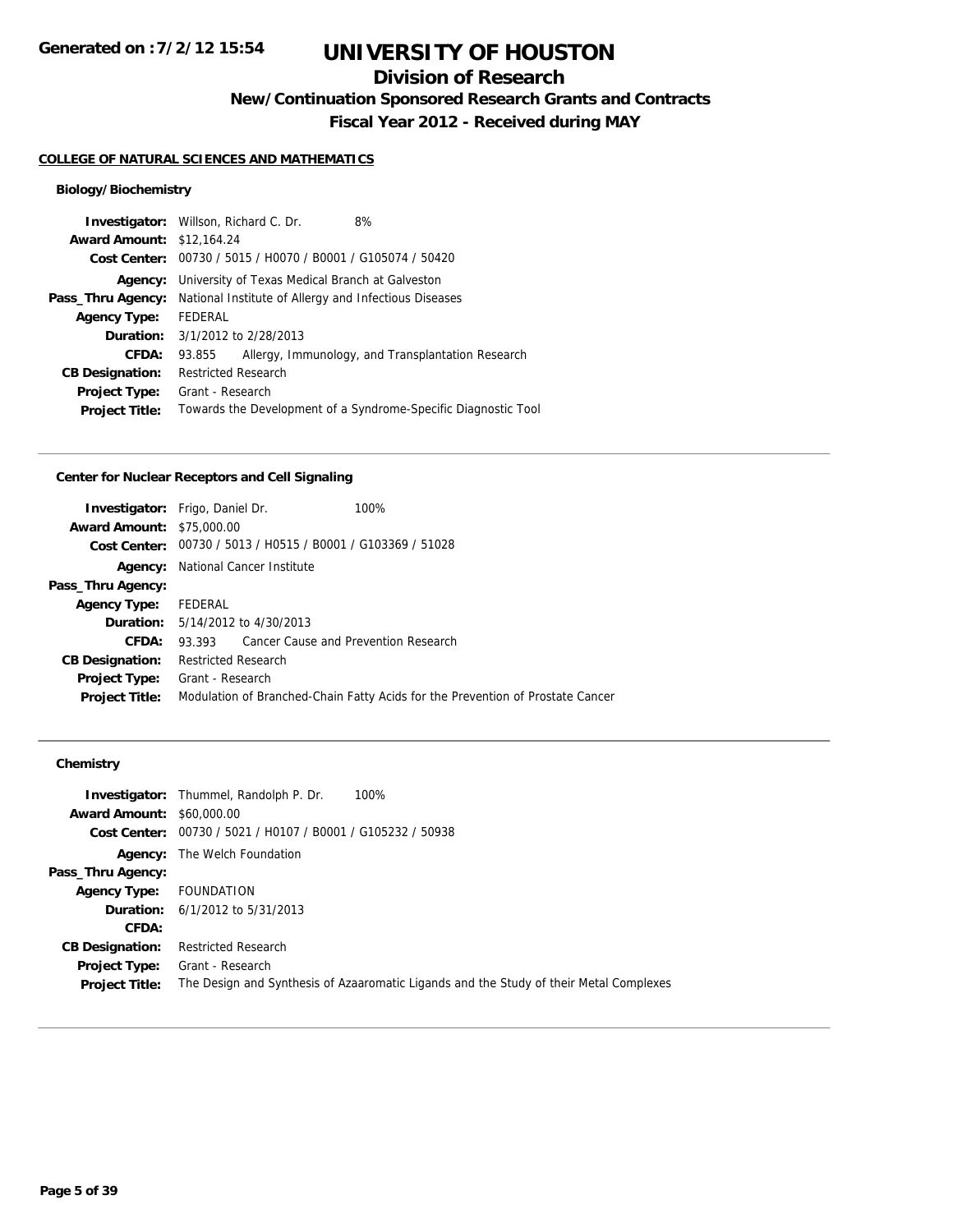# **UNIVERSITY OF HOUSTON**

## **Division of Research**

**New/Continuation Sponsored Research Grants and Contracts**

**Fiscal Year 2012 - Received during MAY**

#### **COLLEGE OF NATURAL SCIENCES AND MATHEMATICS**

|                            | 100%                                                                                                                                                                                                     |
|----------------------------|----------------------------------------------------------------------------------------------------------------------------------------------------------------------------------------------------------|
|                            |                                                                                                                                                                                                          |
|                            |                                                                                                                                                                                                          |
| The Welch Foundation       |                                                                                                                                                                                                          |
|                            |                                                                                                                                                                                                          |
|                            |                                                                                                                                                                                                          |
|                            |                                                                                                                                                                                                          |
|                            |                                                                                                                                                                                                          |
| <b>Restricted Research</b> |                                                                                                                                                                                                          |
| Grant - Research           |                                                                                                                                                                                                          |
|                            | Theory and simulation of excited state electronic dynamics in organic solar cells                                                                                                                        |
| Cost Center:               | <b>Investigator:</b> Bittner, Eric R. Dr.<br><b>Award Amount: \$75,000.00</b><br>00730 / 5021 / H0107 / B0001 / G104916 / 50920<br>Agency Type: FOUNDATION<br><b>Duration:</b> $6/1/2012$ to $5/31/2013$ |

|                                  | <b>Investigator:</b> Baldelli, Steve Dr.                             | 100%                                                                                             |
|----------------------------------|----------------------------------------------------------------------|--------------------------------------------------------------------------------------------------|
| <b>Award Amount: \$50,000.00</b> |                                                                      |                                                                                                  |
|                                  | <b>Cost Center:</b> $00730 / 5021 / 10107 / 80001 / 6105223 / 50916$ |                                                                                                  |
|                                  | <b>Agency:</b> The Welch Foundation                                  |                                                                                                  |
| Pass_Thru Agency:                |                                                                      |                                                                                                  |
| <b>Agency Type:</b>              | <b>FOUNDATION</b>                                                    |                                                                                                  |
|                                  | <b>Duration:</b> $6/1/2012$ to $5/31/2013$                           |                                                                                                  |
| CFDA:                            |                                                                      |                                                                                                  |
| <b>CB Designation:</b>           | <b>Restricted Research</b>                                           |                                                                                                  |
| Project Type:                    | Grant - Research                                                     |                                                                                                  |
| <b>Project Title:</b>            |                                                                      | Structure and Orientation Of Room-Temperature Ionic Liquids at the Electrifed Graphene Interface |

| <b>Award Amount: \$80,000.00</b>              | <b>Investigator:</b> Kadish, Karl M. Dr.                    | 100%                                                                                  |
|-----------------------------------------------|-------------------------------------------------------------|---------------------------------------------------------------------------------------|
|                                               | Cost Center: 00730 / 5021 / H0107 / B0001 / G105235 / 50914 |                                                                                       |
|                                               | <b>Agency:</b> The Welch Foundation                         |                                                                                       |
| Pass_Thru Agency:                             |                                                             |                                                                                       |
| <b>Agency Type:</b>                           | FOUNDATION                                                  |                                                                                       |
|                                               | <b>Duration:</b> $6/1/2012$ to $5/31/2013$                  |                                                                                       |
| CFDA:                                         |                                                             |                                                                                       |
| <b>CB Designation:</b>                        | <b>Restricted Research</b>                                  |                                                                                       |
| <b>Project Type:</b><br><b>Project Title:</b> | Grant - Research                                            | Electrochemistry and Spectroelectrochemistry of Compounds with Multiple Redox Centers |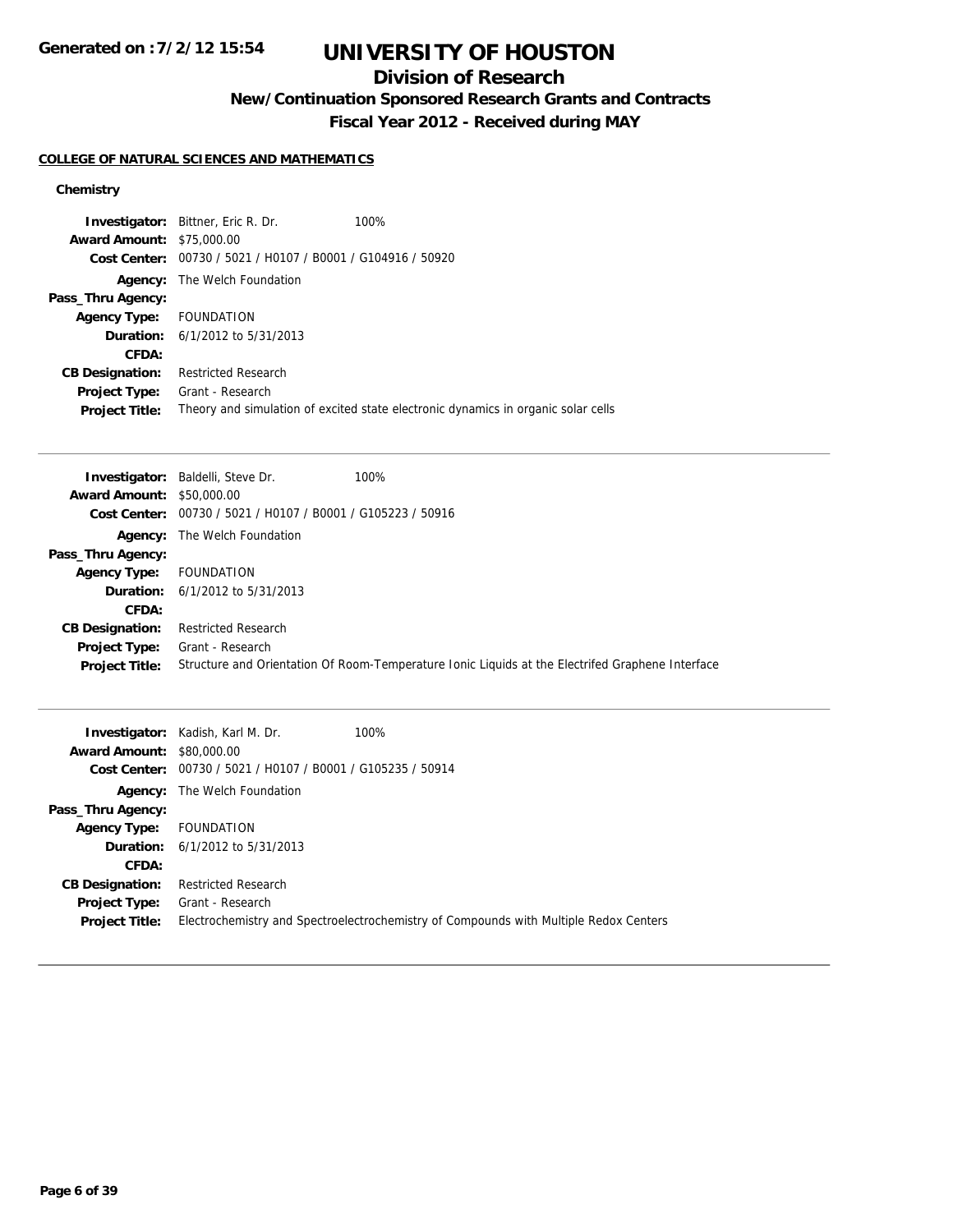# **UNIVERSITY OF HOUSTON**

# **Division of Research**

**New/Continuation Sponsored Research Grants and Contracts**

**Fiscal Year 2012 - Received during MAY**

### **COLLEGE OF NATURAL SCIENCES AND MATHEMATICS**

|                                  | <b>Investigator:</b> Miljanic, Ognien Dr.                   | 100%                                                                                     |
|----------------------------------|-------------------------------------------------------------|------------------------------------------------------------------------------------------|
| <b>Award Amount: \$50,000.00</b> |                                                             |                                                                                          |
|                                  | Cost Center: 00730 / 5021 / H0107 / B0001 / G105230 / 50939 |                                                                                          |
|                                  | <b>Agency:</b> The Welch Foundation                         |                                                                                          |
| Pass_Thru Agency:                |                                                             |                                                                                          |
| <b>Agency Type:</b>              | FOUNDATION                                                  |                                                                                          |
|                                  | <b>Duration:</b> $6/1/2012$ to $5/31/2013$                  |                                                                                          |
| CFDA:                            |                                                             |                                                                                          |
| <b>CB Designation:</b>           | <b>Restricted Research</b>                                  |                                                                                          |
| <b>Project Type:</b>             | Grant - Research                                            |                                                                                          |
| <b>Project Title:</b>            |                                                             | Conjugated Benzobisoxazole Cruciforms as Fluorescent Sensors in Solution and Solid State |

|                                                             | 100%                                                                                                                                                  |
|-------------------------------------------------------------|-------------------------------------------------------------------------------------------------------------------------------------------------------|
| \$80,000.00                                                 |                                                                                                                                                       |
| Cost Center: 00730 / 5021 / H0107 / B0001 / G105225 / 50917 |                                                                                                                                                       |
|                                                             |                                                                                                                                                       |
|                                                             |                                                                                                                                                       |
| <b>FOUNDATION</b>                                           |                                                                                                                                                       |
|                                                             |                                                                                                                                                       |
|                                                             |                                                                                                                                                       |
| <b>Restricted Research</b>                                  |                                                                                                                                                       |
| Grant - Research                                            |                                                                                                                                                       |
| New Methods of Carbon-Hydrogen Bond Functionalization       |                                                                                                                                                       |
|                                                             | <b>Investigator:</b> Daugulis, Olafs Dr.<br><b>Award Amount:</b><br><b>Agency:</b> The Welch Foundation<br><b>Duration:</b> $6/1/2012$ to $5/31/2013$ |

|                                  | 100%<br><b>Investigator:</b> Hoffman, David M. Dr.                       |
|----------------------------------|--------------------------------------------------------------------------|
| <b>Award Amount: \$60,000.00</b> |                                                                          |
|                                  | Cost Center: 00730 / 5021 / H0107 / B0001 / G104956 / 50936              |
|                                  | <b>Agency:</b> The Welch Foundation                                      |
| Pass_Thru Agency:                |                                                                          |
| Agency Type: FOUNDATION          |                                                                          |
|                                  | <b>Duration:</b> $6/1/2012$ to $5/31/2013$                               |
| CFDA:                            |                                                                          |
| <b>CB Designation:</b>           | <b>Restricted Research</b>                                               |
| <b>Project Type:</b>             | Grant - Research                                                         |
| <b>Project Title:</b>            | Synthesis of Metal Complexes with Sterically Encumbered Ketimide Ligands |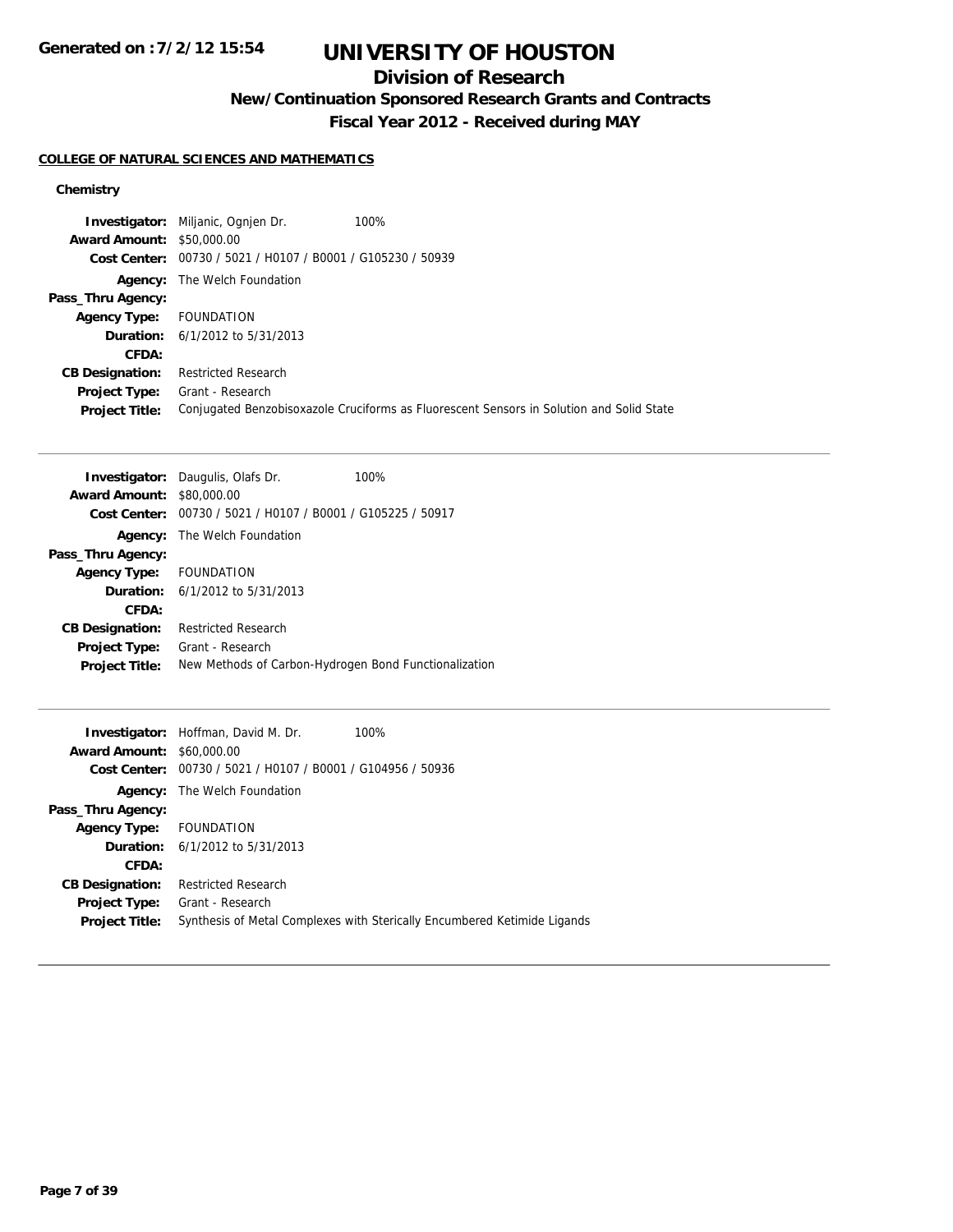## **Division of Research**

**New/Continuation Sponsored Research Grants and Contracts**

**Fiscal Year 2012 - Received during MAY**

#### **COLLEGE OF NATURAL SCIENCES AND MATHEMATICS**

|                                  | <b>Investigator:</b> Lubchenko, Vassiliy Dr.   | 100%                                                                  |
|----------------------------------|------------------------------------------------|-----------------------------------------------------------------------|
| <b>Award Amount: \$50,000.00</b> |                                                |                                                                       |
| Cost Center:                     | 00730 / 5021 / H0107 / B0001 / G105243 / 50915 |                                                                       |
|                                  | <b>Agency:</b> The Welch Foundation            |                                                                       |
| Pass_Thru Agency:                |                                                |                                                                       |
| Agency Type: FOUNDATION          |                                                |                                                                       |
|                                  | <b>Duration:</b> $6/1/2012$ to $5/31/2013$     |                                                                       |
| CFDA:                            |                                                |                                                                       |
| <b>CB Designation:</b>           | <b>Restricted Research</b>                     |                                                                       |
| <b>Project Type:</b>             | Grant - Research                               |                                                                       |
| <b>Project Title:</b>            |                                                | New Type of Electronic States in Vitreous Chalcogenides and Pnictides |

|                                                             | 100%                                                                                                                                                                  |
|-------------------------------------------------------------|-----------------------------------------------------------------------------------------------------------------------------------------------------------------------|
|                                                             |                                                                                                                                                                       |
| Cost Center: 00730 / 5021 / H0107 / B0001 / G105229 / 50905 |                                                                                                                                                                       |
| The Welch Foundation                                        |                                                                                                                                                                       |
|                                                             |                                                                                                                                                                       |
|                                                             |                                                                                                                                                                       |
|                                                             |                                                                                                                                                                       |
|                                                             |                                                                                                                                                                       |
| <b>Restricted Research</b>                                  |                                                                                                                                                                       |
|                                                             |                                                                                                                                                                       |
|                                                             | The Total Synthesis of Bioactive Natural Products via Novel Strategies.                                                                                               |
|                                                             | <b>Investigator:</b> May, Jeremy Dr.<br><b>Award Amount: \$50,000.00</b><br>Agency Type: FOUNDATION<br><b>Duration:</b> $6/1/2012$ to $5/31/2013$<br>Grant - Research |

|                                  | 100%<br><b>Investigator:</b> Halasyamani, P. Shiv Dr.                                                         |  |
|----------------------------------|---------------------------------------------------------------------------------------------------------------|--|
| <b>Award Amount: \$75,000.00</b> |                                                                                                               |  |
|                                  | Cost Center: 00730 / 5021 / H0107 / B0001 / G104922 / 50940                                                   |  |
|                                  | <b>Agency:</b> The Welch Foundation                                                                           |  |
| Pass_Thru Agency:                |                                                                                                               |  |
| <b>Agency Type:</b>              | FOUNDATION                                                                                                    |  |
|                                  | <b>Duration:</b> $6/1/2012$ to $5/31/2013$                                                                    |  |
| CFDA:                            |                                                                                                               |  |
| <b>CB Designation:</b>           | <b>Restricted Research</b>                                                                                    |  |
| Project Type:                    | Grant - Research                                                                                              |  |
| <b>Project Title:</b>            | Synthesis, Crystal Growth, and Structure-Property Relationships in New Multi-Functional Polar Oxide Materials |  |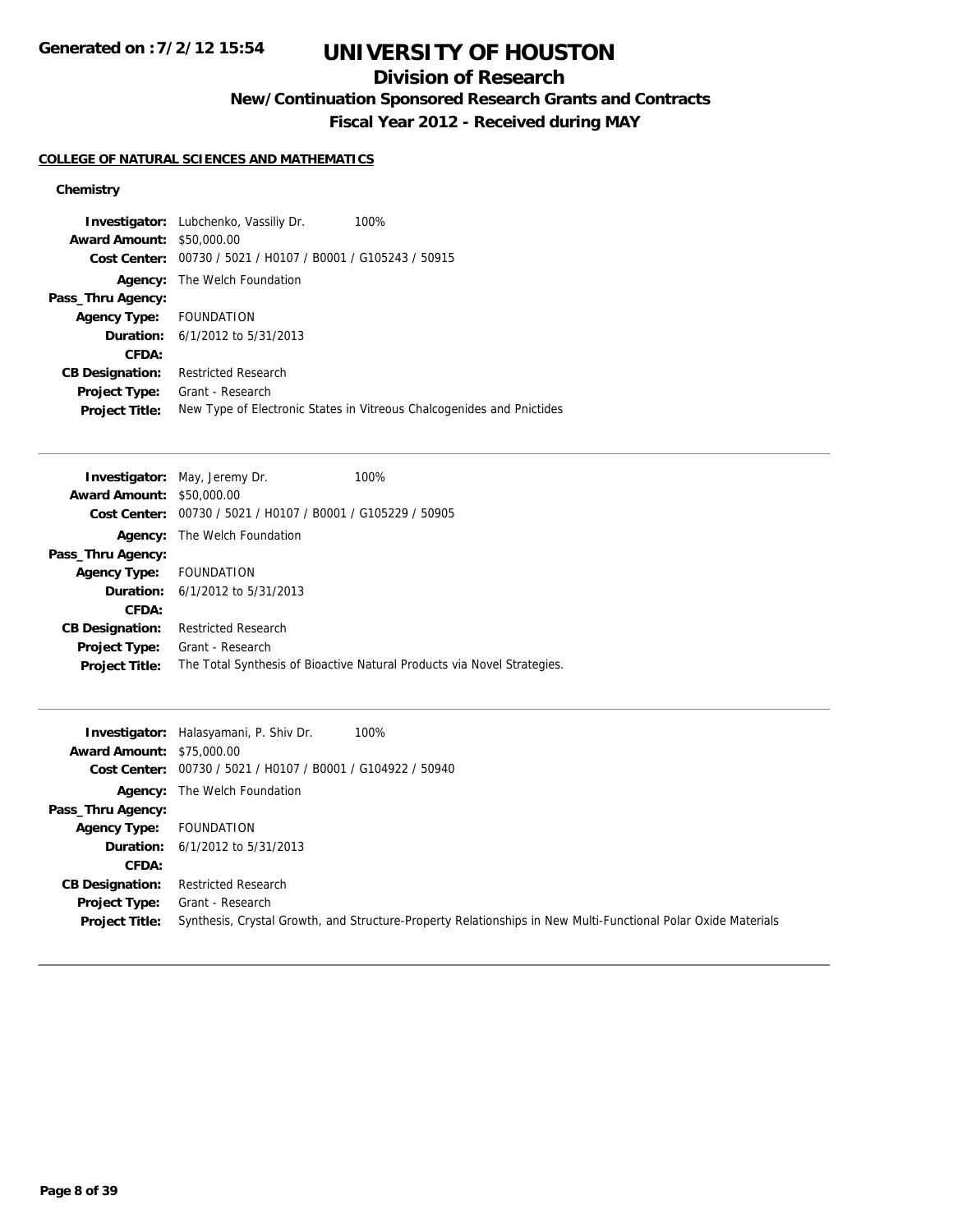# **UNIVERSITY OF HOUSTON**

## **Division of Research**

**New/Continuation Sponsored Research Grants and Contracts**

**Fiscal Year 2012 - Received during MAY**

### **COLLEGE OF NATURAL SCIENCES AND MATHEMATICS**

### **Chemistry**

|                                  | <b>Investigator:</b> Lee, T. Randall Dr.                    | 100%                                                                                                 |
|----------------------------------|-------------------------------------------------------------|------------------------------------------------------------------------------------------------------|
| <b>Award Amount: \$60,000.00</b> |                                                             |                                                                                                      |
|                                  | Cost Center: 00730 / 5021 / H0107 / B0001 / G105236 / 50921 |                                                                                                      |
|                                  | <b>Agency:</b> The Welch Foundation                         |                                                                                                      |
| Pass_Thru Agency:                |                                                             |                                                                                                      |
| <b>Agency Type:</b>              | FOUNDATION                                                  |                                                                                                      |
|                                  | <b>Duration:</b> $6/1/2012$ to $5/31/2013$                  |                                                                                                      |
| CFDA:                            |                                                             |                                                                                                      |
| <b>CB Designation:</b>           | <b>Restricted Research</b>                                  |                                                                                                      |
| Project Type:                    | Grant - Research                                            |                                                                                                      |
| <b>Project Title:</b>            |                                                             | Dithiocarboxylates and Structural Analogs for Generating Patterned Surfaces and Stable Nanoparticles |

|                            | 100%                                                                                                                                                                                                                                                                |
|----------------------------|---------------------------------------------------------------------------------------------------------------------------------------------------------------------------------------------------------------------------------------------------------------------|
|                            |                                                                                                                                                                                                                                                                     |
|                            |                                                                                                                                                                                                                                                                     |
|                            |                                                                                                                                                                                                                                                                     |
|                            |                                                                                                                                                                                                                                                                     |
|                            |                                                                                                                                                                                                                                                                     |
|                            |                                                                                                                                                                                                                                                                     |
|                            |                                                                                                                                                                                                                                                                     |
| <b>Restricted Research</b> |                                                                                                                                                                                                                                                                     |
|                            |                                                                                                                                                                                                                                                                     |
|                            | Chemical Bonding and Properties of 'Electron-Poor' Intermetallics along the Zintl Border                                                                                                                                                                            |
|                            | <b>Investigator:</b> Guloy, Arnold M. Dr.<br><b>Award Amount: \$50,000.00</b><br>Cost Center: 00730 / 5021 / H0107 / B0001 / G105224 / 50918<br><b>Agency:</b> The Welch Foundation<br>FOUNDATION<br><b>Duration:</b> $6/1/2012$ to $5/31/2013$<br>Grant - Research |

### **Computer Science**

|                                 | <b>Investigator:</b> Pavlidis, Ioannis Dr.<br>45%                  |
|---------------------------------|--------------------------------------------------------------------|
| <b>Award Amount: \$4,500.00</b> |                                                                    |
|                                 | <b>Cost Center:</b> 00730 / 5021 / H0246 / B0001 / G104957 / 50622 |
|                                 | <b>Agency:</b> Texas Medical Center                                |
| Pass_Thru Agency:               |                                                                    |
| Agency Type: NON PROFIT         |                                                                    |
|                                 | <b>Duration:</b> $2/15/2012$ to $9/15/2012$                        |
| CFDA:                           |                                                                    |
| <b>CB Designation:</b>          | <b>Restricted Research</b>                                         |
| Project Type:                   | Grant - Research                                                   |
| <b>Project Title:</b>           | Unobtrusive and Sustained Quantification of Pain                   |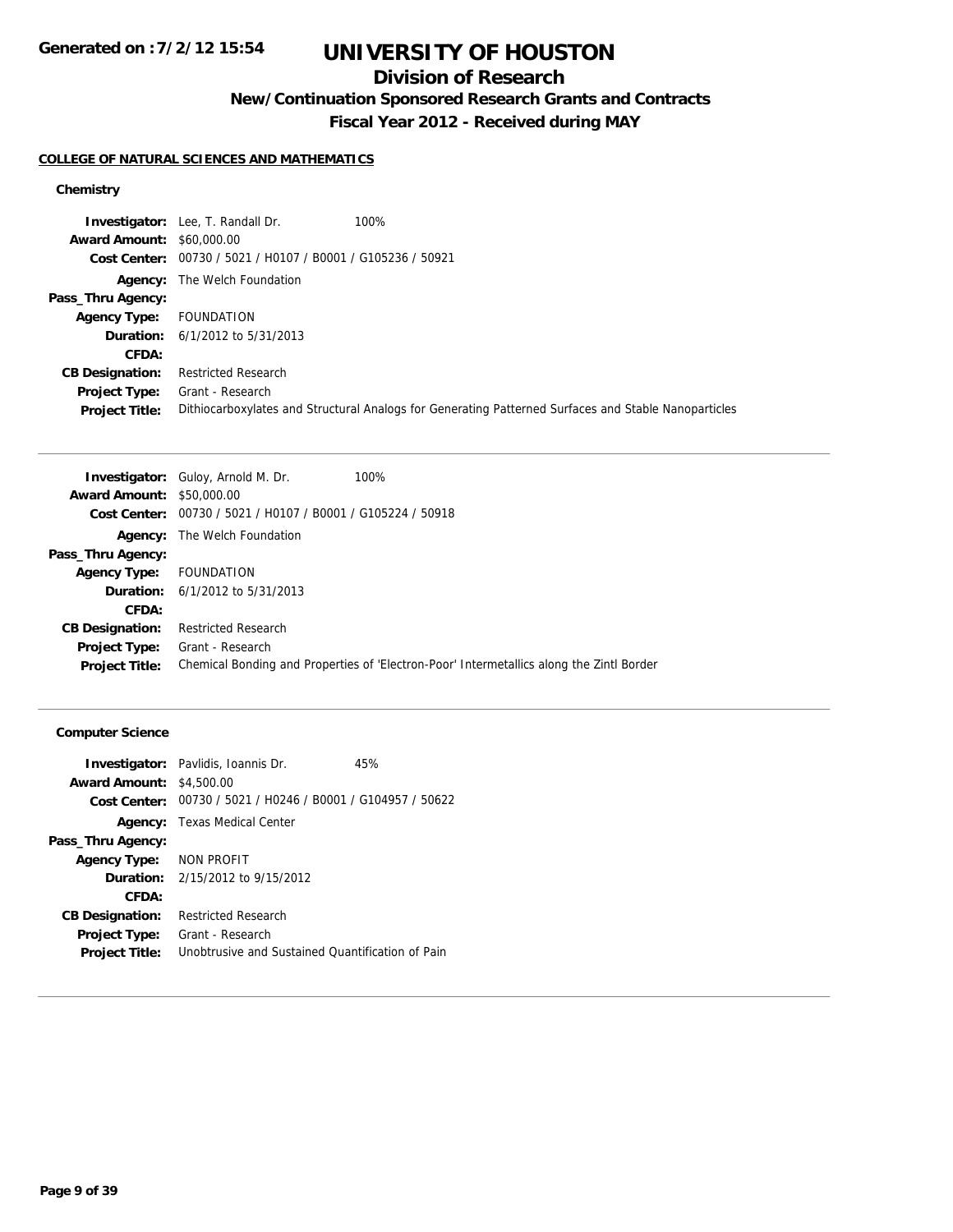# **UNIVERSITY OF HOUSTON**

# **Division of Research**

**New/Continuation Sponsored Research Grants and Contracts**

**Fiscal Year 2012 - Received during MAY**

#### **COLLEGE OF NATURAL SCIENCES AND MATHEMATICS**

#### **Computer Science**

| <b>Award Amount: \$18,786.00</b><br><b>Cost Center:</b> | Investigator: Garbey, Marc Dr.<br>00730 / 5021 / H0108 / B0001 / G102294 / 47951 | 100%                                                                                                         |
|---------------------------------------------------------|----------------------------------------------------------------------------------|--------------------------------------------------------------------------------------------------------------|
|                                                         | Agency: Methodist Hospital Research Institute                                    |                                                                                                              |
| Pass_Thru Agency:                                       |                                                                                  |                                                                                                              |
| <b>Agency Type:</b>                                     | <b>NON PROFIT</b>                                                                |                                                                                                              |
| Duration:                                               | 9/1/2010 to 8/31/2012                                                            |                                                                                                              |
| CFDA:                                                   |                                                                                  |                                                                                                              |
| <b>CB Designation:</b>                                  | <b>Restricted Research</b>                                                       |                                                                                                              |
| <b>Project Type:</b>                                    | Contract - Research                                                              |                                                                                                              |
| <b>Project Title:</b>                                   |                                                                                  | Image and Computational Modeling of Breast Conserving Therapy; PhD Graduate Student, Remi Salmon, Salary and |
|                                                         | Fringe, Sept 1, 2010 - Aug 31, 2011                                              |                                                                                                              |
|                                                         |                                                                                  |                                                                                                              |
|                                                         | <b>Investigator:</b> Lindner, Peggy Dr.                                          | 5%                                                                                                           |
| Award Amount: \$500.00                                  | Cost Center: 00730 / 5021 / H0246 / B0001 / G104957 / 50622                      |                                                                                                              |
|                                                         |                                                                                  |                                                                                                              |
| Pass_Thru Agency:                                       | Agency: Texas Medical Center                                                     |                                                                                                              |
| <b>Agency Type:</b>                                     | <b>NON PROFIT</b>                                                                |                                                                                                              |
| Duration:                                               | 2/15/2012 to 9/15/2012                                                           |                                                                                                              |
| CFDA:                                                   |                                                                                  |                                                                                                              |
| <b>CB Designation:</b>                                  | <b>Restricted Research</b>                                                       |                                                                                                              |
| <b>Project Type:</b>                                    | Grant - Research                                                                 |                                                                                                              |
| <b>Project Title:</b>                                   | Unobtrusive and Sustained Quantification of Pain                                 |                                                                                                              |
|                                                         |                                                                                  |                                                                                                              |
|                                                         | Investigator: Garbey, Marc Dr.                                                   | 100%                                                                                                         |
| <b>Award Amount: \$7,044.75</b>                         |                                                                                  |                                                                                                              |
|                                                         | Cost Center: 00730 / 5021 / H0108 / B0001 / G099701 / 45160                      |                                                                                                              |
|                                                         | Agency: Methodist Hospital Research Institute                                    |                                                                                                              |

**Pass\_Thru Agency: Agency Type:** NON PROFIT **Duration:** 9/1/2009 to 1/15/2012 **CFDA: CB Designation:** Restricted Research **Project Type:** Contract - Research **Project Title:** Breast Cancer Therapy (BCP); David Thanoon PhD, Salary 2009-2010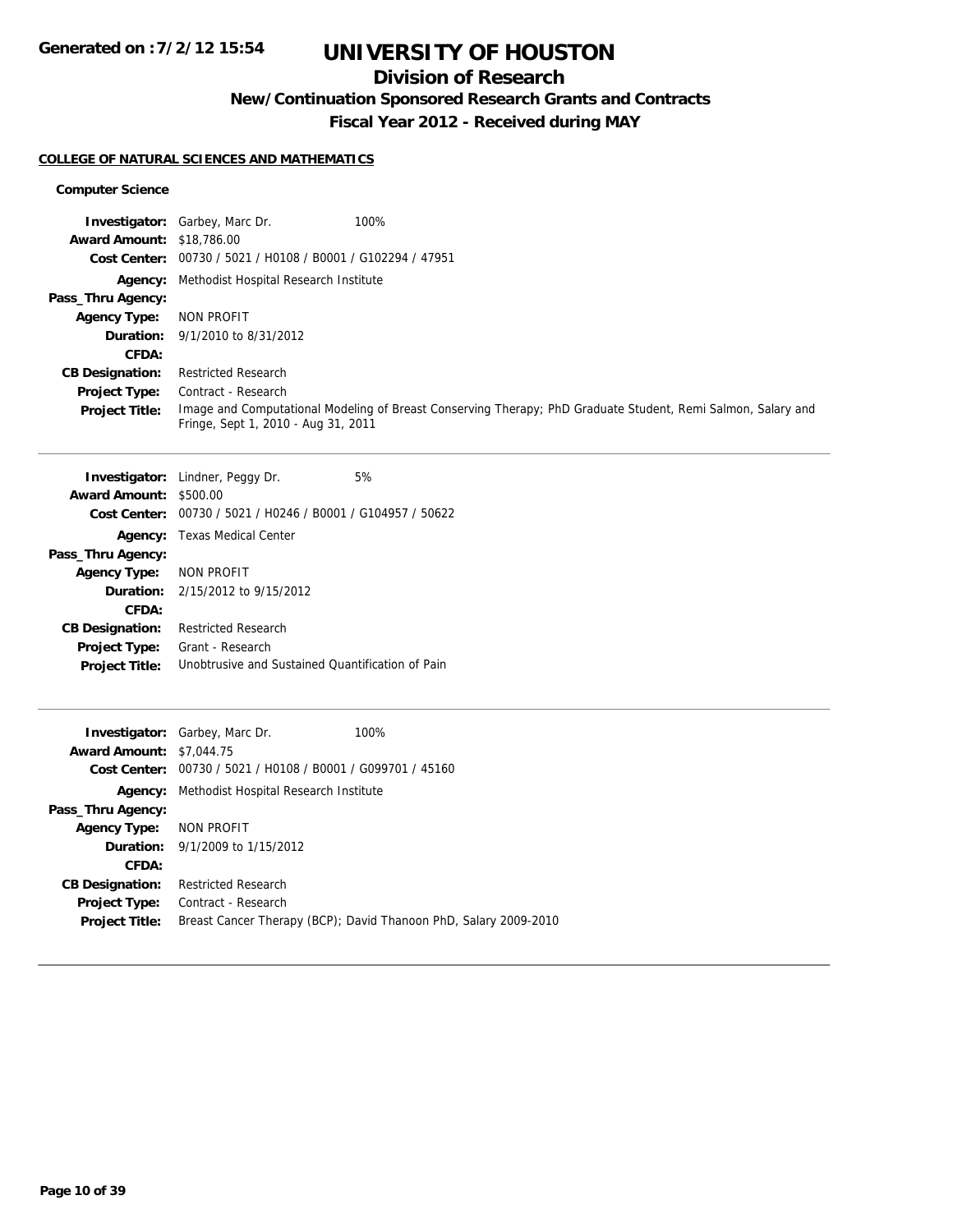# **UNIVERSITY OF HOUSTON**

# **Division of Research**

**New/Continuation Sponsored Research Grants and Contracts**

**Fiscal Year 2012 - Received during MAY**

#### **COLLEGE OF NATURAL SCIENCES AND MATHEMATICS**

### **Earth & Atmospheric Sciences**

| <b>Investigator:</b> Li, Liming Dr. |                                         | 50%                                                                               |  |
|-------------------------------------|-----------------------------------------|-----------------------------------------------------------------------------------|--|
| <b>Award Amount: \$50,841.50</b>    |                                         |                                                                                   |  |
|                                     |                                         | Cost Center: 00730 / 5013 / H0429 / B0001 / G098168 / 45180                       |  |
| Agency:                             |                                         | NASA - National Aeronautics and Space Administration - Headquarters (Wash., D.C.) |  |
| Pass_Thru Agency:                   |                                         |                                                                                   |  |
| <b>Agency Type:</b>                 | FEDERAL                                 |                                                                                   |  |
|                                     | <b>Duration:</b> 10/1/2009 to 9/30/2012 |                                                                                   |  |
| CFDA:                               | 43.001                                  | Aerospace Education Services Program                                              |  |
| <b>CB Designation:</b>              | <b>Restricted Research</b>              |                                                                                   |  |
| <b>Project Type:</b>                | Grant - Research                        |                                                                                   |  |
| <b>Project Title:</b>               |                                         | Energy Balance of Saturn and Jupiter                                              |  |
|                                     |                                         |                                                                                   |  |

|                                                             | 100%                                                                                                                                                                                   |
|-------------------------------------------------------------|----------------------------------------------------------------------------------------------------------------------------------------------------------------------------------------|
|                                                             |                                                                                                                                                                                        |
| Cost Center: 00730 / 5022 / H0109 / B0001 / G094777 / 40041 |                                                                                                                                                                                        |
|                                                             |                                                                                                                                                                                        |
|                                                             |                                                                                                                                                                                        |
|                                                             |                                                                                                                                                                                        |
|                                                             |                                                                                                                                                                                        |
|                                                             |                                                                                                                                                                                        |
| <b>Restricted Research</b>                                  |                                                                                                                                                                                        |
| Contract - Research                                         |                                                                                                                                                                                        |
| Fluid & Rock Properties and Seismic Hydrocarbon Indicators  |                                                                                                                                                                                        |
|                                                             | Investigator: Han, De-Hua Dr.<br><b>Award Amount: \$120,000.00</b><br><b>Agency:</b> Various Private Profit Agencies<br>Agency Type: PROFIT<br><b>Duration:</b> 1/1/2007 to 12/31/2020 |

| <b>Investigator:</b> Jiang, Xun Dr.<br><b>Award Amount: \$463.43</b> | 50%<br>Cost Center: 00730 / 5013 / H0429 / B0001 / G099694 / 44967                                                                              |
|----------------------------------------------------------------------|-------------------------------------------------------------------------------------------------------------------------------------------------|
|                                                                      | <b>Agency:</b> Jet Propulsion Laboratory                                                                                                        |
|                                                                      | <b>Pass_Thru Agency:</b> NASA - National Aeronautics and Space Administration - Headquarters (Wash., D.C.)                                      |
| <b>Agency Type:</b>                                                  | FEDERAL                                                                                                                                         |
|                                                                      | <b>Duration:</b> 10/1/2009 to 12/31/2011                                                                                                        |
| <b>CFDA:</b>                                                         | Aerospace Education Services Program<br>43.001                                                                                                  |
| <b>CB Designation:</b>                                               | <b>Restricted Research</b>                                                                                                                      |
| <b>Project Type:</b><br><b>Project Title:</b>                        | Grant - Research<br>Investigate Physical Processes in Global Climate Models Using Atmospheric Infrared Sounder (AIRS) Composition<br>Retrievals |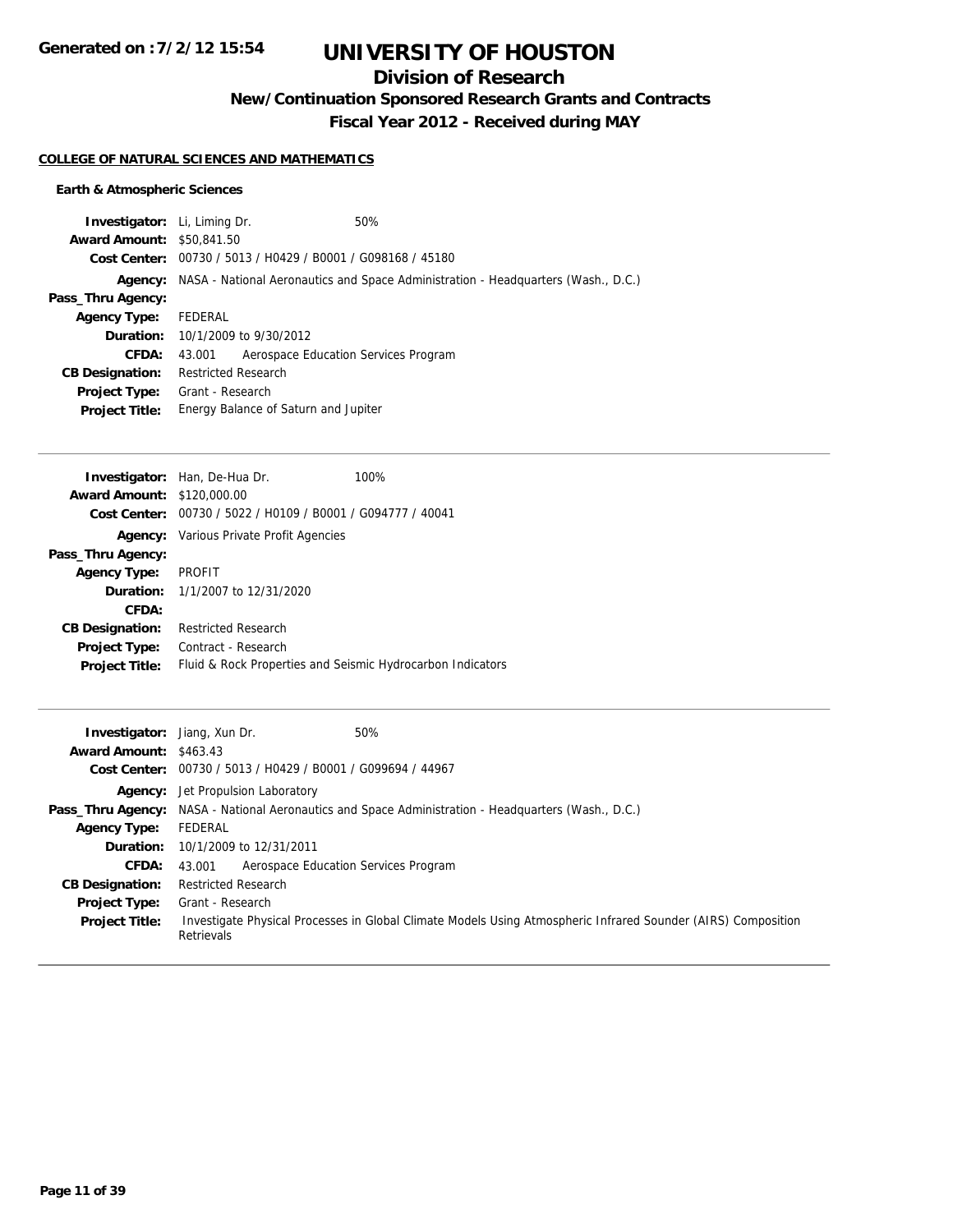## **Division of Research**

**New/Continuation Sponsored Research Grants and Contracts**

**Fiscal Year 2012 - Received during MAY**

#### **COLLEGE OF NATURAL SCIENCES AND MATHEMATICS**

#### **Earth & Atmospheric Sciences**

**Investigator:** Mann, Paul Dr. 100% **Award Amount:** \$60,000.00 **Cost Center:** 00730 / 5022 / H0109 / B0001 / G103956 / 49251 **Agency:** Various Private Profit Agencies **Pass\_Thru Agency: Agency Type:** PROFIT **Duration:** 6/1/2011 to 8/31/2014 **CFDA: CB Designation:** Restricted Research **Project Type:** Contract - Research **Project Title:** Caribbean Basins, Tectonics, and Hydrocarbons - Phase III

#### **Institute for Multidimensional Air Quality Studies**

| <b>Investigator:</b> Li, Liming Dr. |                                         | 50%                                                                                              |
|-------------------------------------|-----------------------------------------|--------------------------------------------------------------------------------------------------|
| <b>Award Amount: \$50,841.50</b>    |                                         |                                                                                                  |
|                                     |                                         | Cost Center: 00730 / 5013 / H0429 / B0001 / G098168 / 45180                                      |
|                                     |                                         | <b>Agency:</b> NASA - National Aeronautics and Space Administration - Headquarters (Wash., D.C.) |
| Pass_Thru Agency:                   |                                         |                                                                                                  |
| <b>Agency Type:</b>                 | FEDERAL                                 |                                                                                                  |
|                                     | <b>Duration:</b> 10/1/2009 to 9/30/2012 |                                                                                                  |
| CFDA:                               | 43.001                                  | Aerospace Education Services Program                                                             |
| <b>CB Designation:</b>              | <b>Restricted Research</b>              |                                                                                                  |
| <b>Project Type:</b>                | Grant - Research                        |                                                                                                  |
| <b>Project Title:</b>               | Energy Balance of Saturn and Jupiter    |                                                                                                  |
|                                     |                                         |                                                                                                  |

| <b>Investigator:</b> Jiang, Xun Dr.<br><b>Award Amount: \$463.43</b> |                                                             | 50%                                                                                                           |
|----------------------------------------------------------------------|-------------------------------------------------------------|---------------------------------------------------------------------------------------------------------------|
|                                                                      | Cost Center: 00730 / 5013 / H0429 / B0001 / G099694 / 44967 |                                                                                                               |
|                                                                      | <b>Agency:</b> Jet Propulsion Laboratory                    |                                                                                                               |
|                                                                      |                                                             | <b>Pass_Thru Agency:</b> NASA - National Aeronautics and Space Administration - Headquarters (Wash., D.C.)    |
| <b>Agency Type:</b>                                                  | FEDERAL                                                     |                                                                                                               |
|                                                                      | <b>Duration:</b> 10/1/2009 to 12/31/2011                    |                                                                                                               |
| <b>CFDA:</b>                                                         | Aerospace Education Services Program<br>43.001              |                                                                                                               |
| <b>CB Designation:</b>                                               | <b>Restricted Research</b>                                  |                                                                                                               |
| <b>Project Type:</b>                                                 | Grant - Research                                            |                                                                                                               |
| <b>Project Title:</b>                                                | Retrievals                                                  | Investigate Physical Processes in Global Climate Models Using Atmospheric Infrared Sounder (AIRS) Composition |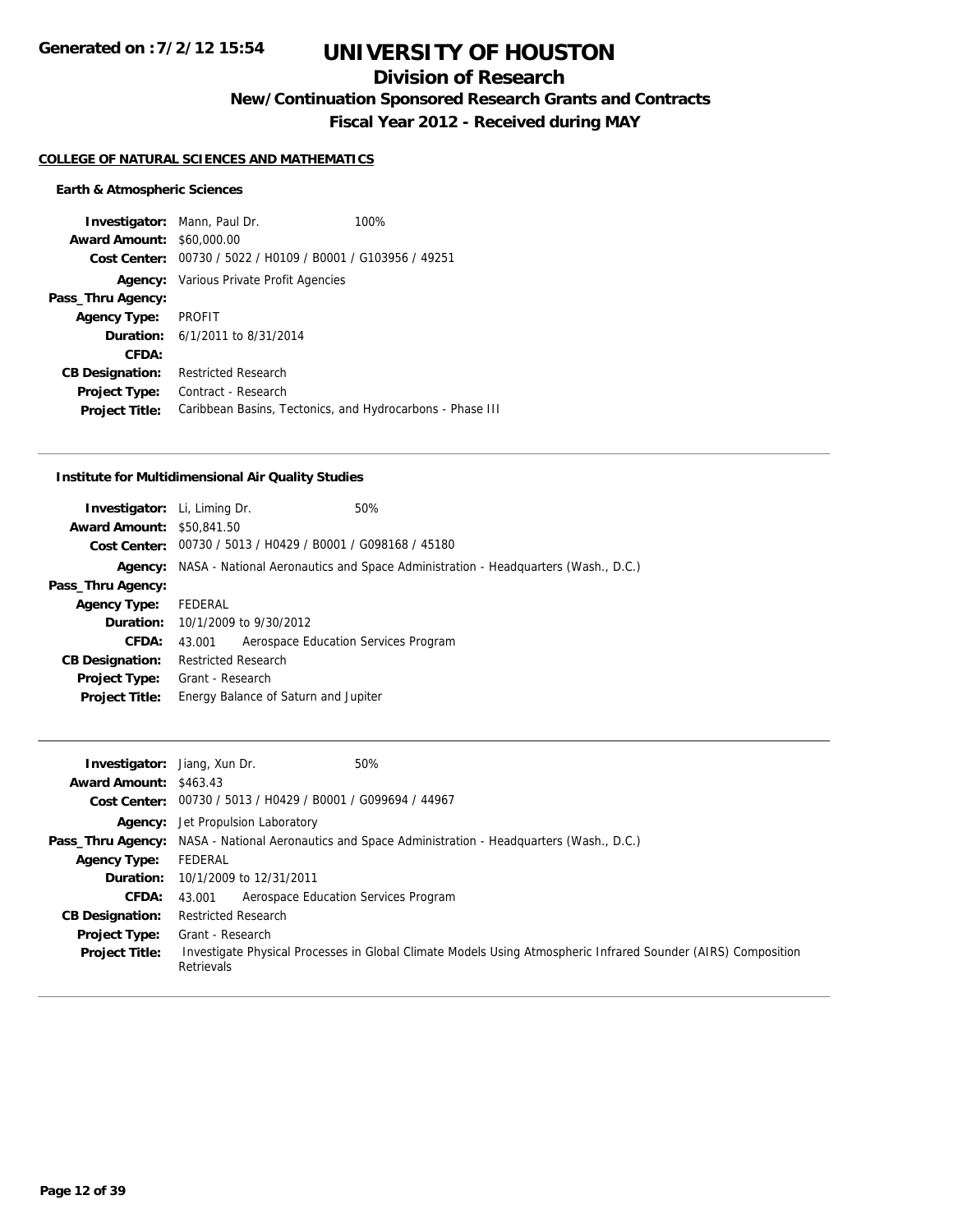## **Division of Research**

**New/Continuation Sponsored Research Grants and Contracts**

**Fiscal Year 2012 - Received during MAY**

#### **COLLEGE OF NATURAL SCIENCES AND MATHEMATICS**

### **Mathematics**

| Cost Center: 00730 / 5013 / H0110 / B0001 / G100814 / 47009<br><b>Agency:</b> National Science Foundation<br>Pass_Thru Agency:<br>FEDERAL<br><b>Agency Type:</b><br><b>Duration:</b> 8/15/2010 to 7/31/2013<br>CFDA:<br>Mathematical and Physical Sciences<br>47.049<br><b>Restricted Research</b><br><b>CB Designation:</b><br>Grant - Research<br><b>Project Type:</b><br>Multiscale Simulations for Heterogeneous Particulate Flows<br><b>Project Title:</b> | <b>Investigator:</b> Gorb, Yuliya Dr.<br><b>Award Amount: \$101,067.00</b> |  |  | 100% |
|-----------------------------------------------------------------------------------------------------------------------------------------------------------------------------------------------------------------------------------------------------------------------------------------------------------------------------------------------------------------------------------------------------------------------------------------------------------------|----------------------------------------------------------------------------|--|--|------|
|                                                                                                                                                                                                                                                                                                                                                                                                                                                                 |                                                                            |  |  |      |
|                                                                                                                                                                                                                                                                                                                                                                                                                                                                 |                                                                            |  |  |      |
|                                                                                                                                                                                                                                                                                                                                                                                                                                                                 |                                                                            |  |  |      |
|                                                                                                                                                                                                                                                                                                                                                                                                                                                                 |                                                                            |  |  |      |
|                                                                                                                                                                                                                                                                                                                                                                                                                                                                 |                                                                            |  |  |      |
|                                                                                                                                                                                                                                                                                                                                                                                                                                                                 |                                                                            |  |  |      |
|                                                                                                                                                                                                                                                                                                                                                                                                                                                                 |                                                                            |  |  |      |
|                                                                                                                                                                                                                                                                                                                                                                                                                                                                 |                                                                            |  |  |      |
|                                                                                                                                                                                                                                                                                                                                                                                                                                                                 |                                                                            |  |  |      |

#### **Physics**

|                                  | <b>Investigator:</b> Su, Wu-Pei Dr.                         | 100%                                                            |
|----------------------------------|-------------------------------------------------------------|-----------------------------------------------------------------|
| <b>Award Amount: \$50,000.00</b> |                                                             |                                                                 |
|                                  | Cost Center: 00730 / 5021 / H0112 / B0001 / G105244 / 50934 |                                                                 |
|                                  | <b>Agency:</b> The Welch Foundation                         |                                                                 |
| Pass_Thru Agency:                |                                                             |                                                                 |
| Agency Type: FOUNDATION          |                                                             |                                                                 |
|                                  | <b>Duration:</b> $6/1/2012$ to $5/31/2013$                  |                                                                 |
| CFDA:                            |                                                             |                                                                 |
| <b>CB Designation:</b>           | <b>Restricted Research</b>                                  |                                                                 |
| <b>Project Type:</b>             | Grant - Research                                            |                                                                 |
| <b>Project Title:</b>            |                                                             | A Real Space Approach to the Macromolecular X-ray Phase Problem |
|                                  |                                                             |                                                                 |

|                                  | <b>Investigator:</b> Weglein, Arthur Dr.                    | 100% |
|----------------------------------|-------------------------------------------------------------|------|
| <b>Award Amount: \$49,700.00</b> |                                                             |      |
|                                  | Cost Center: 00730 / 5022 / H0112 / B0001 / G094786 / 40040 |      |
|                                  | <b>Agency:</b> Various Private Profit Agencies              |      |
| Pass_Thru Agency:                |                                                             |      |
| <b>Agency Type:</b>              | <b>PROFIT</b>                                               |      |
|                                  | <b>Duration:</b> $1/1/2007$ to $12/31/2014$                 |      |
| CFDA:                            |                                                             |      |
| <b>CB Designation:</b>           | <b>Restricted Research</b>                                  |      |
| <b>Project Type:</b>             | Contract - Research                                         |      |
| <b>Project Title:</b>            | Mission-Oriented Seismic Research Program                   |      |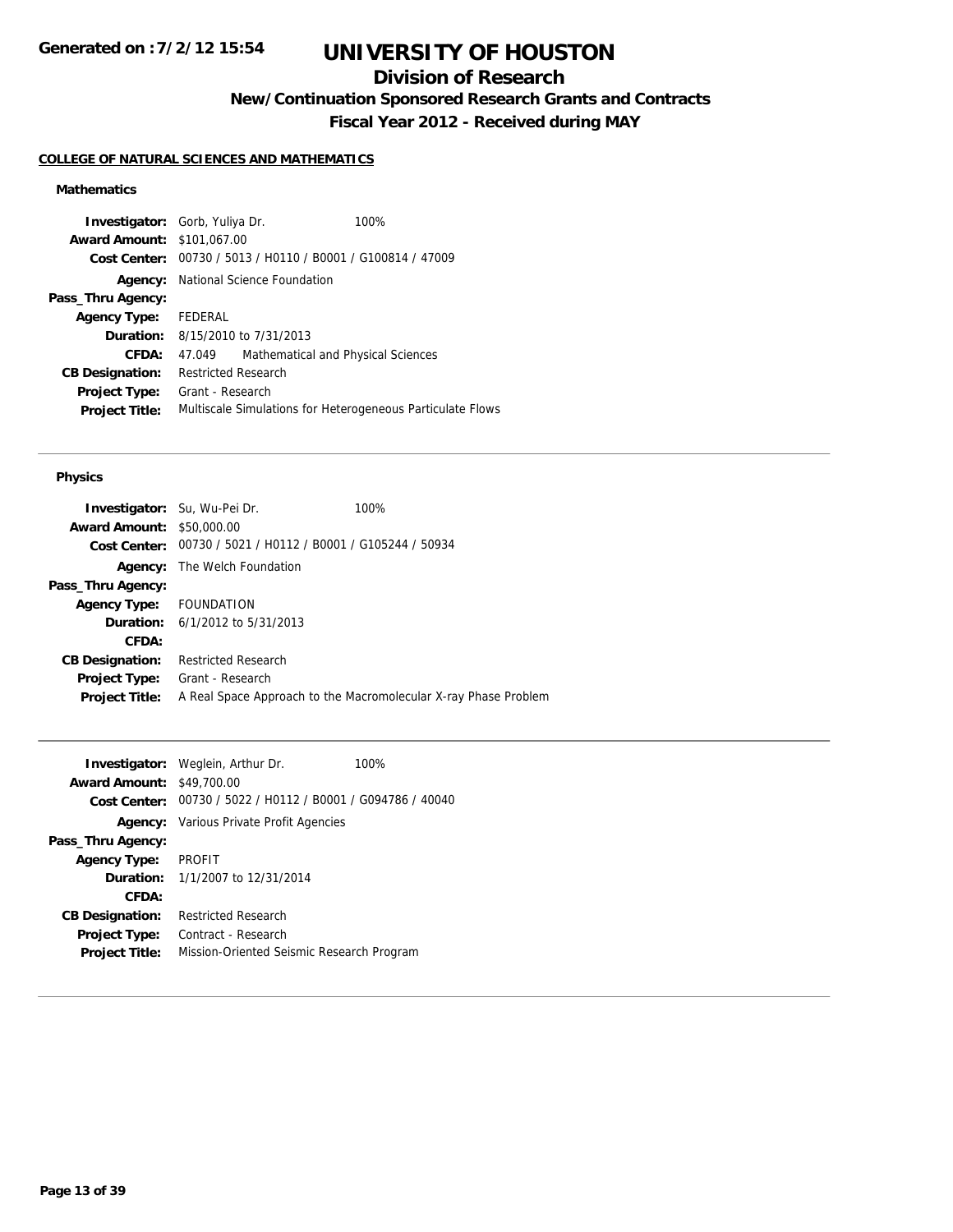# **UNIVERSITY OF HOUSTON**

# **Division of Research**

**New/Continuation Sponsored Research Grants and Contracts**

**Fiscal Year 2012 - Received during MAY**

### **COLLEGE OF NATURAL SCIENCES AND MATHEMATICS**

#### **Physics**

|                                   | <b>Investigator:</b> Sawh, Ravi-Persad Mr.     | 20%                                                                           |
|-----------------------------------|------------------------------------------------|-------------------------------------------------------------------------------|
| <b>Award Amount: \$667,081.40</b> |                                                |                                                                               |
| Cost Center:                      | 00730 / 5022 / H0112 / B0001 / G105297 / 50976 |                                                                               |
| Agency:                           | National Oilwell Varco, L.P.                   |                                                                               |
| Pass_Thru Agency:                 |                                                |                                                                               |
| <b>Agency Type:</b>               | PROFIT                                         |                                                                               |
|                                   | <b>Duration:</b> 4/25/2012 to 4/25/2017        |                                                                               |
| CFDA:                             |                                                |                                                                               |
| <b>CB Designation:</b>            | <b>Restricted Research</b>                     |                                                                               |
| <b>Project Type:</b>              | Grant - Research                               |                                                                               |
| <b>Project Title:</b>             |                                                | Development of improved motors, magnetic gears, and superconducting materials |

|                                  | <b>Investigator:</b> Ting, Chin-Sen Dr.                              | 50%                                                                        |
|----------------------------------|----------------------------------------------------------------------|----------------------------------------------------------------------------|
| <b>Award Amount: \$50,000.00</b> |                                                                      |                                                                            |
|                                  | <b>Cost Center:</b> $00730 / 5021 / 10112 / 80001 / 6104935 / 50956$ |                                                                            |
|                                  | <b>Agency:</b> The Welch Foundation                                  |                                                                            |
| Pass_Thru Agency:                |                                                                      |                                                                            |
| <b>Agency Type:</b>              | FOUNDATION                                                           |                                                                            |
|                                  | <b>Duration:</b> $6/1/2012$ to $5/31/2013$                           |                                                                            |
| CFDA:                            |                                                                      |                                                                            |
| <b>CB Designation:</b>           | <b>Restricted Research</b>                                           |                                                                            |
| <b>Project Type:</b>             | Grant - Research                                                     |                                                                            |
| <b>Project Title:</b>            |                                                                      | Superconductivity in Fe-Pnictides and Strongly Correlated Electron Systems |

| <b>Investigator:</b> Lau, Kwong Dr.<br><b>Award Amount: \$340,000.00</b><br>Cost Center: |                                             | 00730 / 5013 / H0112 / B0001 / G101171 / 46961 | 100%                                                   |
|------------------------------------------------------------------------------------------|---------------------------------------------|------------------------------------------------|--------------------------------------------------------|
|                                                                                          |                                             | <b>Agency:</b> U.S. Department of Energy       |                                                        |
| Pass_Thru Agency:                                                                        |                                             |                                                |                                                        |
| <b>Agency Type:</b>                                                                      | FEDERAL                                     |                                                |                                                        |
|                                                                                          | <b>Duration:</b> $8/15/2010$ to $8/14/2013$ |                                                |                                                        |
| CFDA:                                                                                    | 81.049                                      |                                                | Office of Energy Research Financial Assistance Program |
| <b>CB Designation:</b>                                                                   | <b>Restricted Research</b>                  |                                                |                                                        |
| <b>Project Type:</b><br><b>Project Title:</b>                                            | Grant - Research                            | Measuring Theta 13 at Daya Bay                 |                                                        |
|                                                                                          |                                             |                                                |                                                        |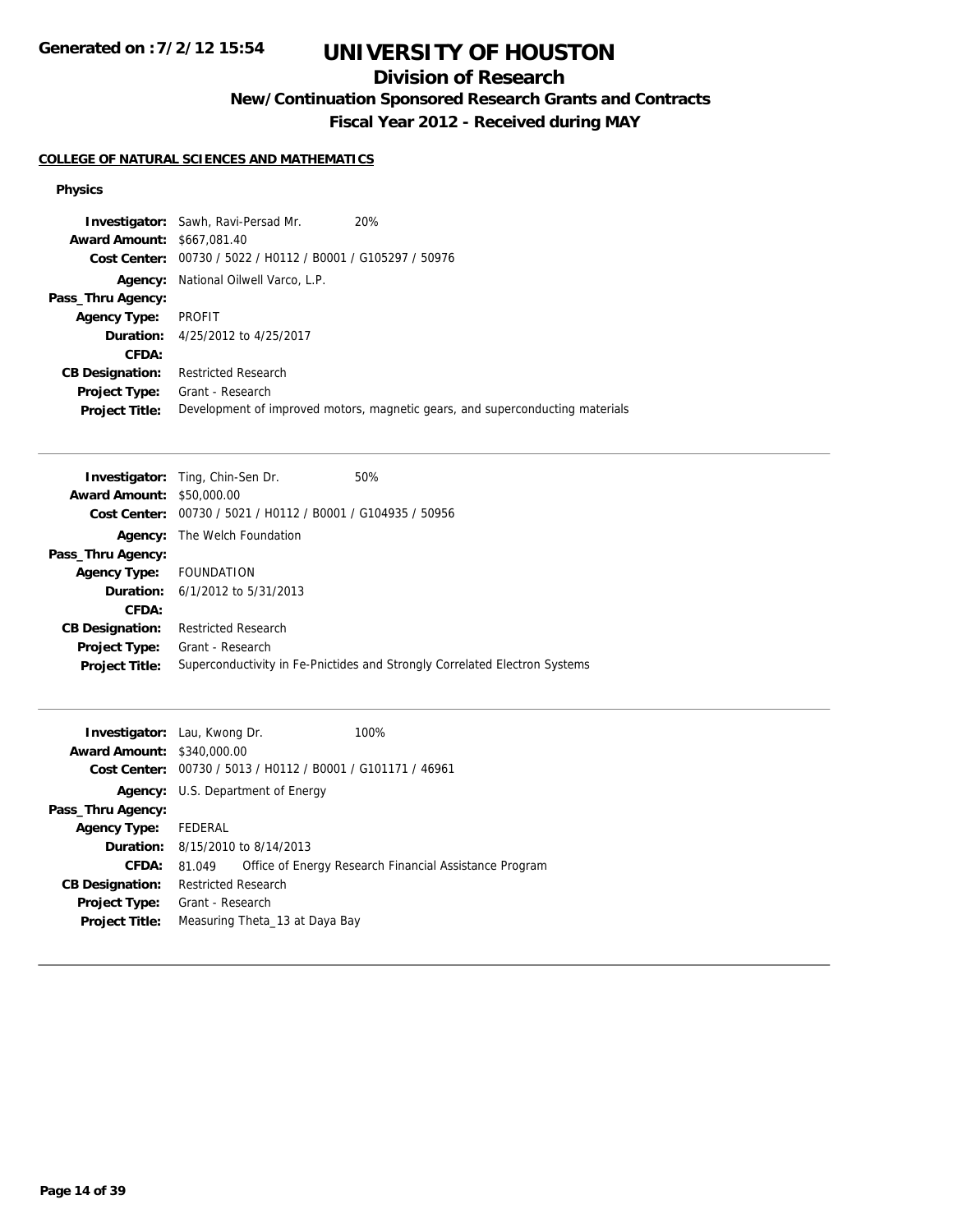# **UNIVERSITY OF HOUSTON**

# **Division of Research**

**New/Continuation Sponsored Research Grants and Contracts**

**Fiscal Year 2012 - Received during MAY**

### **COLLEGE OF NATURAL SCIENCES AND MATHEMATICS**

#### **Physics**

**Investigator:** Weinstein, Roy Dr. 30% **Award Amount:** \$1,000,622.10 **Cost Center:** 00730 / 5022 / H0112 / B0001 / G105297 / 50976 **Agency:** National Oilwell Varco, L.P. **Pass\_Thru Agency: Agency Type:** PROFIT **Duration:** 4/25/2012 to 4/25/2017 **CFDA: CB Designation:** Restricted Research **Project Type:** Grant - Research **Project Title:** Development of improved motors, magnetic gears, and superconducting materials

| Investigator: Gunaratne, Gemunu H. Dr.<br>100%                       |
|----------------------------------------------------------------------|
| <b>Award Amount: \$50,000.00</b>                                     |
| Cost Center: 00730 / 5013 / H0112 / B0001 / G105193 / 51039          |
| <b>Agency:</b> Spectral Energies, LLC                                |
| <b>Pass_Thru Agency:</b> U.S. Air Force Research Laboratory          |
| FEDERAL                                                              |
| <b>Duration:</b> 1/1/2012 to 12/31/2012                              |
| Air Force Defense Research Sciences Program<br>12.800                |
| <b>Restricted Research</b>                                           |
| Grant - Research                                                     |
| Lightweight, Accurate Bleed Flow Measurement for Gas Turbine Engines |
|                                                                      |

#### **COLLEGE OF OPTOMETRY**

#### **Optometry, Community**

| <b>Award Amount: \$106,240.00</b> | <b>Investigator:</b> Frishman, PhD, Laura J. Dr.<br>100%    |  |
|-----------------------------------|-------------------------------------------------------------|--|
|                                   |                                                             |  |
|                                   | Cost Center: 00730 / 5013 / H0114 / B0001 / G104892 / 50942 |  |
|                                   | Agency: National Eye Institute                              |  |
| Pass_Thru Agency:                 |                                                             |  |
| Agency Type:                      | FEDERAL                                                     |  |
|                                   | <b>Duration:</b> $4/1/2012$ to $3/31/2013$                  |  |
| CFDA:                             | Vision Research<br>93.867                                   |  |
| <b>CB Designation:</b>            | Non Restricted Research                                     |  |
| Project Type:                     | Grant - Research                                            |  |
| <b>Project Title:</b>             | Short-term Training in Health Professional Schools          |  |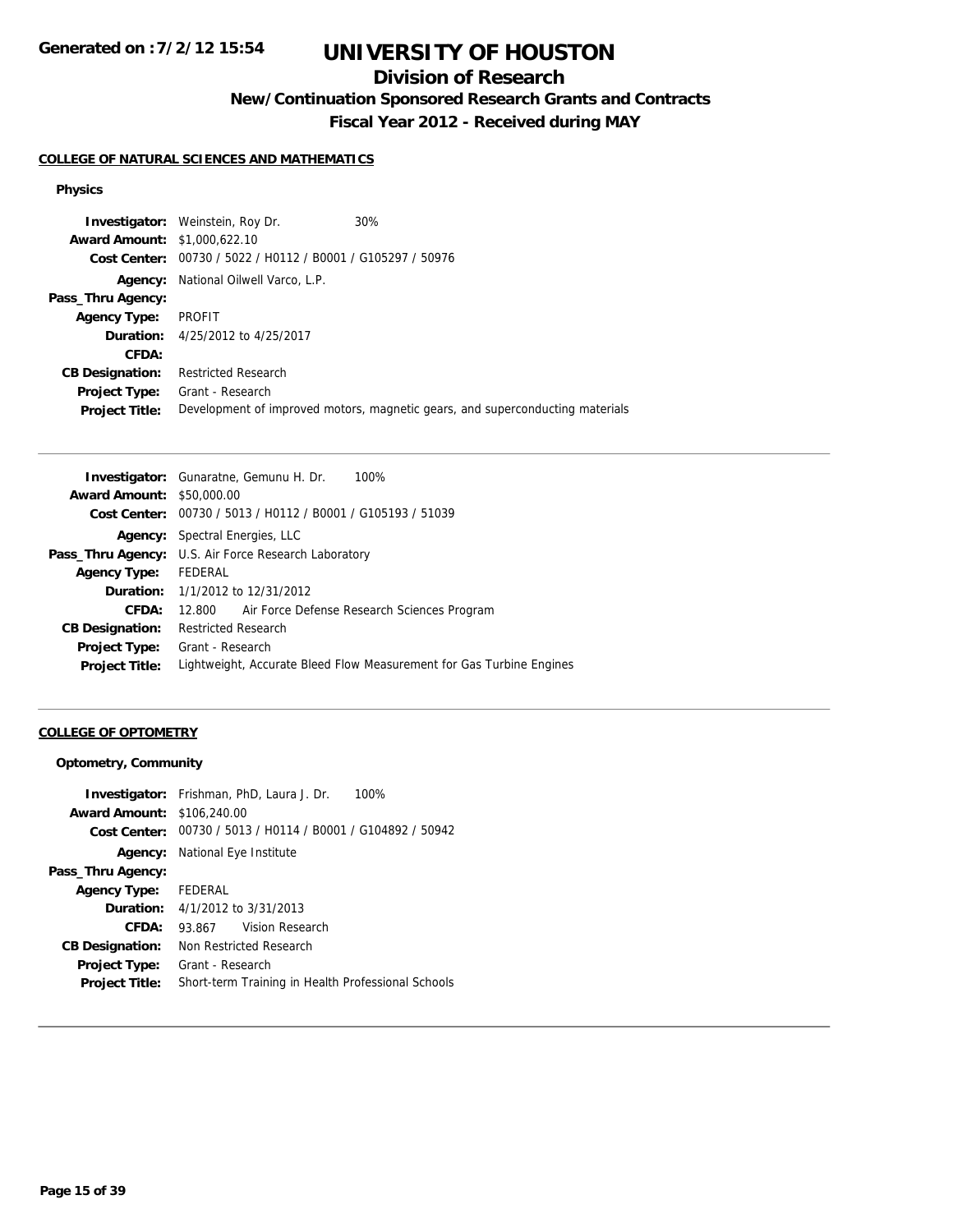## **Division of Research**

**New/Continuation Sponsored Research Grants and Contracts**

**Fiscal Year 2012 - Received during MAY**

### **COLLEGE OF OPTOMETRY**

#### **Optometry, Community**

**Investigator:** Frishman, PhD, Laura J. Dr. 100% **Award Amount:** \$602,265.00 **Cost Center:** 00730 / 5013 / H0114 / B0001 / G095800 / 42062 **Agency:** National Eye Institute **Pass\_Thru Agency: Agency Type:** FEDERAL **Duration:** 5/1/2008 to 4/30/2013 **CFDA:** 93.867 Vision Research **CB Designation:** Restricted Research **Project Type:** Grant - Research **Project Title:** Core Grant for Vision Research

|                                  | <b>Investigator:</b> Glasser, Adrian Dr.                    | 100% |
|----------------------------------|-------------------------------------------------------------|------|
| <b>Award Amount: \$45,000.00</b> |                                                             |      |
|                                  | Cost Center: 00730 / 5022 / H0114 / B0001 / G089898 / 35548 |      |
|                                  | <b>Agency:</b> Various Private Profit Agencies              |      |
| Pass_Thru Agency:                |                                                             |      |
| <b>Agency Type: PROFIT</b>       |                                                             |      |
|                                  | <b>Duration:</b> 5/1/2004 to 4/30/2014                      |      |
| CFDA:                            |                                                             |      |
| <b>CB Designation:</b>           | <b>Restricted Research</b>                                  |      |
| <b>Project Type:</b>             | Grant - Research                                            |      |
| <b>Project Title:</b>            | UHCO Accommodation and Presbyopia Research Center           |      |

#### **COLLEGE OF PHARMACY**

#### **Clinical Sciences and Administration**

|                        | <b>Investigator:</b> Tam, Vincent Dr.   | 100%                                                        |
|------------------------|-----------------------------------------|-------------------------------------------------------------|
| <b>Award Amount:</b>   | \$10,000.00                             |                                                             |
|                        |                                         | Cost Center: 00730 / 5021 / H0118 / B0001 / G104874 / 50933 |
| Agency:                | Methodist Hospital Research Institute   |                                                             |
| Pass_Thru Agency:      |                                         |                                                             |
| Agency Type:           | NON PROFIT                              |                                                             |
|                        | <b>Duration:</b> 1/1/2012 to 12/31/2012 |                                                             |
| CFDA:                  |                                         |                                                             |
| <b>CB Designation:</b> | <b>Restricted Research</b>              |                                                             |
| Project Type:          | Grant - Research                        |                                                             |
| <b>Project Title:</b>  |                                         | Pharmacodynamic assessment for formulary decisions          |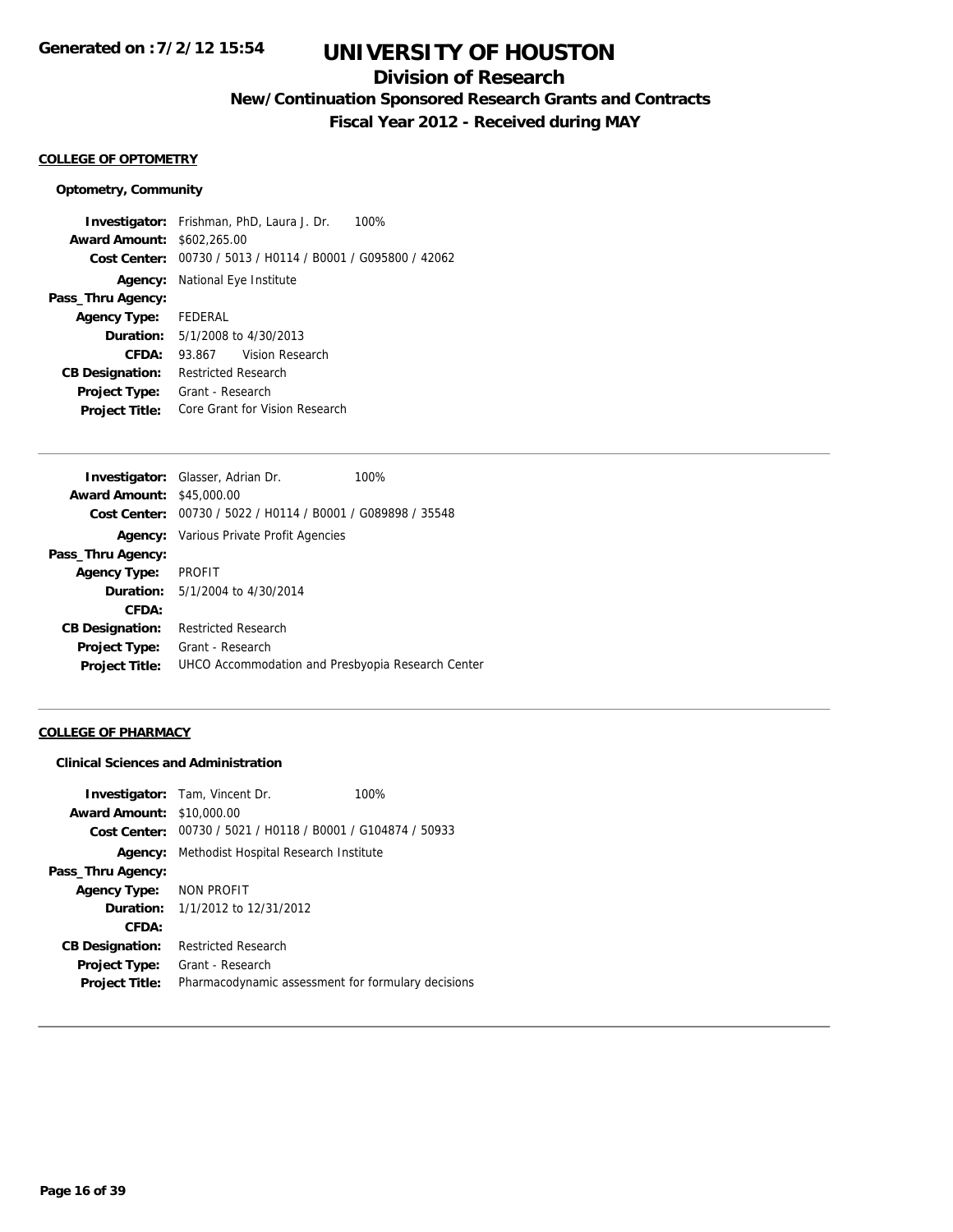## **Division of Research**

**New/Continuation Sponsored Research Grants and Contracts**

**Fiscal Year 2012 - Received during MAY**

#### **COLLEGE OF PHARMACY**

### **Heart and Kidney Institute**

| <b>Investigator:</b> Bond, Richard A. Dr. |                            |                                                             | 25%                                                       |
|-------------------------------------------|----------------------------|-------------------------------------------------------------|-----------------------------------------------------------|
| <b>Award Amount: \$110,000.00</b>         |                            |                                                             |                                                           |
|                                           |                            | Cost Center: 00730 / 5013 / H0117 / B0001 / G105251 / 50906 |                                                           |
| Agency:                                   |                            |                                                             | National Institute of Allergy and Infectious Diseases     |
| Pass_Thru Agency:                         |                            |                                                             |                                                           |
| <b>Agency Type:</b>                       | FEDERAL                    |                                                             |                                                           |
| Duration:                                 |                            | 4/15/2012 to 3/31/2013                                      |                                                           |
| CFDA:                                     | 93.855                     |                                                             | Allergy, Immunology, and Transplantation Research         |
| <b>CB Designation:</b>                    | <b>Restricted Research</b> |                                                             |                                                           |
| <b>Project Type:</b>                      | Grant - Research           |                                                             |                                                           |
| <b>Project Title:</b>                     |                            |                                                             | Mechanisms of Beta-blocker Induced Improvements in Asthma |

| <b>Investigator:</b> Knoll, Brian Dr. |                            |                                                             | 25%                                                       |
|---------------------------------------|----------------------------|-------------------------------------------------------------|-----------------------------------------------------------|
| <b>Award Amount: \$110,000.00</b>     |                            |                                                             |                                                           |
|                                       |                            | Cost Center: 00730 / 5013 / H0117 / B0001 / G105251 / 50906 |                                                           |
| Agency:                               |                            |                                                             | National Institute of Allergy and Infectious Diseases     |
| Pass_Thru Agency:                     |                            |                                                             |                                                           |
| <b>Agency Type:</b>                   | FEDERAL                    |                                                             |                                                           |
|                                       |                            | <b>Duration:</b> $4/15/2012$ to $3/31/2013$                 |                                                           |
| CFDA:                                 | 93.855                     |                                                             | Allergy, Immunology, and Transplantation Research         |
| <b>CB Designation:</b>                | <b>Restricted Research</b> |                                                             |                                                           |
| <b>Project Type:</b>                  | Grant - Research           |                                                             |                                                           |
| <b>Project Title:</b>                 |                            |                                                             | Mechanisms of Beta-blocker Induced Improvements in Asthma |
|                                       |                            |                                                             |                                                           |

### **Pharmacological and Pharmaceutical Sciences**

| <b>Investigator:</b> Knoll, Brian Dr. |                     |                                                             | 25%                                                       |
|---------------------------------------|---------------------|-------------------------------------------------------------|-----------------------------------------------------------|
| <b>Award Amount: \$110,000.00</b>     |                     |                                                             |                                                           |
|                                       |                     | Cost Center: 00730 / 5013 / H0117 / B0001 / G105251 / 50906 |                                                           |
| Agency:                               |                     |                                                             | National Institute of Allergy and Infectious Diseases     |
| Pass_Thru Agency:                     |                     |                                                             |                                                           |
| <b>Agency Type:</b>                   | FEDERAL             |                                                             |                                                           |
| Duration:                             |                     | 4/15/2012 to 3/31/2013                                      |                                                           |
| CFDA:                                 | 93.855              |                                                             | Allergy, Immunology, and Transplantation Research         |
| <b>CB Designation:</b>                | Restricted Research |                                                             |                                                           |
| <b>Project Type:</b>                  | Grant - Research    |                                                             |                                                           |
| <b>Project Title:</b>                 |                     |                                                             | Mechanisms of Beta-blocker Induced Improvements in Asthma |
|                                       |                     |                                                             |                                                           |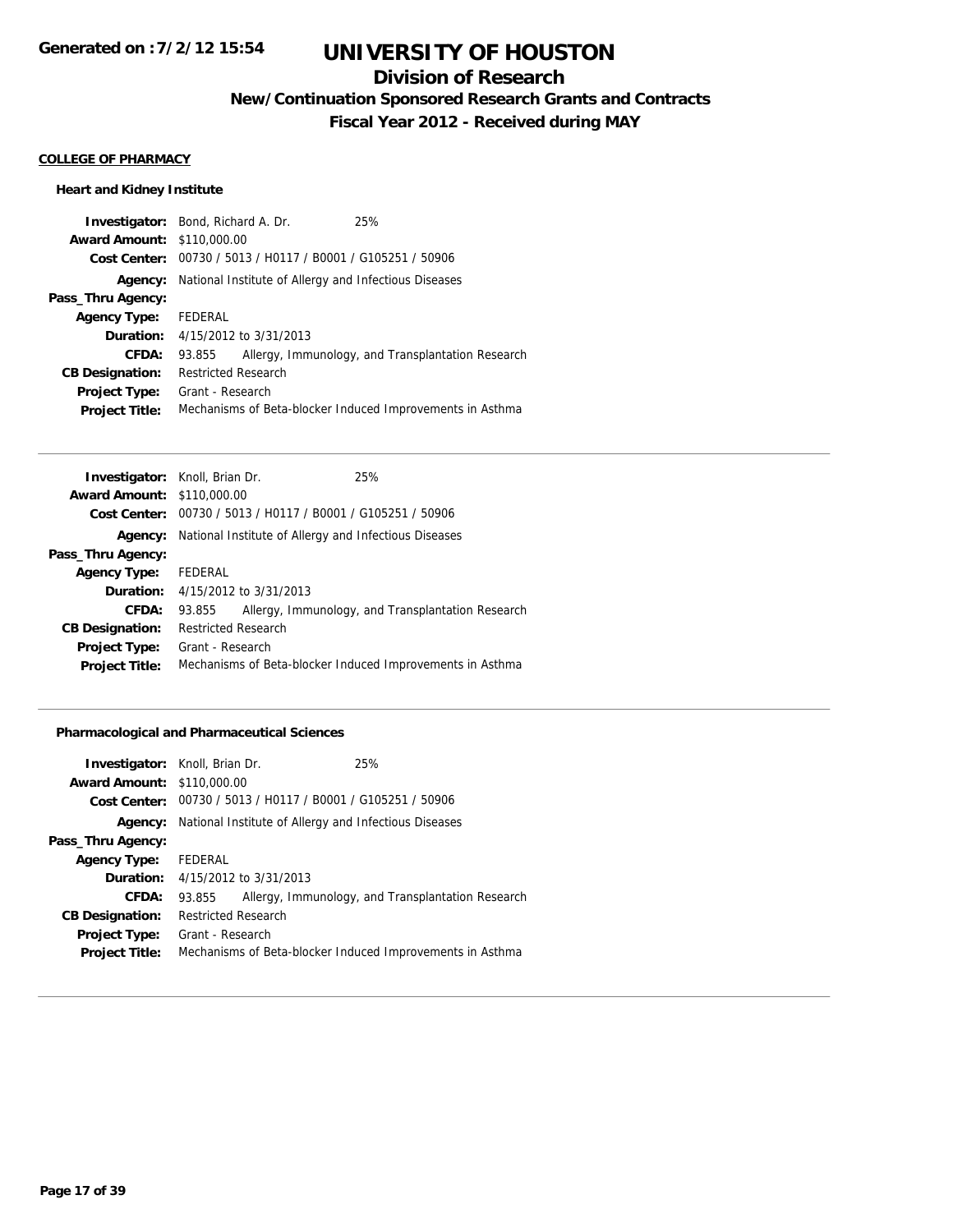# **Division of Research**

**New/Continuation Sponsored Research Grants and Contracts**

**Fiscal Year 2012 - Received during MAY**

#### **COLLEGE OF PHARMACY**

#### **Pharmacological and Pharmaceutical Sciences**

|                                   | <b>Investigator:</b> Bond, Richard A. Dr.             | 25%                                                       |
|-----------------------------------|-------------------------------------------------------|-----------------------------------------------------------|
| <b>Award Amount: \$110,000.00</b> |                                                       |                                                           |
| Cost Center:                      | 00730 / 5013 / H0117 / B0001 / G105251 / 50906        |                                                           |
| Agency:                           | National Institute of Allergy and Infectious Diseases |                                                           |
| Pass_Thru Agency:                 |                                                       |                                                           |
| <b>Agency Type:</b>               | FEDERAL                                               |                                                           |
|                                   | <b>Duration:</b> $4/15/2012$ to $3/31/2013$           |                                                           |
| CFDA:                             | 93.855                                                | Allergy, Immunology, and Transplantation Research         |
| <b>CB Designation:</b>            | <b>Restricted Research</b>                            |                                                           |
| <b>Project Type:</b>              | Grant - Research                                      |                                                           |
| <b>Project Title:</b>             |                                                       | Mechanisms of Beta-blocker Induced Improvements in Asthma |

#### **CULLEN COLLEGE OF ENGINEERING**

### **Biomedical Engineering**

| <b>Investigator:</b> Birla, Ravi Mr. |                                         | 100%                                                        |  |
|--------------------------------------|-----------------------------------------|-------------------------------------------------------------|--|
| <b>Award Amount:</b>                 | \$229,616.13                            |                                                             |  |
| Cost Center:                         |                                         | 00730 / 5013 / H0071 / B0001 / G105069 / 50828              |  |
| Agency:                              |                                         | National Institute of Biomedical Imaging and Bioengineering |  |
| Pass_Thru Agency:                    |                                         |                                                             |  |
| <b>Agency Type:</b>                  | FEDERAL                                 |                                                             |  |
|                                      | <b>Duration:</b> 12/1/2011 to 3/31/2014 |                                                             |  |
| CFDA:                                | 93.286                                  | Biomedical Imaging Research                                 |  |
| <b>CB Designation:</b>               | <b>Restricted Research</b>              |                                                             |  |
| Project Type:                        | Grant - Research                        |                                                             |  |
| <b>Project Title:</b>                |                                         | Fabrication of 3D Cardiac Patches for Myocardial Recovery   |  |

|                                   | 100%<br><b>Investigator:</b> Gifford, Howard                               |
|-----------------------------------|----------------------------------------------------------------------------|
| <b>Award Amount: \$358,284.73</b> |                                                                            |
|                                   | Cost Center: 00730 / 5013 / H0071 / B0001 / G105040 / 50466                |
|                                   | <b>Agency:</b> National Institute of Biomedical Imaging and Bioengineering |
| Pass_Thru Agency:                 |                                                                            |
| <b>Agency Type:</b>               | FEDERAL                                                                    |
|                                   | <b>Duration:</b> $11/1/2011$ to $8/31/2012$                                |
| <b>CFDA:</b>                      | Biomedical Imaging Research<br>93.286                                      |
| <b>CB Designation:</b>            | <b>Restricted Research</b>                                                 |
| Project Type:                     | Grant - Research                                                           |
| <b>Project Title:</b>             | Reliable Human-Model Observers for Emission Tomography                     |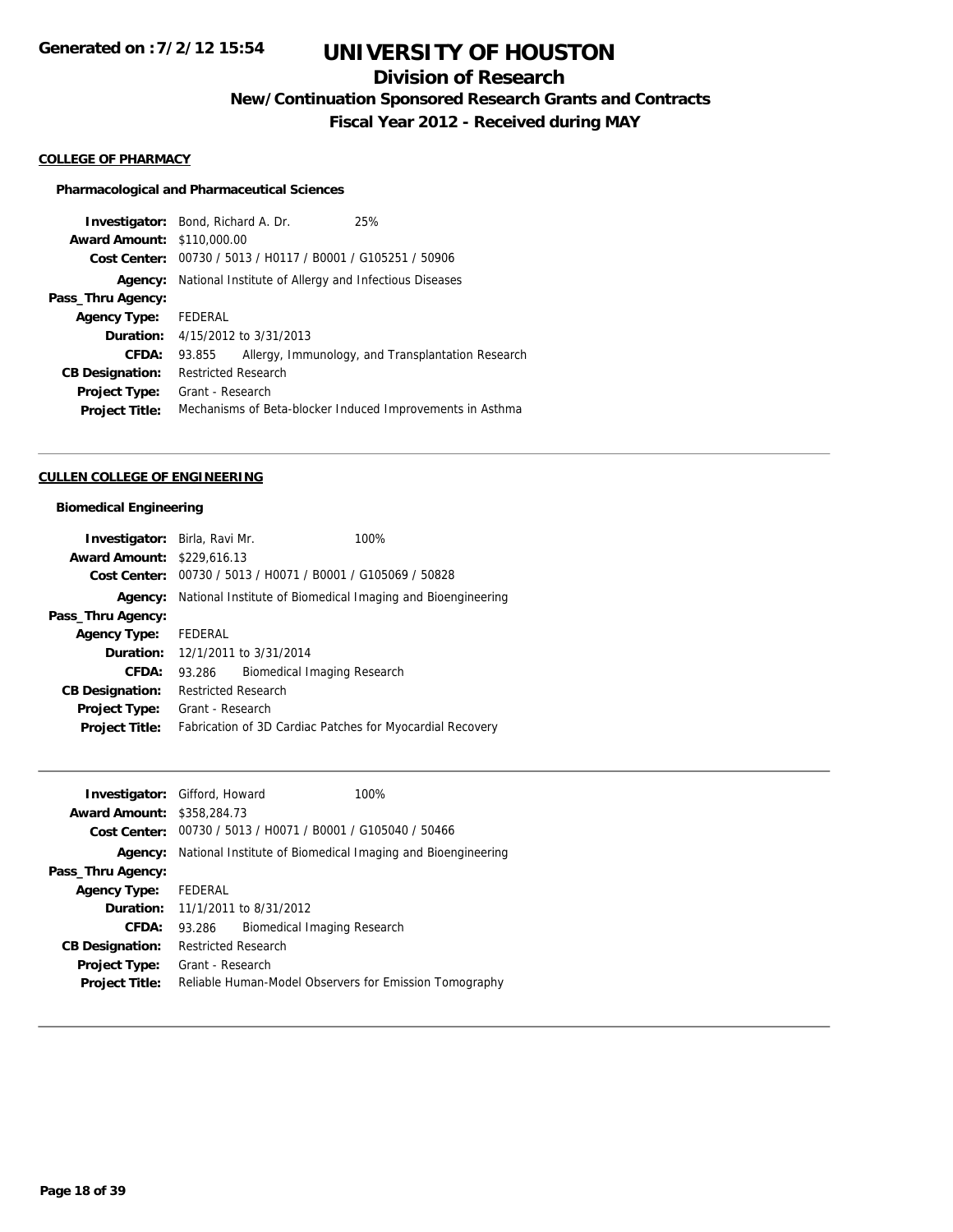# **Division of Research**

**New/Continuation Sponsored Research Grants and Contracts**

**Fiscal Year 2012 - Received during MAY**

#### **CULLEN COLLEGE OF ENGINEERING**

#### **Center for Innovative Grouting Materials and Tech**

**Investigator:** Vipulanandan, Cumaraswamy D80% **Award Amount:** \$64,000.00 **Cost Center:** 00730 / 5022 / H0069 / B0001 / G105268 / 50958 **Agency:** Chevron Energy Technology Company **Pass\_Thru Agency: Agency Type:** PROFIT **Duration:** 4/17/2012 to 12/31/2012 **CFDA: CB Designation:** Restricted Research **Project Type:** Contract - Research **Project Title:** Oil Pipeline Decommissioning Functional Requirements: Fast Intervention Tools and Grout Research

|                                  | <b>Investigator:</b> Vipulanandan, Cumaraswamy D80%                |  |  |
|----------------------------------|--------------------------------------------------------------------|--|--|
| <b>Award Amount: \$52,000.00</b> |                                                                    |  |  |
|                                  | Cost Center: 00730 / 5022 / H0069 / B0001 / G104828 / 50978        |  |  |
| Agency:                          | Advanced Drainage System                                           |  |  |
| Pass_Thru Agency:                |                                                                    |  |  |
| <b>Agency Type:</b>              | <b>PROFIT</b>                                                      |  |  |
|                                  | <b>Duration:</b> 1/15/2012 to 8/31/2013                            |  |  |
| CFDA:                            |                                                                    |  |  |
| <b>CB Designation:</b>           | <b>Restricted Research</b>                                         |  |  |
| <b>Project Type:</b>             | Contract - Research                                                |  |  |
| <b>Project Title:</b>            | Characterizing and Testing of High Performance Polypropylene Pipes |  |  |

#### **Center for Integrated Bio and Nano Systems**

|                                  | <b>Investigator:</b> Willson, Richard C. Dr.<br>10%            |  |  |
|----------------------------------|----------------------------------------------------------------|--|--|
| <b>Award Amount: \$15,205.30</b> |                                                                |  |  |
|                                  | Cost Center: 00730 / 5015 / H0070 / B0001 / G105074 / 50420    |  |  |
| Agency:                          | University of Texas Medical Branch at Galveston                |  |  |
| Pass_Thru Agency:                | National Institute of Allergy and Infectious Diseases          |  |  |
| <b>Agency Type:</b>              | FEDERAL                                                        |  |  |
|                                  | <b>Duration:</b> 3/1/2012 to 2/28/2013                         |  |  |
| CFDA:                            | Allergy, Immunology, and Transplantation Research<br>93.855    |  |  |
| <b>CB Designation:</b>           | <b>Restricted Research</b>                                     |  |  |
| <b>Project Type:</b>             | Grant - Research                                               |  |  |
| <b>Project Title:</b>            | Towards the Development of a Syndrome-Specific Diagnostic Tool |  |  |
|                                  |                                                                |  |  |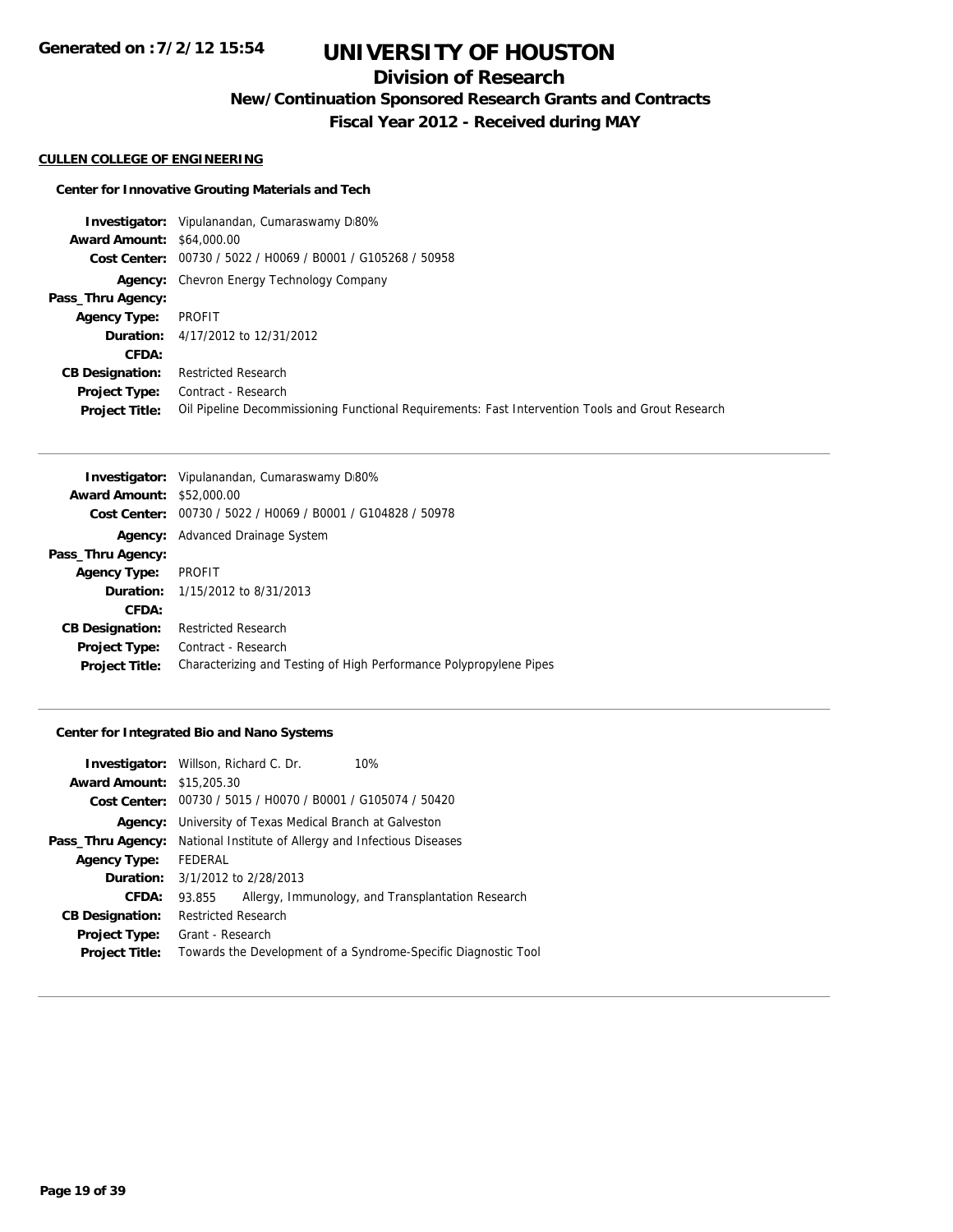# **Division of Research**

**New/Continuation Sponsored Research Grants and Contracts**

**Fiscal Year 2012 - Received during MAY**

### **CULLEN COLLEGE OF ENGINEERING**

### **Center for Integrated Bio and Nano Systems**

| <b>Investigator:</b> Ruchhoeft, Paul Dr. |                                                       |                                                             | 20%                                                            |  |
|------------------------------------------|-------------------------------------------------------|-------------------------------------------------------------|----------------------------------------------------------------|--|
| <b>Award Amount: \$30,410.60</b>         |                                                       |                                                             |                                                                |  |
|                                          |                                                       | Cost Center: 00730 / 5015 / H0070 / B0001 / G105278 / 50952 |                                                                |  |
| Agency:                                  |                                                       | University of Texas Medical Branch at Galveston             |                                                                |  |
| Pass_Thru Agency:                        | National Institute of Allergy and Infectious Diseases |                                                             |                                                                |  |
| <b>Agency Type:</b>                      | FEDERAL                                               |                                                             |                                                                |  |
|                                          | <b>Duration:</b> 3/1/2012 to 5/31/2012                |                                                             |                                                                |  |
| CFDA:                                    | 93.855                                                |                                                             | Allergy, Immunology, and Transplantation Research              |  |
| <b>CB Designation:</b>                   | <b>Restricted Research</b>                            |                                                             |                                                                |  |
| <b>Project Type:</b>                     | Grant - Research                                      |                                                             |                                                                |  |
| <b>Project Title:</b>                    |                                                       |                                                             | Towards the Development of a Syndrome-Specific Diagnostic Tool |  |

|                                  | <b>Investigator:</b> Willson, Richard C. Dr.<br>10%            |  |  |
|----------------------------------|----------------------------------------------------------------|--|--|
| <b>Award Amount: \$15,205.30</b> |                                                                |  |  |
|                                  | Cost Center: 00730 / 5015 / H0070 / B0001 / G105278 / 50952    |  |  |
| Agency:                          | University of Texas Medical Branch at Galveston                |  |  |
| Pass_Thru Agency:                | National Institute of Allergy and Infectious Diseases          |  |  |
| <b>Agency Type:</b>              | FEDERAL                                                        |  |  |
|                                  | <b>Duration:</b> 3/1/2012 to 5/31/2012                         |  |  |
| <b>CFDA:</b>                     | Allergy, Immunology, and Transplantation Research<br>93.855    |  |  |
| <b>CB Designation:</b>           | <b>Restricted Research</b>                                     |  |  |
| <b>Project Type:</b>             | Grant - Research                                               |  |  |
| <b>Project Title:</b>            | Towards the Development of a Syndrome-Specific Diagnostic Tool |  |  |
|                                  |                                                                |  |  |

|                                  | <b>Investigator:</b> Ruchhoeft, Paul Dr.                    | 20%                                                            |  |
|----------------------------------|-------------------------------------------------------------|----------------------------------------------------------------|--|
| <b>Award Amount: \$40,794.80</b> |                                                             |                                                                |  |
|                                  | Cost Center: 00730 / 5015 / H0067 / B0001 / G105277 / 50975 |                                                                |  |
| Agency:                          | University of Texas Medical Branch at Galveston             |                                                                |  |
| Pass_Thru Agency:                | National Institute of Allergy and Infectious Diseases       |                                                                |  |
| <b>Agency Type:</b>              | FEDERAL                                                     |                                                                |  |
|                                  | <b>Duration:</b> 3/1/2012 to 2/28/2013                      |                                                                |  |
| <b>CFDA:</b>                     | 93.855                                                      | Allergy, Immunology, and Transplantation Research              |  |
| <b>CB Designation:</b>           | <b>Restricted Research</b>                                  |                                                                |  |
| <b>Project Type:</b>             | Grant - Research                                            |                                                                |  |
| <b>Project Title:</b>            |                                                             | Towards the Development of a Syndrome-Specific Diagnostic Tool |  |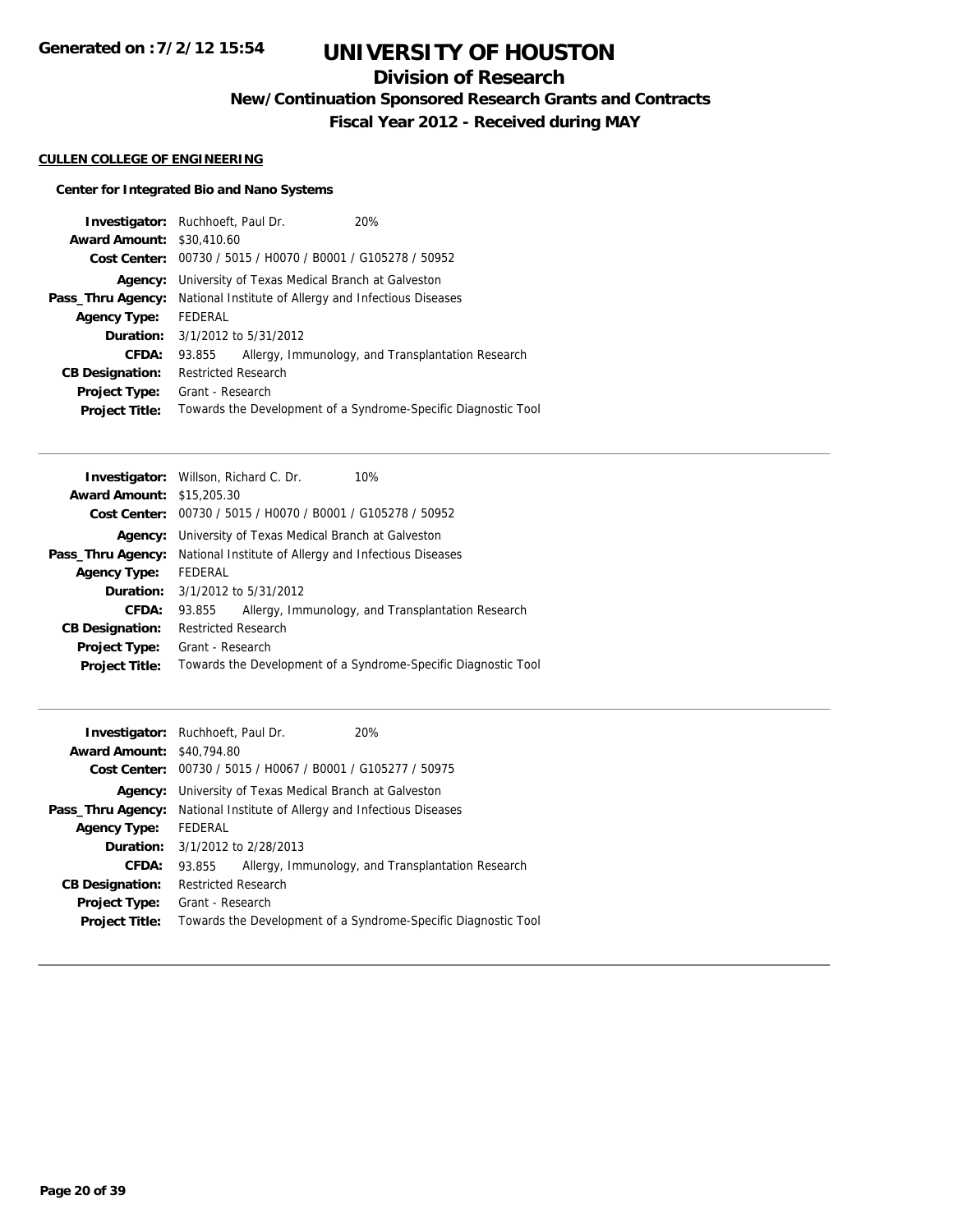## **Division of Research**

**New/Continuation Sponsored Research Grants and Contracts**

**Fiscal Year 2012 - Received during MAY**

#### **CULLEN COLLEGE OF ENGINEERING**

### **Center for Integrated Bio and Nano Systems**

|                                 | <b>Investigator:</b> Litvinov, Dmitri Dr.<br>50%                                                              |
|---------------------------------|---------------------------------------------------------------------------------------------------------------|
| <b>Award Amount: \$2,500.00</b> |                                                                                                               |
|                                 | Cost Center: 00730 / 5015 / H0070 / B0001 / G103627 / 50865                                                   |
|                                 | Agency: UNIVERSITY OF TEXAS AT BROWNSVILLE                                                                    |
|                                 | Pass_Thru Agency: National Science Foundation                                                                 |
| Agency Type:                    | FEDERAL                                                                                                       |
|                                 | <b>Duration:</b> 10/1/2011 to 9/30/2012                                                                       |
| CFDA:                           | <b>Engineering Grants</b><br>47.041                                                                           |
| <b>CB Designation:</b>          | Non Restricted Research                                                                                       |
| <b>Project Type:</b>            | Grant - Research                                                                                              |
| <b>Project Title:</b>           | Support of the UT Brownsville undergraduate nanotechnology demonstrations by the UH Nanobfabrication Facility |

| <b>Investigator:</b> Willson, Richard C. Dr.<br>10%            |  |  |
|----------------------------------------------------------------|--|--|
| <b>Award Amount: \$1,483.40</b>                                |  |  |
| Cost Center: 00730 / 5015 / H0104 / B0001 / G105275 / 50973    |  |  |
| University of Texas Medical Branch at Galveston                |  |  |
| National Institute of Allergy and Infectious Diseases          |  |  |
| FEDERAL                                                        |  |  |
| <b>Duration:</b> 3/1/2012 to 2/28/2013                         |  |  |
| Allergy, Immunology, and Transplantation Research<br>93.855    |  |  |
| <b>Restricted Research</b>                                     |  |  |
| Grant - Research                                               |  |  |
| Towards the Development of a Syndrome-Specific Diagnostic Tool |  |  |
|                                                                |  |  |

|                                  | <b>Investigator:</b> Willson, Richard C. Dr.                | 10%                                                            |  |
|----------------------------------|-------------------------------------------------------------|----------------------------------------------------------------|--|
| <b>Award Amount: \$20,397.40</b> |                                                             |                                                                |  |
|                                  | Cost Center: 00730 / 5015 / H0067 / B0001 / G105277 / 50975 |                                                                |  |
| Agency:                          | University of Texas Medical Branch at Galveston             |                                                                |  |
| Pass_Thru Agency:                | National Institute of Allergy and Infectious Diseases       |                                                                |  |
| <b>Agency Type:</b>              | FEDERAL                                                     |                                                                |  |
|                                  | <b>Duration:</b> 3/1/2012 to 2/28/2013                      |                                                                |  |
| CFDA:                            | 93.855                                                      | Allergy, Immunology, and Transplantation Research              |  |
| <b>CB Designation:</b>           | Restricted Research                                         |                                                                |  |
| <b>Project Type:</b>             | Grant - Research                                            |                                                                |  |
| <b>Project Title:</b>            |                                                             | Towards the Development of a Syndrome-Specific Diagnostic Tool |  |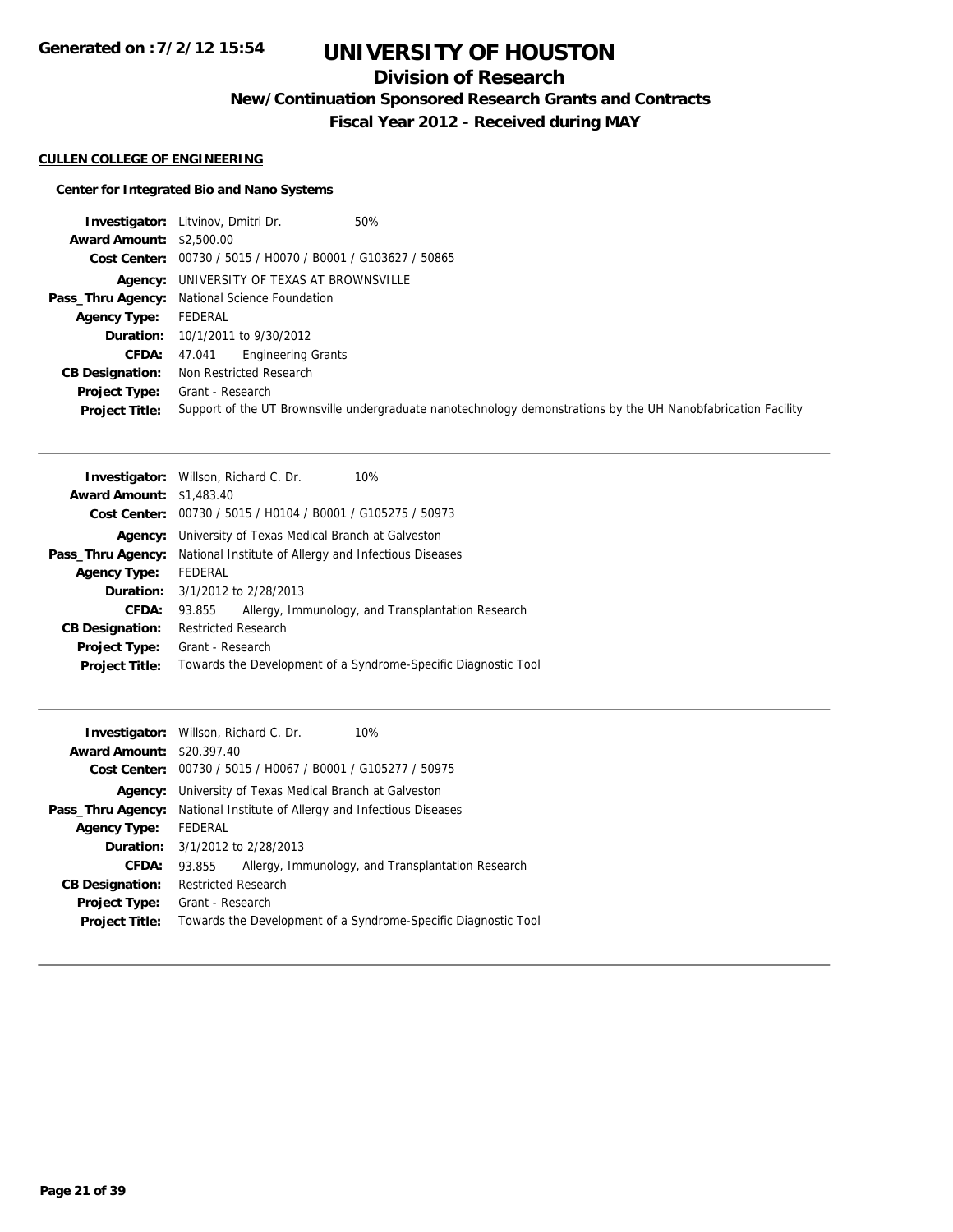## **Division of Research**

**New/Continuation Sponsored Research Grants and Contracts**

**Fiscal Year 2012 - Received during MAY**

#### **CULLEN COLLEGE OF ENGINEERING**

### **Center for Integrated Bio and Nano Systems**

| <b>Investigator:</b> Ruchhoeft, Paul Dr. |                                                       |                                                             | 20%                                                            |  |
|------------------------------------------|-------------------------------------------------------|-------------------------------------------------------------|----------------------------------------------------------------|--|
| <b>Award Amount: \$2,966.80</b>          |                                                       |                                                             |                                                                |  |
|                                          |                                                       | Cost Center: 00730 / 5015 / H0104 / B0001 / G105275 / 50973 |                                                                |  |
| Agency:                                  |                                                       | University of Texas Medical Branch at Galveston             |                                                                |  |
| Pass_Thru Agency:                        | National Institute of Allergy and Infectious Diseases |                                                             |                                                                |  |
| <b>Agency Type:</b>                      | FEDERAL                                               |                                                             |                                                                |  |
|                                          | <b>Duration:</b> 3/1/2012 to 2/28/2013                |                                                             |                                                                |  |
| <b>CFDA:</b>                             | 93.855                                                |                                                             | Allergy, Immunology, and Transplantation Research              |  |
| <b>CB Designation:</b>                   | <b>Restricted Research</b>                            |                                                             |                                                                |  |
| <b>Project Type:</b>                     | Grant - Research                                      |                                                             |                                                                |  |
| <b>Project Title:</b>                    |                                                       |                                                             | Towards the Development of a Syndrome-Specific Diagnostic Tool |  |

|                                  | <b>Investigator:</b> Ruchhoeft, Paul Dr.                                       | 20%                                                            |  |
|----------------------------------|--------------------------------------------------------------------------------|----------------------------------------------------------------|--|
| <b>Award Amount: \$30,410.60</b> |                                                                                |                                                                |  |
|                                  | Cost Center: 00730 / 5015 / H0070 / B0001 / G105074 / 50420                    |                                                                |  |
|                                  | <b>Agency:</b> University of Texas Medical Branch at Galveston                 |                                                                |  |
|                                  | <b>Pass_Thru Agency:</b> National Institute of Allergy and Infectious Diseases |                                                                |  |
| <b>Agency Type:</b>              | FEDERAL                                                                        |                                                                |  |
|                                  | <b>Duration:</b> $3/1/2012$ to $2/28/2013$                                     |                                                                |  |
| <b>CFDA:</b>                     | 93.855                                                                         | Allergy, Immunology, and Transplantation Research              |  |
| <b>CB Designation:</b>           | <b>Restricted Research</b>                                                     |                                                                |  |
| Project Type:                    | Grant - Research                                                               |                                                                |  |
| <b>Project Title:</b>            |                                                                                | Towards the Development of a Syndrome-Specific Diagnostic Tool |  |
|                                  |                                                                                |                                                                |  |

| <b>Investigator:</b> Willson, Richard C. Dr. |                                                                |  | 41%                                                            |
|----------------------------------------------|----------------------------------------------------------------|--|----------------------------------------------------------------|
| <b>Award Amount: \$62,341.73</b>             |                                                                |  |                                                                |
|                                              |                                                                |  | Cost Center: 00730 / 5015 / H0070 / B0001 / G105278 / 50952    |
|                                              | <b>Agency:</b> University of Texas Medical Branch at Galveston |  |                                                                |
| Pass_Thru Agency:                            | National Institute of Allergy and Infectious Diseases          |  |                                                                |
| <b>Agency Type:</b>                          | FEDERAL                                                        |  |                                                                |
|                                              | <b>Duration:</b> 3/1/2012 to 5/31/2012                         |  |                                                                |
| CFDA:                                        | 93.855                                                         |  | Allergy, Immunology, and Transplantation Research              |
| <b>CB Designation:</b>                       | <b>Restricted Research</b>                                     |  |                                                                |
| <b>Project Type:</b>                         | Grant - Research                                               |  |                                                                |
| <b>Project Title:</b>                        |                                                                |  | Towards the Development of a Syndrome-Specific Diagnostic Tool |
|                                              |                                                                |  |                                                                |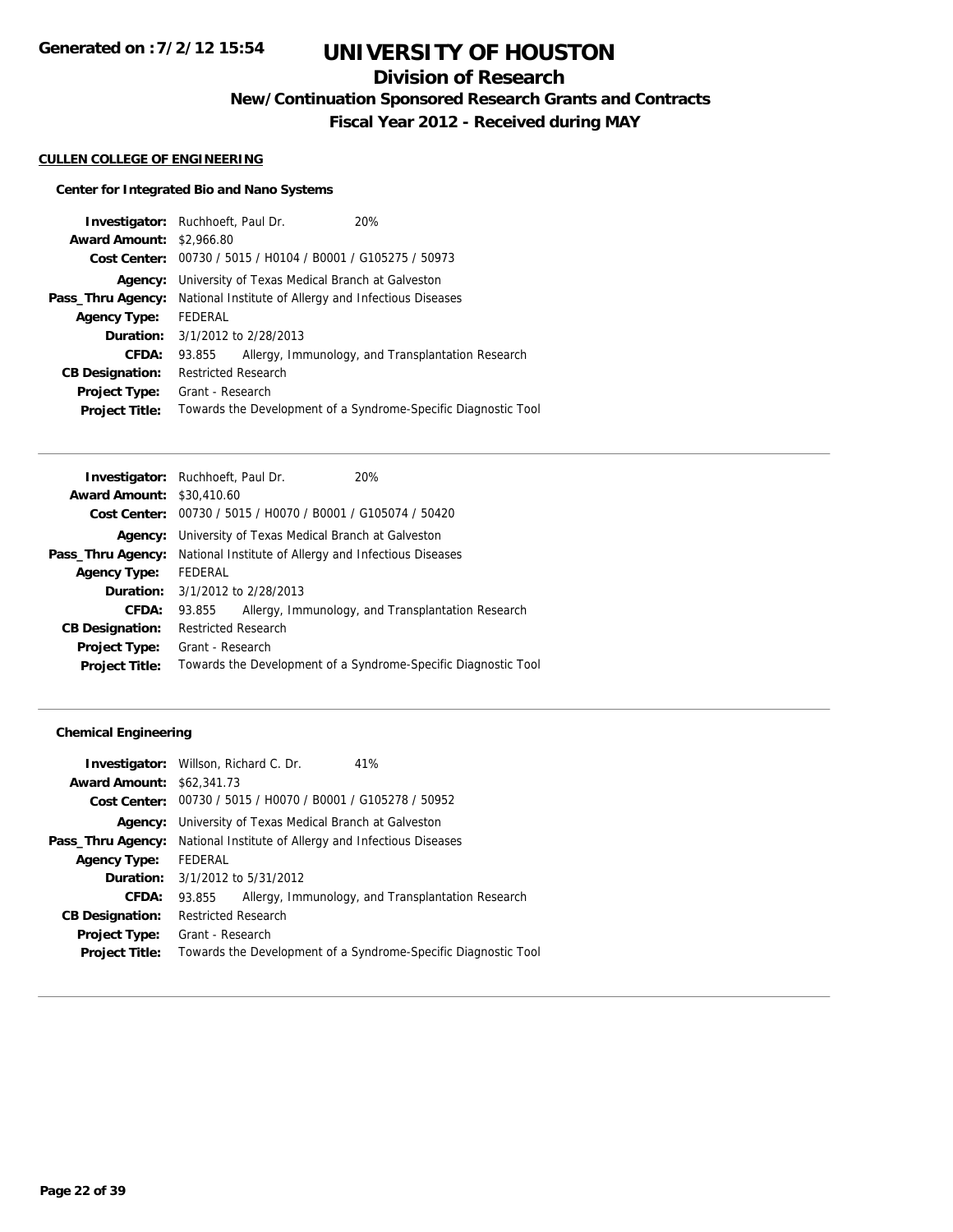## **Division of Research**

**New/Continuation Sponsored Research Grants and Contracts**

**Fiscal Year 2012 - Received during MAY**

#### **CULLEN COLLEGE OF ENGINEERING**

|                                  | <b>Investigator:</b> Rimer, Jeffrey Dr.                     | 100%                                                                                                |
|----------------------------------|-------------------------------------------------------------|-----------------------------------------------------------------------------------------------------|
| <b>Award Amount: \$60,000.00</b> |                                                             |                                                                                                     |
|                                  | Cost Center: 00730 / 5021 / H0067 / B0001 / G104945 / 50919 |                                                                                                     |
|                                  | <b>Agency:</b> The Welch Foundation                         |                                                                                                     |
| Pass_Thru Agency:                |                                                             |                                                                                                     |
| <b>Agency Type:</b>              | FOUNDATION                                                  |                                                                                                     |
|                                  | <b>Duration:</b> $6/1/2012$ to $5/31/2013$                  |                                                                                                     |
| CFDA:                            |                                                             |                                                                                                     |
| <b>CB Designation:</b>           | <b>Restricted Research</b>                                  |                                                                                                     |
| <b>Project Type:</b>             | Grant - Research                                            |                                                                                                     |
| <b>Project Title:</b>            |                                                             | Physicochemical Factors Governing Protein Inhibition of Calcium Oxalate Monohydrate Crystallization |

|                                  | <b>Investigator:</b> Willson, Richard C. Dr.<br>41%            |  |  |
|----------------------------------|----------------------------------------------------------------|--|--|
| <b>Award Amount: \$83,629.34</b> |                                                                |  |  |
|                                  | Cost Center: 00730 / 5015 / H0067 / B0001 / G105277 / 50975    |  |  |
| Agency:                          | University of Texas Medical Branch at Galveston                |  |  |
| Pass_Thru Agency:                | National Institute of Allergy and Infectious Diseases          |  |  |
| <b>Agency Type:</b>              | FEDERAL                                                        |  |  |
|                                  | <b>Duration:</b> $3/1/2012$ to $2/28/2013$                     |  |  |
| CFDA:                            | Allergy, Immunology, and Transplantation Research<br>93.855    |  |  |
| <b>CB Designation:</b>           | <b>Restricted Research</b>                                     |  |  |
| <b>Project Type:</b>             | Grant - Research                                               |  |  |
| <b>Project Title:</b>            | Towards the Development of a Syndrome-Specific Diagnostic Tool |  |  |
|                                  |                                                                |  |  |

|                                 | <b>Investigator:</b> Willson, Richard C. Dr.                | 41%                                                            |  |
|---------------------------------|-------------------------------------------------------------|----------------------------------------------------------------|--|
| <b>Award Amount: \$6,081.94</b> |                                                             |                                                                |  |
|                                 | Cost Center: 00730 / 5015 / H0104 / B0001 / G105275 / 50973 |                                                                |  |
| Agency:                         | University of Texas Medical Branch at Galveston             |                                                                |  |
| Pass_Thru Agency:               | National Institute of Allergy and Infectious Diseases       |                                                                |  |
| <b>Agency Type:</b>             | FEDERAL                                                     |                                                                |  |
|                                 | <b>Duration:</b> 3/1/2012 to 2/28/2013                      |                                                                |  |
| <b>CFDA:</b>                    | 93.855                                                      | Allergy, Immunology, and Transplantation Research              |  |
| <b>CB Designation:</b>          | <b>Restricted Research</b>                                  |                                                                |  |
| Project Type:                   | Grant - Research                                            |                                                                |  |
| <b>Project Title:</b>           |                                                             | Towards the Development of a Syndrome-Specific Diagnostic Tool |  |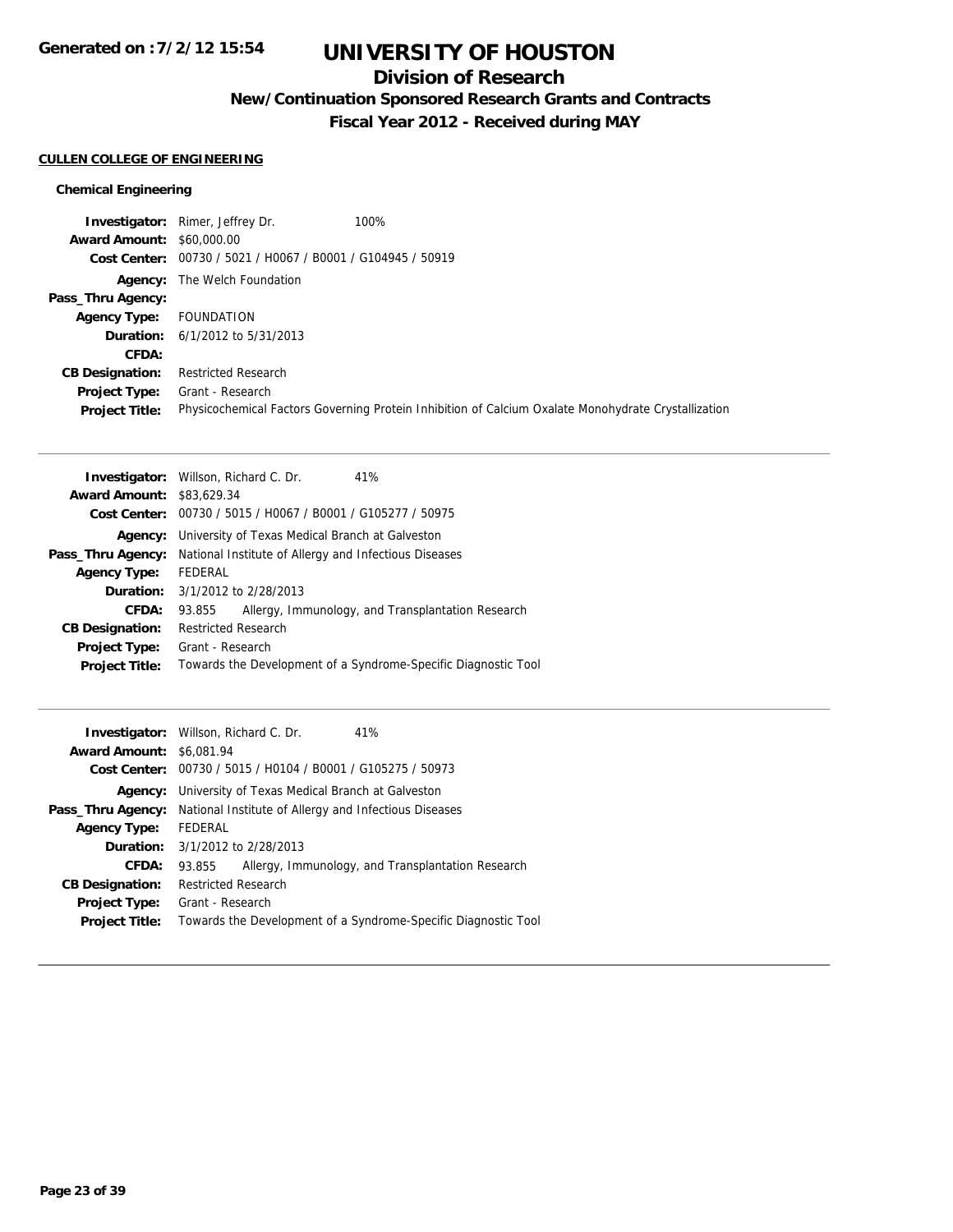## **Division of Research**

**New/Continuation Sponsored Research Grants and Contracts**

**Fiscal Year 2012 - Received during MAY**

### **CULLEN COLLEGE OF ENGINEERING**

|                                   | <b>Investigator:</b> Varadarajan, Navin Dr.                                    | 100%                                                                             |
|-----------------------------------|--------------------------------------------------------------------------------|----------------------------------------------------------------------------------|
| <b>Award Amount: \$108,786.00</b> |                                                                                |                                                                                  |
|                                   | Cost Center: 00730 / 5015 / H0067 / B0001 / G105247 / 50857                    |                                                                                  |
|                                   | <b>Agency:</b> University of Texas Medical Branch at Galveston                 |                                                                                  |
|                                   | <b>Pass_Thru Agency:</b> National Institute of Allergy and Infectious Diseases |                                                                                  |
| <b>Agency Type:</b>               | FEDERAL                                                                        |                                                                                  |
|                                   | <b>Duration:</b> $3/1/2012$ to $2/28/2013$                                     |                                                                                  |
| CFDA:                             | 93.855                                                                         | Allergy, Immunology, and Transplantation Research                                |
| <b>CB Designation:</b>            | <b>Restricted Research</b>                                                     |                                                                                  |
| <b>Project Type:</b>              | Grant - Research                                                               |                                                                                  |
| <b>Project Title:</b>             |                                                                                | Quantitative mapping of $CD8 + T$ -cell responses during chikungunya vaccination |
|                                   |                                                                                |                                                                                  |

|                                            | Investigator: Willson, Richard C. Dr.<br>100%               |  |
|--------------------------------------------|-------------------------------------------------------------|--|
| <b>Award Amount:</b>                       | \$50,000.00                                                 |  |
|                                            | Cost Center: 00730 / 5021 / H0067 / B0001 / G105242 / 50932 |  |
|                                            | <b>Agency:</b> The Welch Foundation                         |  |
| Pass_Thru Agency:                          |                                                             |  |
| Agency Type: FOUNDATION                    |                                                             |  |
| <b>Duration:</b> $6/1/2012$ to $5/31/2013$ |                                                             |  |
| CFDA:                                      |                                                             |  |
| <b>CB Designation:</b>                     | <b>Restricted Research</b>                                  |  |
| <b>Project Type:</b>                       | Grant - Research                                            |  |
| <b>Project Title:</b>                      | Physical Chemistry of Molecular Recognition                 |  |
|                                            |                                                             |  |

| <b>Investigator:</b> Luss, Dan Dr. |                                                             | 40%                                                                           |
|------------------------------------|-------------------------------------------------------------|-------------------------------------------------------------------------------|
| <b>Award Amount: \$800.00</b>      |                                                             |                                                                               |
|                                    | Cost Center: 00730 / 5013 / H0067 / B0001 / G102374 / 47943 |                                                                               |
| Agency:                            | National Science Foundation                                 |                                                                               |
| Pass_Thru Agency:                  |                                                             |                                                                               |
| <b>Agency Type:</b>                | FEDERAL                                                     |                                                                               |
|                                    | <b>Duration:</b> 1/15/2011 to 12/31/2013                    |                                                                               |
|                                    | <b>Engineering Grants</b><br>CFDA: 47.041                   |                                                                               |
| <b>CB Designation:</b>             | <b>Restricted Research</b>                                  |                                                                               |
| <b>Project Type:</b>               | Grant - Research                                            |                                                                               |
| <b>Project Title:</b>              |                                                             | Spatio-Temporal Phenomena During Adsorption and Reaction in Hydrocarbon Traps |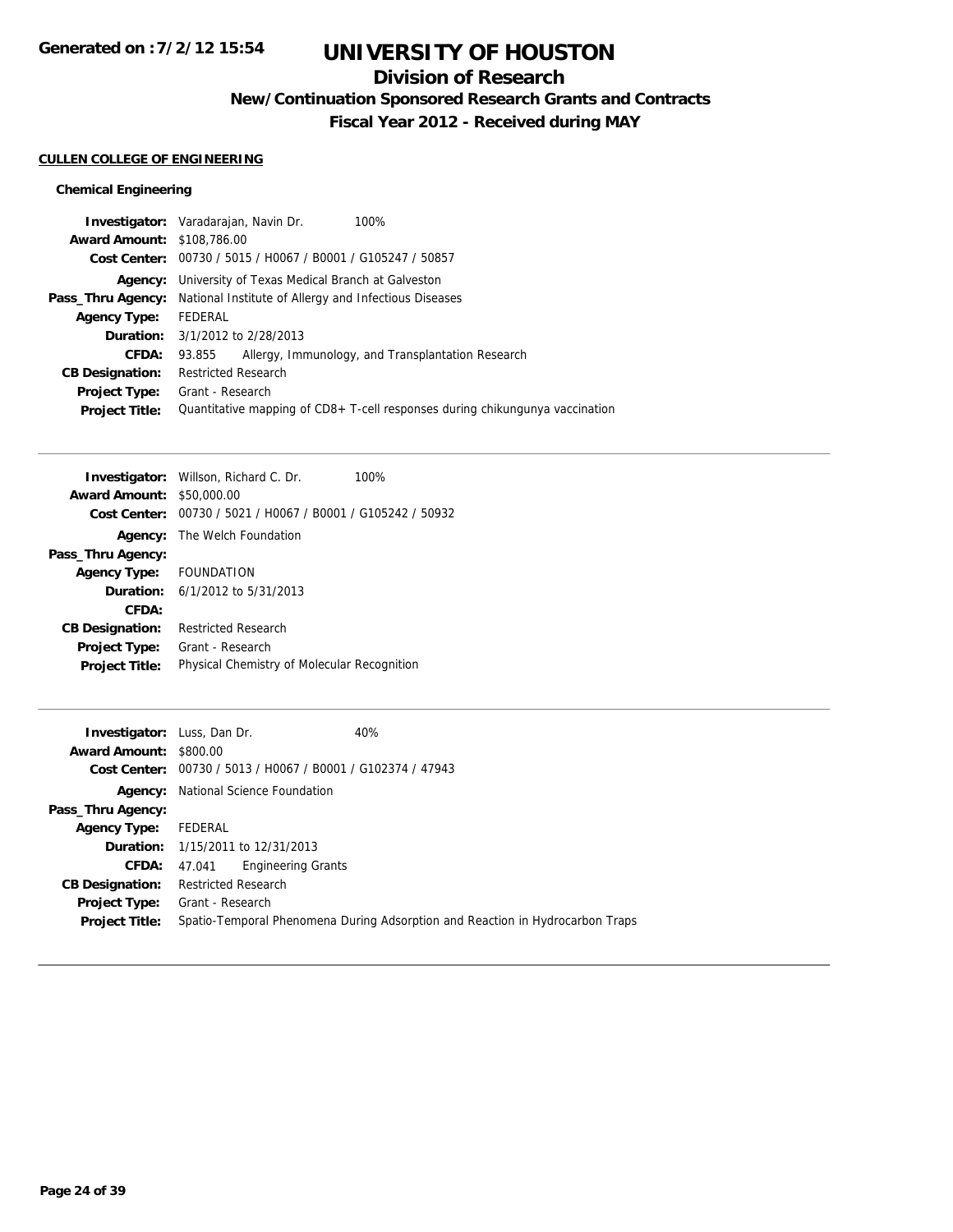## **Division of Research**

**New/Continuation Sponsored Research Grants and Contracts**

**Fiscal Year 2012 - Received during MAY**

### **CULLEN COLLEGE OF ENGINEERING**

| 100%<br>Investigator: Balakotaiah, Vemuri Dr.                                      |
|------------------------------------------------------------------------------------|
| <b>Award Amount: \$50,000.00</b>                                                   |
| Cost Center: 00730 / 5021 / H0067 / B0001 / G105227 / 50926                        |
| <b>Agency:</b> The Welch Foundation                                                |
|                                                                                    |
| FOUNDATION                                                                         |
| <b>Duration:</b> $6/1/2012$ to $5/31/2013$                                         |
|                                                                                    |
| <b>Restricted Research</b>                                                         |
| Grant - Research                                                                   |
| Effect of Heterogeneities on Spatiotemporal Pattern Formation in Chemical Reactors |
|                                                                                    |

|                                 | <b>Investigator:</b> Harold, Michael Dr.<br>60%                               |
|---------------------------------|-------------------------------------------------------------------------------|
| <b>Award Amount: \$1,200.00</b> |                                                                               |
|                                 | Cost Center: 00730 / 5013 / H0067 / B0001 / G102374 / 47943                   |
|                                 | <b>Agency:</b> National Science Foundation                                    |
| Pass_Thru Agency:               |                                                                               |
| <b>Agency Type:</b>             | FEDERAL                                                                       |
|                                 | <b>Duration:</b> 1/15/2011 to 12/31/2013                                      |
| CFDA:                           | <b>Engineering Grants</b><br>47.041                                           |
| <b>CB Designation:</b>          | <b>Restricted Research</b>                                                    |
| <b>Project Type:</b>            | Grant - Research                                                              |
| <b>Project Title:</b>           | Spatio-Temporal Phenomena During Adsorption and Reaction in Hydrocarbon Traps |
|                                 |                                                                               |

| <b>Investigator:</b> Stein, Gila Dr.<br><b>Award Amount: \$6,000.00</b> | 100%<br>Cost Center: 00730 / 5013 / H0067 / B0001 / G105218 / 51036                                     |
|-------------------------------------------------------------------------|---------------------------------------------------------------------------------------------------------|
|                                                                         | <b>Agency:</b> National Science Foundation                                                              |
| Pass_Thru Agency:                                                       |                                                                                                         |
| <b>Agency Type:</b>                                                     | FEDERAL                                                                                                 |
|                                                                         | <b>Duration:</b> 5/21/2012 to 5/31/2017                                                                 |
| <b>CFDA:</b>                                                            | 47.049 Mathematical and Physical Sciences                                                               |
| <b>CB Designation:</b>                                                  | <b>Restricted Research</b>                                                                              |
| <b>Project Type:</b><br><b>Project Title:</b>                           | Grant - Research<br>REU Supplement: CAREER: Controlling the Morphology of Polymer/Fullerene Solar Cells |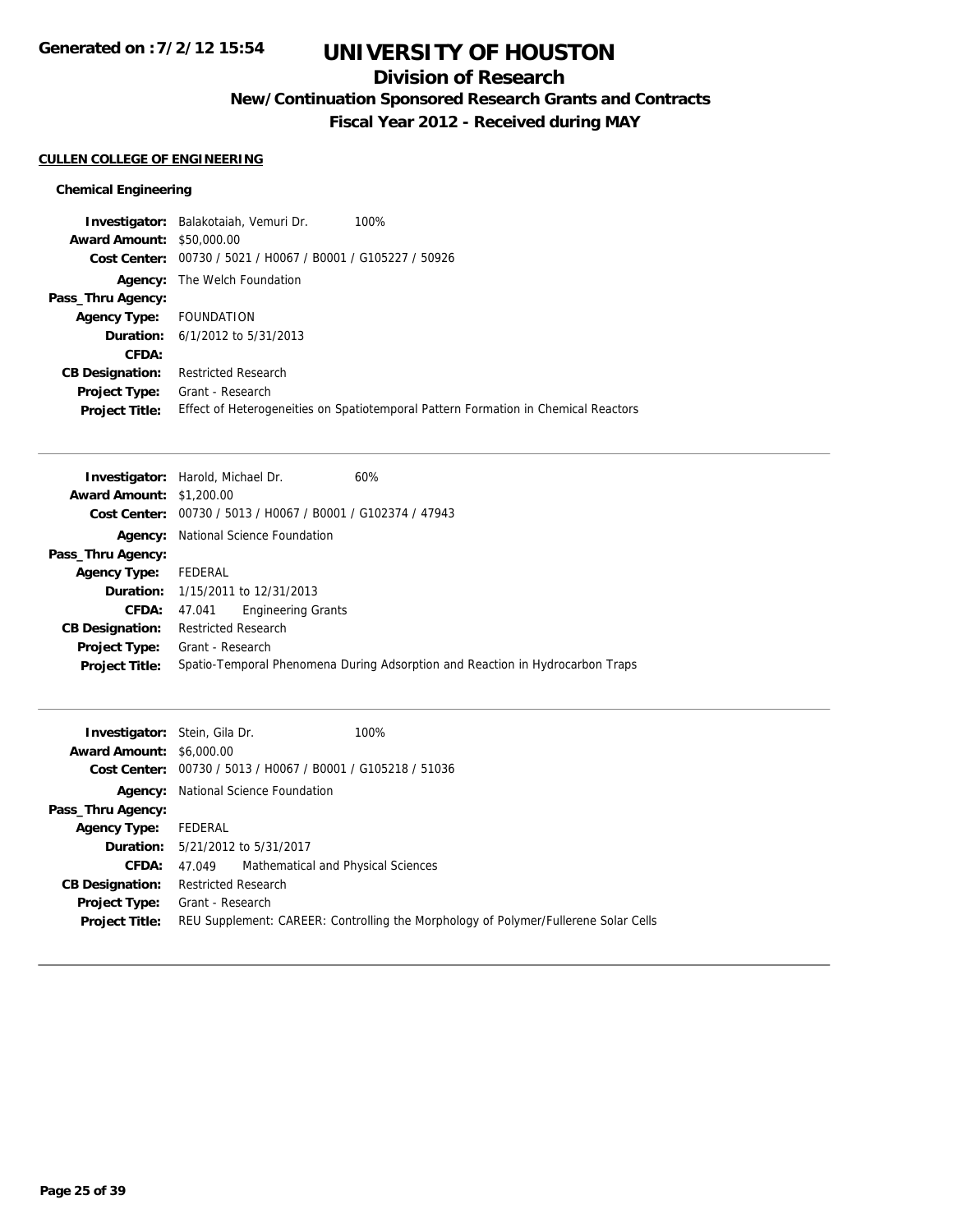## **Division of Research**

**New/Continuation Sponsored Research Grants and Contracts**

**Fiscal Year 2012 - Received during MAY**

#### **CULLEN COLLEGE OF ENGINEERING**

| <b>Investigator:</b> Conrad, Jacinta Prof.<br>100%                              |  |
|---------------------------------------------------------------------------------|--|
| <b>Award Amount: \$400.021.00</b>                                               |  |
| Cost Center: 00730 / 5013 / H0067 / B0001 / G104095 / 50834                     |  |
| <b>Agency:</b> National Science Foundation                                      |  |
|                                                                                 |  |
| Agency Type: FEDERAL                                                            |  |
| <b>Duration:</b> 4/15/2012 to 3/31/2017                                         |  |
| Mathematical and Physical Sciences<br>47.049                                    |  |
| <b>Restricted Research</b>                                                      |  |
| Grant - Research                                                                |  |
| CAREER: Role of Surface Properties for Motility of Bacteria to Control Biofilms |  |
|                                                                                 |  |

|                                                             | 100%                                                                                                                                                            |
|-------------------------------------------------------------|-----------------------------------------------------------------------------------------------------------------------------------------------------------------|
|                                                             |                                                                                                                                                                 |
| Cost Center: 00730 / 5021 / H0067 / B0001 / G105228 / 50935 |                                                                                                                                                                 |
| The Welch Foundation                                        |                                                                                                                                                                 |
|                                                             |                                                                                                                                                                 |
|                                                             |                                                                                                                                                                 |
|                                                             |                                                                                                                                                                 |
|                                                             |                                                                                                                                                                 |
| <b>Restricted Research</b>                                  |                                                                                                                                                                 |
|                                                             |                                                                                                                                                                 |
|                                                             | Engineering Chymotrypsin to Selectively Cleave After Phosphotyrosine                                                                                            |
|                                                             | <b>Investigator:</b> Varadarajan, Navin Dr.<br><b>Award Amount: \$50,000.00</b><br>FOUNDATION<br><b>Duration:</b> $6/1/2012$ to $5/31/2013$<br>Grant - Research |

|                                  | <b>Investigator:</b> Willson, Richard C. Dr.                |  | 41%                                                            |
|----------------------------------|-------------------------------------------------------------|--|----------------------------------------------------------------|
| <b>Award Amount: \$62,341.73</b> |                                                             |  |                                                                |
|                                  | Cost Center: 00730 / 5015 / H0070 / B0001 / G105074 / 50420 |  |                                                                |
| Agency:                          | University of Texas Medical Branch at Galveston             |  |                                                                |
| Pass_Thru Agency:                | National Institute of Allergy and Infectious Diseases       |  |                                                                |
| <b>Agency Type:</b>              | FEDERAL                                                     |  |                                                                |
|                                  | <b>Duration:</b> 3/1/2012 to 2/28/2013                      |  |                                                                |
| CFDA:                            | 93.855                                                      |  | Allergy, Immunology, and Transplantation Research              |
| <b>CB Designation:</b>           | <b>Restricted Research</b>                                  |  |                                                                |
| <b>Project Type:</b>             | Grant - Research                                            |  |                                                                |
| <b>Project Title:</b>            |                                                             |  | Towards the Development of a Syndrome-Specific Diagnostic Tool |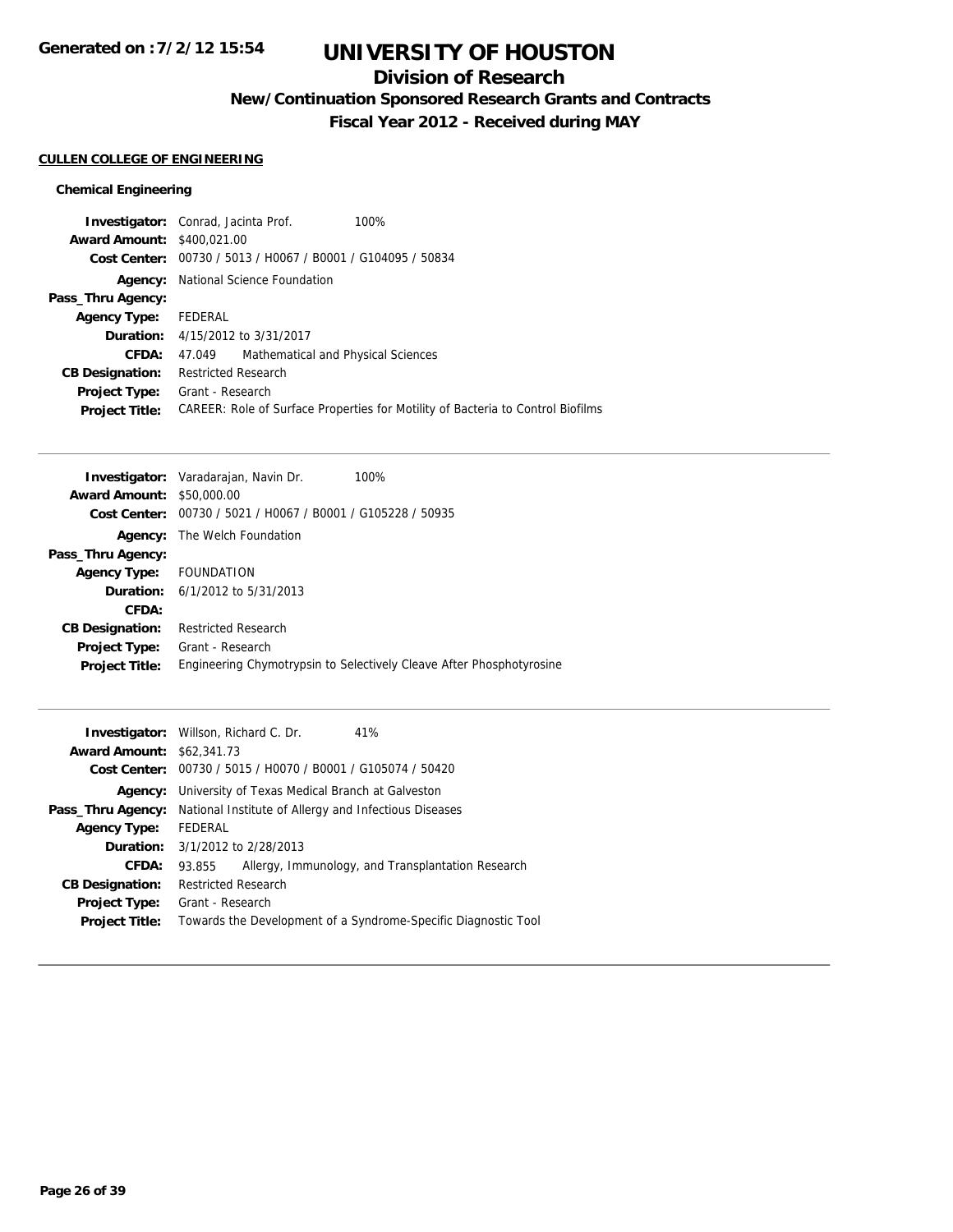## **Division of Research**

**New/Continuation Sponsored Research Grants and Contracts**

**Fiscal Year 2012 - Received during MAY**

## **CULLEN COLLEGE OF ENGINEERING**

### **Civil Engineering**

|                                  | 100%<br><b>Investigator:</b> Willam, Kaspar Dr.                                        |
|----------------------------------|----------------------------------------------------------------------------------------|
| <b>Award Amount: \$50,473,00</b> |                                                                                        |
|                                  | Cost Center: 00730 / 5043 / H0068 / B0001 / G103788 / 48806                            |
|                                  | <b>Agency:</b> UT-Battelle, LLC                                                        |
|                                  | <b>Pass_Thru Agency:</b> U.S. Department of Energy - Office of Science                 |
| <b>Agency Type:</b>              | FEDERAL                                                                                |
|                                  | <b>Duration:</b> 5/20/2011 to 9/30/2012                                                |
| CFDA:                            | 81.036 Inventions and Innovations                                                      |
| <b>CB Designation:</b>           | <b>Restricted Research</b>                                                             |
| Project Type:                    | Contract - Research                                                                    |
| <b>Project Title:</b>            | Background Study of the Effects of Irradiation and Associated Temperatures on Concrete |

|                                  | <b>Investigator:</b> Strom, Kyle Dr.                                 | 100%                                                                               |
|----------------------------------|----------------------------------------------------------------------|------------------------------------------------------------------------------------|
| <b>Award Amount: \$75,000.00</b> |                                                                      |                                                                                    |
|                                  | <b>Cost Center:</b> $00730 / 5015 / 10068 / 80001 / 6103438 / 50856$ |                                                                                    |
|                                  | <b>Agency:</b> Prairie View A&M University                           |                                                                                    |
|                                  | <b>Pass_Thru Agency:</b> U.S. Department of Agriculture              |                                                                                    |
| <b>Agency Type:</b>              | FEDERAL                                                              |                                                                                    |
|                                  | <b>Duration:</b> 9/1/2011 to 8/31/2014                               |                                                                                    |
| CFDA:                            | 10.200                                                               | Grants for Agricultural Research, Special Research Grants                          |
| <b>CB Designation:</b>           | <b>Restricted Research</b>                                           |                                                                                    |
| Project Type:                    | Grant - Research                                                     |                                                                                    |
| <b>Project Title:</b>            |                                                                      | Hydrologic Influences on Soil Organic Carbon Loss Monitoring Using Stable Isotopes |

|                                 | <b>Investigator:</b> Strom, Kyle Dr.                        | 100%                                                                                      |
|---------------------------------|-------------------------------------------------------------|-------------------------------------------------------------------------------------------|
| <b>Award Amount: \$1,200.00</b> |                                                             |                                                                                           |
|                                 | Cost Center: 00730 / 5021 / H0068 / B0001 / G104582 / 50517 |                                                                                           |
|                                 | <b>Agency:</b> Texas EcoLab                                 |                                                                                           |
| Pass_Thru Agency:               |                                                             |                                                                                           |
| <b>Agency Type:</b>             | NON PROFIT                                                  |                                                                                           |
|                                 | <b>Duration:</b> 1/1/2012 to 12/31/2013                     |                                                                                           |
| CFDA:                           |                                                             |                                                                                           |
| <b>CB Designation:</b>          | <b>Restricted Research</b>                                  |                                                                                           |
| <b>Project Type:</b>            | Grant - Research                                            |                                                                                           |
| <b>Project Title:</b>           |                                                             | Geomorphology of ephemeral streams in the flash-flood prone Texas Hill Country - Phase II |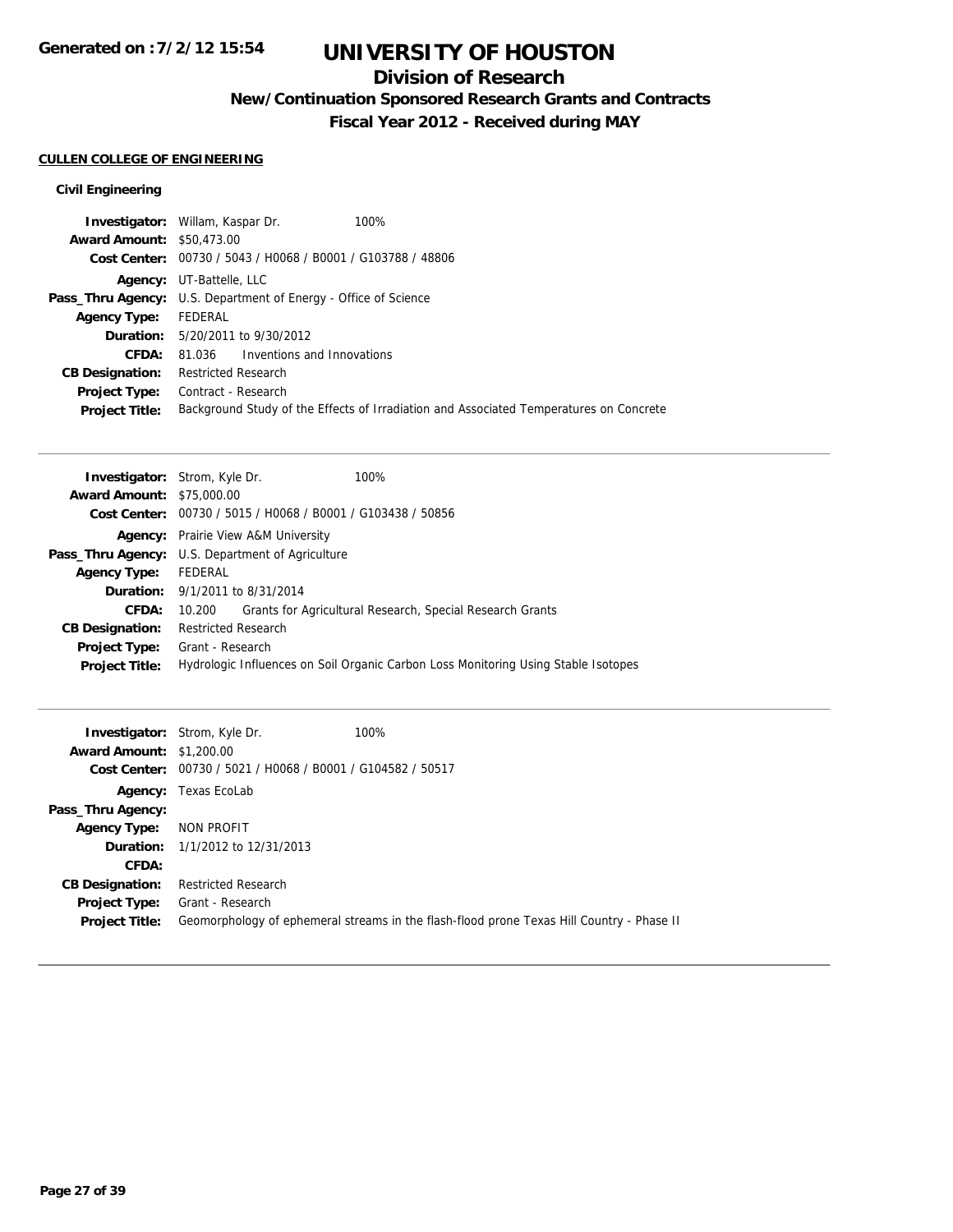## **Division of Research**

**New/Continuation Sponsored Research Grants and Contracts**

**Fiscal Year 2012 - Received during MAY**

### **CULLEN COLLEGE OF ENGINEERING**

### **Civil Engineering**

|                                  | 100%<br><b>Investigator:</b> Shrestha, Ramesh Dr.                                                                                                |
|----------------------------------|--------------------------------------------------------------------------------------------------------------------------------------------------|
| <b>Award Amount: \$54,204.00</b> |                                                                                                                                                  |
|                                  | Cost Center: 00730 / 5013 / H0068 / B0001 / G105198 / 50941                                                                                      |
|                                  | Agency: University of California, Merced                                                                                                         |
|                                  | Pass_Thru Agency: National Science Foundation                                                                                                    |
| Agency Type:                     | FEDERAL                                                                                                                                          |
|                                  | <b>Duration:</b> 9/1/2011 to 8/31/2012                                                                                                           |
| CFDA:                            | Geosciences<br>47.050                                                                                                                            |
| <b>CB Designation:</b>           | <b>Restricted Research</b>                                                                                                                       |
| <b>Project Type:</b>             | Grant - Research                                                                                                                                 |
| <b>Project Title:</b>            | Airborne Laser Swath Mapping: Critical Zone Observatory (CZO) Supplement to add an additional 400 km2 to<br>Jemez, NM potion of the CZO project. |

|                                  | Investigator: Rifai, Hanadi Dr.                                                                     | 100%                                                          |
|----------------------------------|-----------------------------------------------------------------------------------------------------|---------------------------------------------------------------|
| <b>Award Amount: \$30,000.00</b> |                                                                                                     |                                                               |
|                                  | Cost Center: 00730 / 5014 / H0068 / B0001 / G104021 / 49546                                         |                                                               |
| Agency:                          | Texas Commission on Environmental Quality                                                           |                                                               |
| Pass_Thru Agency:                | U.S. Environmental Protection Agency                                                                |                                                               |
| <b>Agency Type:</b>              | FEDERAL                                                                                             |                                                               |
| Duration:                        | 8/18/2011 to 8/31/2012                                                                              |                                                               |
| CFDA:                            | 66.419                                                                                              | Water Polution Control - State and Interstate Program Support |
| <b>CB Designation:</b>           | <b>Restricted Research</b>                                                                          |                                                               |
| <b>Project Type:</b>             | Co-Op Agreement - Research                                                                          |                                                               |
| <b>Project Title:</b>            | Support for Total Maximum Daily Loads (TMDLs) Addressing<br>Low Dissolved Oxygen in Dickinson Bayou |                                                               |

|                                  | Investigator: Belarbi, Abdeldjelil Dr.         | 100%                                                            |
|----------------------------------|------------------------------------------------|-----------------------------------------------------------------|
| <b>Award Amount: \$16,002.00</b> |                                                |                                                                 |
| Cost Center:                     | 00730 / 5021 / H0068 / B0001 / G101792 / 51007 |                                                                 |
| Agency:                          | University of Nevada - Reno                    |                                                                 |
| Pass_Thru Agency:                |                                                |                                                                 |
| <b>Agency Type: UNIVERSITY</b>   |                                                |                                                                 |
|                                  | <b>Duration:</b> 2/1/2012 to 3/31/2013         |                                                                 |
| CFDA:                            |                                                |                                                                 |
| <b>CB Designation:</b>           | <b>Restricted Research</b>                     |                                                                 |
| <b>Project Type:</b>             | Grant - Research                               |                                                                 |
| <b>Project Title:</b>            |                                                | Repair of Earthquake-Damaged Bridge Columns with Fractured Bars |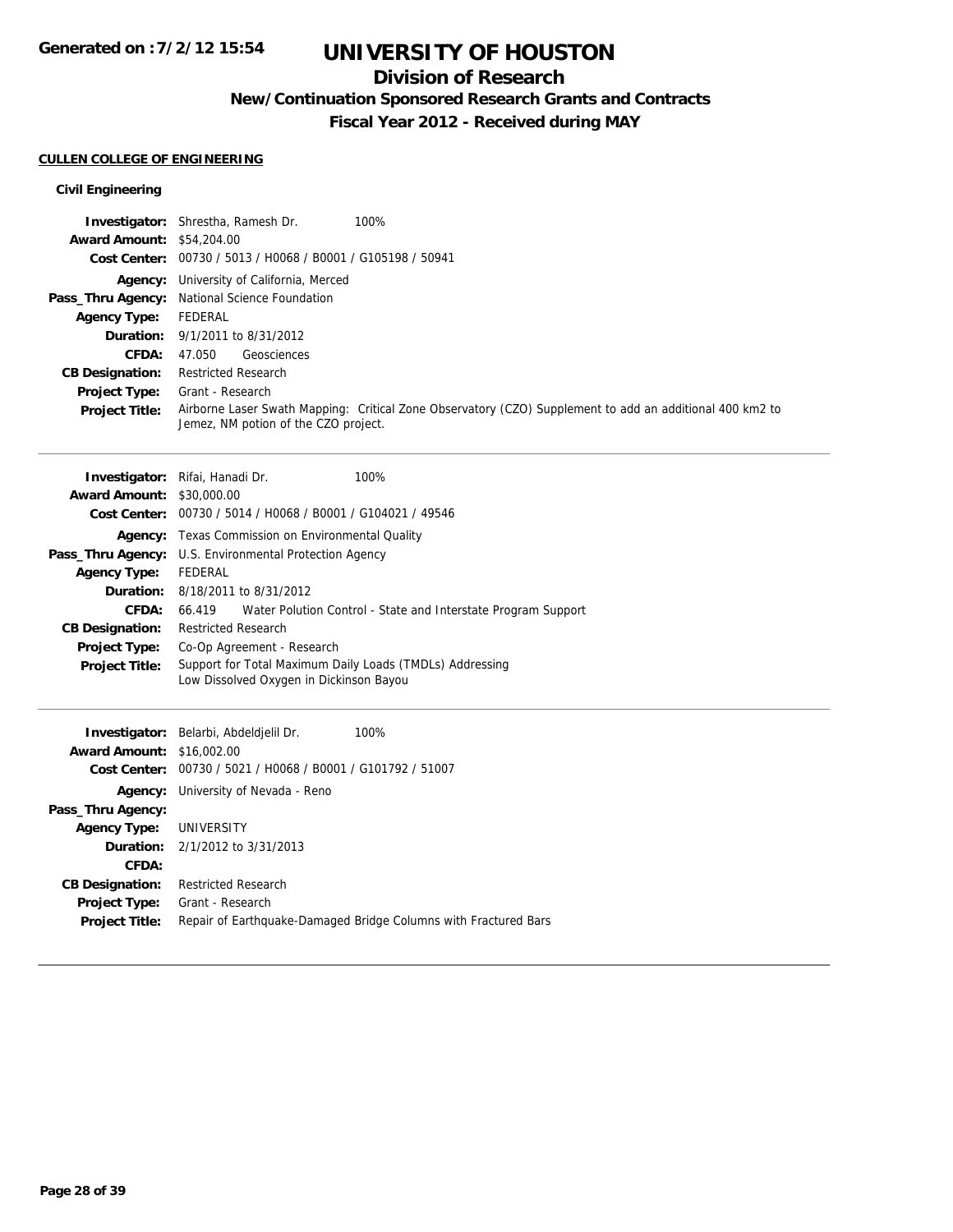# **UNIVERSITY OF HOUSTON**

## **Division of Research**

**New/Continuation Sponsored Research Grants and Contracts**

**Fiscal Year 2012 - Received during MAY**

### **CULLEN COLLEGE OF ENGINEERING**

|                                 | <b>Investigator:</b> Kayali, Mohammad Dr.      | 20%                                                            |
|---------------------------------|------------------------------------------------|----------------------------------------------------------------|
| <b>Award Amount: \$6,000.00</b> |                                                |                                                                |
| Cost Center:                    | 00730 / 5022 / H0070 / B0001 / G101781 / 46615 |                                                                |
|                                 | <b>Agency:</b> Mixed Multi-Donors              |                                                                |
| Pass_Thru Agency:               |                                                |                                                                |
| <b>Agency Type:</b>             | PROFIT                                         |                                                                |
|                                 | <b>Duration:</b> 4/26/2010 to 1/31/2014        |                                                                |
| CFDA:                           |                                                |                                                                |
| <b>CB Designation:</b>          | <b>Restricted Research</b>                     |                                                                |
| <b>Project Type:</b>            | Special Research Agreement - Research          |                                                                |
| <b>Project Title:</b>           |                                                | Membership - Center for Electromagnetic compatibility Research |

| <b>Investigator:</b> Chen, Ji Dr.                           | 80%                                                            |
|-------------------------------------------------------------|----------------------------------------------------------------|
| <b>Award Amount: \$24,000.00</b>                            |                                                                |
| Cost Center: 00730 / 5022 / H0070 / B0001 / G101781 / 46615 |                                                                |
| <b>Agency:</b> Mixed Multi-Donors                           |                                                                |
|                                                             |                                                                |
| PROFIT                                                      |                                                                |
| <b>Duration:</b> 4/26/2010 to 1/31/2014                     |                                                                |
|                                                             |                                                                |
| <b>Restricted Research</b>                                  |                                                                |
| Special Research Agreement - Research                       |                                                                |
|                                                             | Membership - Center for Electromagnetic compatibility Research |
|                                                             |                                                                |

|                                  | <b>Investigator:</b> Ruchhoeft, Paul Dr.              |  | 21%                                                            |
|----------------------------------|-------------------------------------------------------|--|----------------------------------------------------------------|
| <b>Award Amount: \$31,931.13</b> |                                                       |  |                                                                |
|                                  |                                                       |  | Cost Center: 00730 / 5015 / H0070 / B0001 / G105278 / 50952    |
| Agency:                          | University of Texas Medical Branch at Galveston       |  |                                                                |
| Pass_Thru Agency:                | National Institute of Allergy and Infectious Diseases |  |                                                                |
| <b>Agency Type:</b>              | FEDERAL                                               |  |                                                                |
|                                  | <b>Duration:</b> 3/1/2012 to 5/31/2012                |  |                                                                |
| CFDA:                            | 93.855                                                |  | Allergy, Immunology, and Transplantation Research              |
| <b>CB Designation:</b>           | <b>Restricted Research</b>                            |  |                                                                |
| <b>Project Type:</b>             | Grant - Research                                      |  |                                                                |
| <b>Project Title:</b>            |                                                       |  | Towards the Development of a Syndrome-Specific Diagnostic Tool |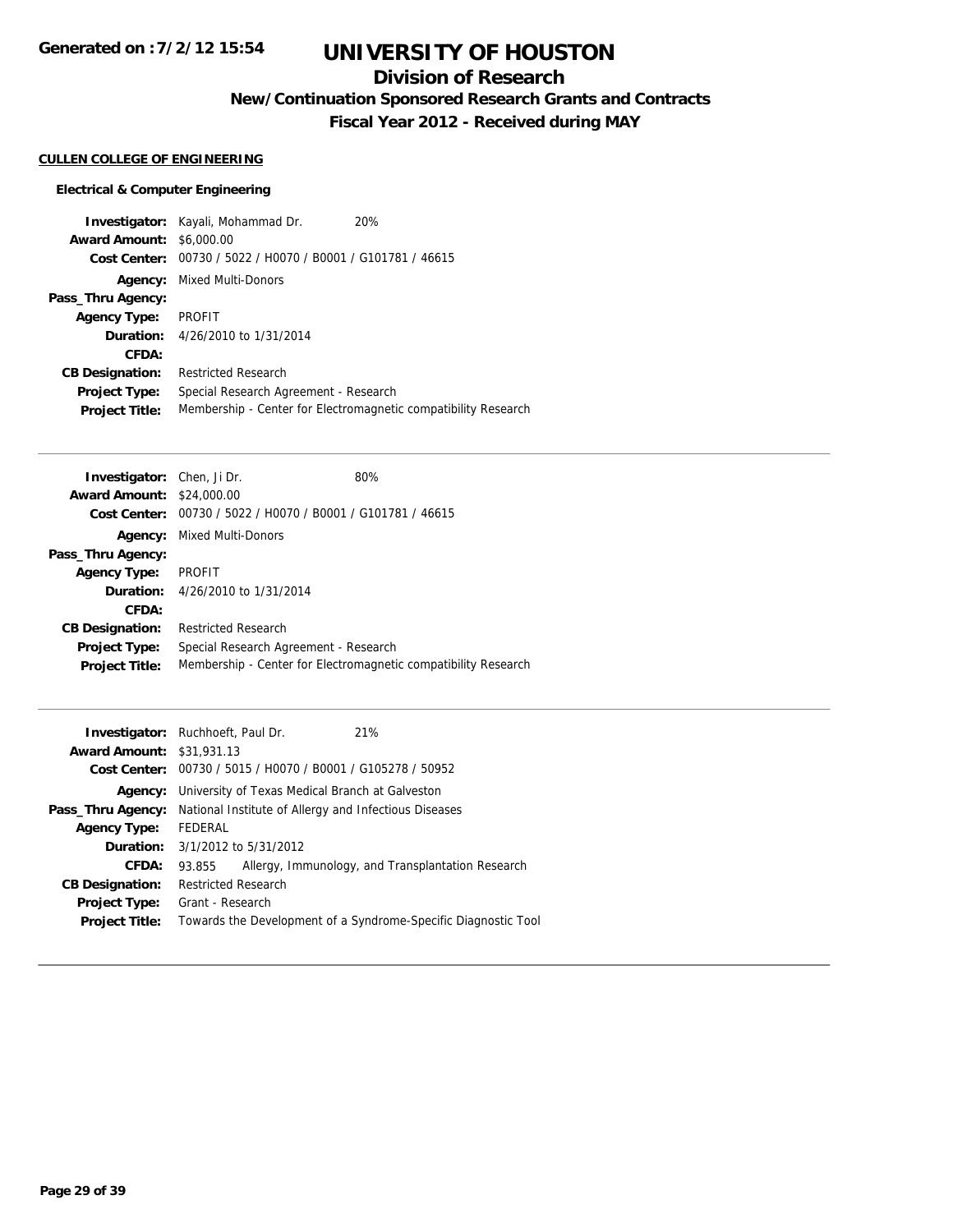## **Division of Research**

**New/Continuation Sponsored Research Grants and Contracts**

**Fiscal Year 2012 - Received during MAY**

#### **CULLEN COLLEGE OF ENGINEERING**

|                                 | <b>Investigator:</b> Litvinov, Dmitri Dr.<br>50%                                                              |
|---------------------------------|---------------------------------------------------------------------------------------------------------------|
| <b>Award Amount: \$2,500.00</b> |                                                                                                               |
|                                 | Cost Center: 00730 / 5015 / H0070 / B0001 / G103627 / 50865                                                   |
|                                 | Agency: UNIVERSITY OF TEXAS AT BROWNSVILLE                                                                    |
|                                 | Pass_Thru Agency: National Science Foundation                                                                 |
| <b>Agency Type:</b>             | FEDERAL                                                                                                       |
|                                 | <b>Duration:</b> 10/1/2011 to 9/30/2012                                                                       |
| <b>CFDA:</b>                    | <b>Engineering Grants</b><br>47.041                                                                           |
| <b>CB Designation:</b>          | Non Restricted Research                                                                                       |
| Project Type:                   | Grant - Research                                                                                              |
| <b>Project Title:</b>           | Support of the UT Brownsville undergraduate nanotechnology demonstrations by the UH Nanobfabrication Facility |

| <b>Investigator:</b> Ruchhoeft, Paul Dr.                    | 21%                                                            |  |
|-------------------------------------------------------------|----------------------------------------------------------------|--|
| <b>Award Amount: \$42,834.54</b>                            |                                                                |  |
| Cost Center: 00730 / 5015 / H0067 / B0001 / G105277 / 50975 |                                                                |  |
| University of Texas Medical Branch at Galveston             |                                                                |  |
| National Institute of Allergy and Infectious Diseases       |                                                                |  |
| FEDERAL                                                     |                                                                |  |
| <b>Duration:</b> 3/1/2012 to 2/28/2013                      |                                                                |  |
| 93.855                                                      | Allergy, Immunology, and Transplantation Research              |  |
| <b>Restricted Research</b>                                  |                                                                |  |
| Grant - Research                                            |                                                                |  |
|                                                             | Towards the Development of a Syndrome-Specific Diagnostic Tool |  |
|                                                             |                                                                |  |

| <b>Award Amount: \$3,115.14</b><br>Cost Center: | <b>Investigator:</b> Ruchhoeft, Paul Dr.<br>21%<br>00730 / 5015 / H0104 / B0001 / G105275 / 50973 |
|-------------------------------------------------|---------------------------------------------------------------------------------------------------|
| Agency:                                         | University of Texas Medical Branch at Galveston                                                   |
| Pass_Thru Agency:                               | National Institute of Allergy and Infectious Diseases                                             |
| <b>Agency Type:</b>                             | FEDERAL                                                                                           |
|                                                 | <b>Duration:</b> $3/1/2012$ to $2/28/2013$                                                        |
| <b>CFDA:</b>                                    | Allergy, Immunology, and Transplantation Research<br>93.855                                       |
| <b>CB Designation:</b>                          | <b>Restricted Research</b>                                                                        |
| <b>Project Type:</b><br><b>Project Title:</b>   | Grant - Research<br>Towards the Development of a Syndrome-Specific Diagnostic Tool                |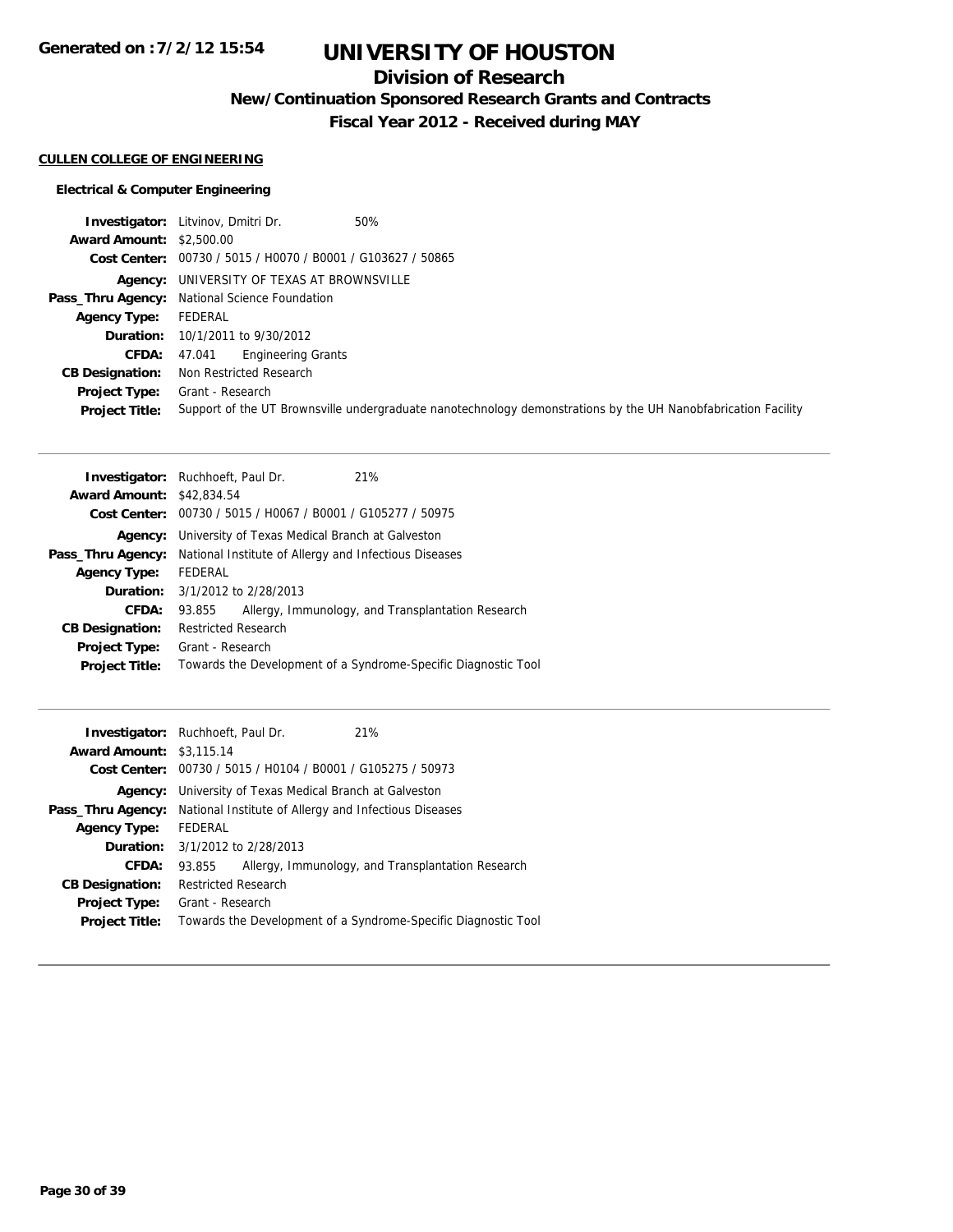# **UNIVERSITY OF HOUSTON**

## **Division of Research**

**New/Continuation Sponsored Research Grants and Contracts**

**Fiscal Year 2012 - Received during MAY**

### **CULLEN COLLEGE OF ENGINEERING**

| <b>Investigator:</b> Chen, Ji Dr. |                                            |                                                             | 100% |
|-----------------------------------|--------------------------------------------|-------------------------------------------------------------|------|
| <b>Award Amount: \$56,000.00</b>  |                                            |                                                             |      |
|                                   |                                            | Cost Center: 00730 / 5013 / H0070 / B0001 / G097809 / 44010 |      |
|                                   | <b>Agency:</b> National Science Foundation |                                                             |      |
| Pass_Thru Agency:                 |                                            |                                                             |      |
| <b>Agency Type:</b>               | FEDERAL                                    |                                                             |      |
|                                   |                                            | <b>Duration:</b> 2/15/2009 to 1/31/2014                     |      |
| CFDA:                             | 47.041                                     | Engineering Grants                                          |      |
| <b>CB Designation:</b>            | <b>Restricted Research</b>                 |                                                             |      |
| <b>Project Type:</b>              | Grant - Research                           |                                                             |      |
| <b>Project Title:</b>             |                                            | Center for Electromagnetic Compatibility Research           |      |

| Investigator:                    | Bao, Jiming Dr.                                             | 100%                                                                                                             |
|----------------------------------|-------------------------------------------------------------|------------------------------------------------------------------------------------------------------------------|
| <b>Award Amount: \$50,000.00</b> |                                                             |                                                                                                                  |
|                                  | Cost Center: 00730 / 5021 / H0070 / B0001 / G105241 / 50922 |                                                                                                                  |
| Agency:                          | The Welch Foundation                                        |                                                                                                                  |
| Pass_Thru Agency:                |                                                             |                                                                                                                  |
| <b>Agency Type:</b>              | FOUNDATION                                                  |                                                                                                                  |
|                                  | <b>Duration:</b> $6/1/2012$ to $5/31/2013$                  |                                                                                                                  |
| CFDA:                            |                                                             |                                                                                                                  |
| <b>CB Designation:</b>           | <b>Restricted Research</b>                                  |                                                                                                                  |
| Project Type:                    | Grant - Research                                            |                                                                                                                  |
| <b>Project Title:</b>            | Dioxide on Cobalt Nanostructures                            | Understanding the Mechanism for Highly Efficient Artificial Photosynthesis of Hydrocarbons from Water and Carbon |
|                                  |                                                             |                                                                                                                  |

|                                  | <b>Investigator:</b> Contreras-Vidal, Jose Dr.<br>100%                                          |
|----------------------------------|-------------------------------------------------------------------------------------------------|
| <b>Award Amount: \$85,062.00</b> |                                                                                                 |
|                                  | Cost Center: 00730 / 5013 / H0070 / B0001 / G104795 / 50178                                     |
|                                  | <b>Agency:</b> National Science Foundation                                                      |
| Pass_Thru Agency:                |                                                                                                 |
| <b>Agency Type:</b>              | FEDERAL                                                                                         |
|                                  | <b>Duration:</b> 11/1/2011 to 5/31/2015                                                         |
| <b>CFDA:</b>                     | Computer and Information Science and Engineering (CISE)<br>47.070                               |
| <b>CB Designation:</b>           | <b>Restricted Research</b>                                                                      |
| Project Type:                    | Grant - Research                                                                                |
| <b>Project Title:</b>            | HCC: Medium: Collaborative Research: Improved Control and Sensory Feedback for Neuroprosthetics |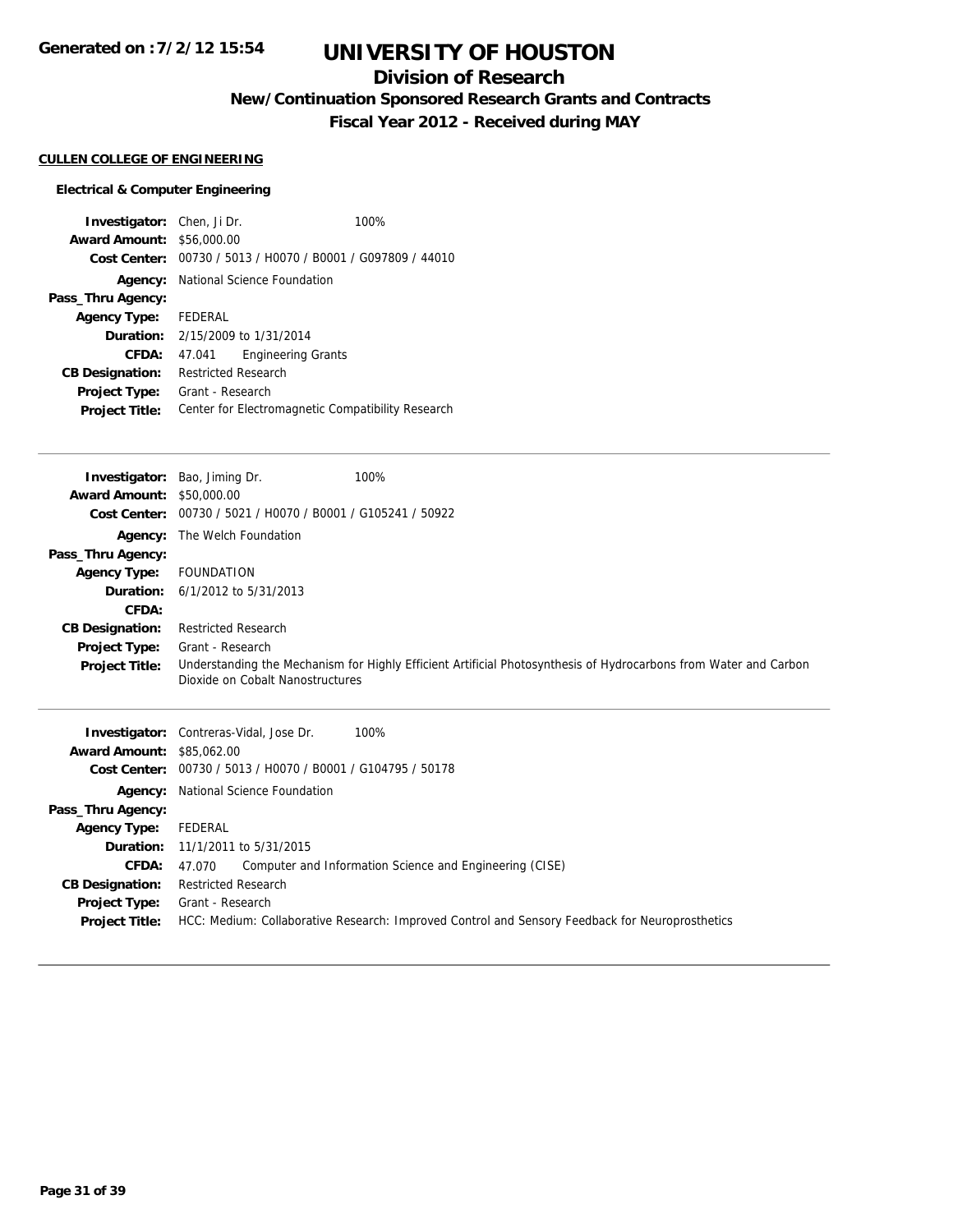## **Division of Research**

**New/Continuation Sponsored Research Grants and Contracts**

**Fiscal Year 2012 - Received during MAY**

### **CULLEN COLLEGE OF ENGINEERING**

|                                  | <b>Investigator:</b> Jackson, David R. Dr.                  | 50%                                                                            |
|----------------------------------|-------------------------------------------------------------|--------------------------------------------------------------------------------|
| <b>Award Amount: \$25,000.00</b> |                                                             |                                                                                |
|                                  | Cost Center: 00730 / 5043 / H0070 / B0001 / G105200 / 50959 |                                                                                |
|                                  | <b>Agency:</b> Sandia National Laboratories                 |                                                                                |
|                                  | <b>Pass_Thru Agency:</b> U.S. Department of Energy          |                                                                                |
| <b>Agency Type:</b>              | FEDERAL                                                     |                                                                                |
|                                  | <b>Duration:</b> 4/10/2012 to 9/15/2012                     |                                                                                |
| <b>CFDA:</b>                     | 81.105                                                      | National Industrial Competitiveness through Energy, Environment, and Economics |
| <b>CB Designation:</b>           | <b>Restricted Research</b>                                  |                                                                                |
| Project Type:                    | Contract - Research                                         |                                                                                |
| <b>Project Title:</b>            | Localization of multiple electromagnetic sources            |                                                                                |

| <b>Investigator:</b> Chen, Ji Dr.                  |                                             | 50%                                                                            |
|----------------------------------------------------|---------------------------------------------|--------------------------------------------------------------------------------|
| <b>Award Amount: \$25,000.00</b>                   |                                             |                                                                                |
|                                                    |                                             | Cost Center: 00730 / 5043 / H0070 / B0001 / G105200 / 50959                    |
|                                                    |                                             | <b>Agency:</b> Sandia National Laboratories                                    |
| <b>Pass_Thru Agency:</b> U.S. Department of Energy |                                             |                                                                                |
| <b>Agency Type:</b>                                | FEDERAL                                     |                                                                                |
|                                                    | <b>Duration:</b> $4/10/2012$ to $9/15/2012$ |                                                                                |
| <b>CFDA:</b>                                       | 81.105                                      | National Industrial Competitiveness through Energy, Environment, and Economics |
| <b>CB Designation:</b>                             | <b>Restricted Research</b>                  |                                                                                |
| Project Type:                                      | Contract - Research                         |                                                                                |
| <b>Project Title:</b>                              |                                             | Localization of multiple electromagnetic sources                               |

| 21%<br><b>Investigator:</b> Ruchhoeft, Paul Dr.                                |                                                                                                                     |  |
|--------------------------------------------------------------------------------|---------------------------------------------------------------------------------------------------------------------|--|
| <b>Award Amount: \$31,931.13</b>                                               |                                                                                                                     |  |
| Cost Center: 00730 / 5015 / H0070 / B0001 / G105074 / 50420                    |                                                                                                                     |  |
| <b>Agency:</b> University of Texas Medical Branch at Galveston                 |                                                                                                                     |  |
| <b>Pass_Thru Agency:</b> National Institute of Allergy and Infectious Diseases |                                                                                                                     |  |
| FEDERAL                                                                        |                                                                                                                     |  |
| <b>Duration:</b> $3/1/2012$ to $2/28/2013$                                     |                                                                                                                     |  |
| 93.855                                                                         |                                                                                                                     |  |
| <b>Restricted Research</b>                                                     |                                                                                                                     |  |
| Grant - Research                                                               |                                                                                                                     |  |
|                                                                                |                                                                                                                     |  |
|                                                                                | Allergy, Immunology, and Transplantation Research<br>Towards the Development of a Syndrome-Specific Diagnostic Tool |  |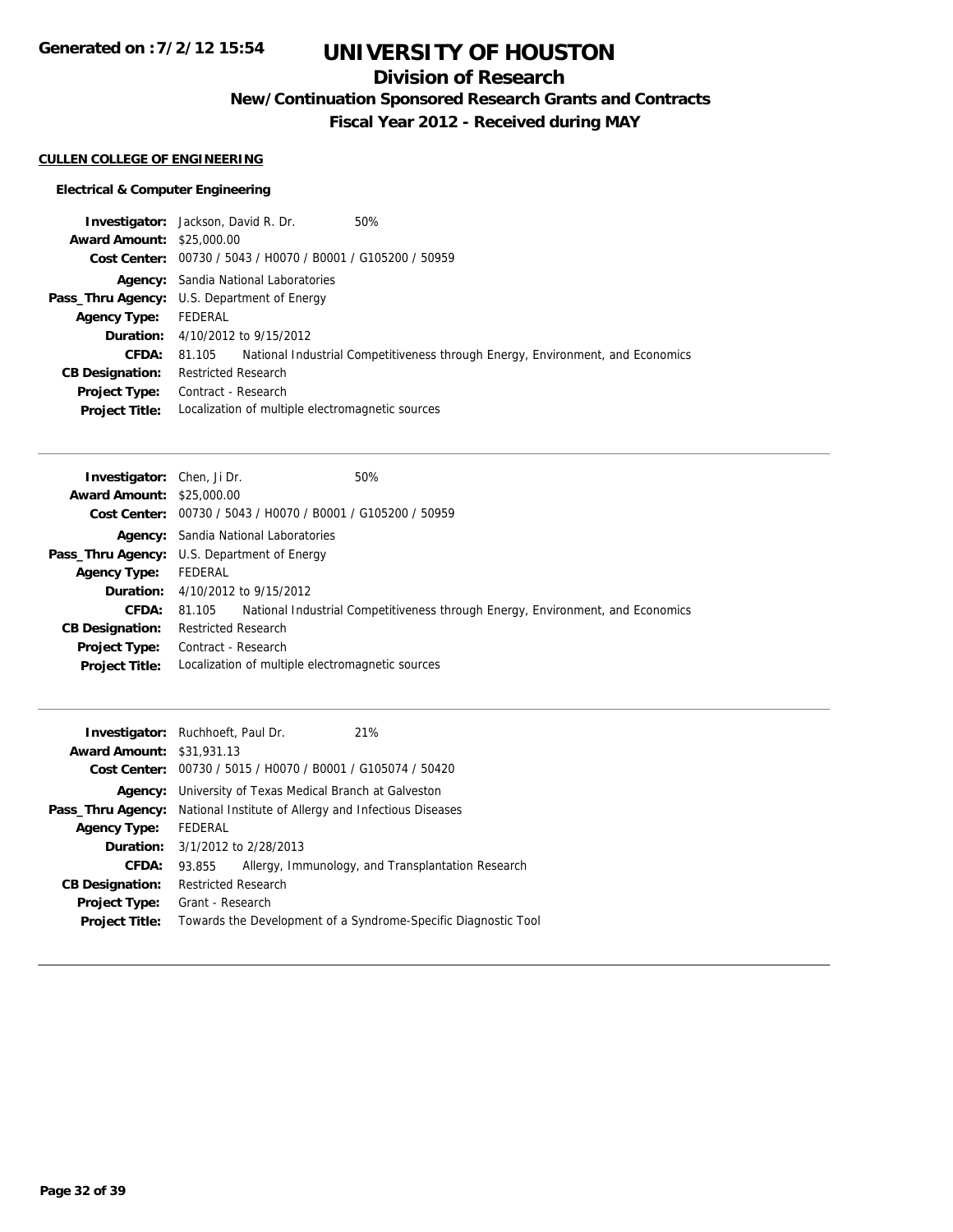## **Division of Research**

**New/Continuation Sponsored Research Grants and Contracts**

**Fiscal Year 2012 - Received during MAY**

### **CULLEN COLLEGE OF ENGINEERING**

### **Mechanical Engineering**

|                                  | <b>Investigator:</b> Song, Gangbing Dr.<br>100%                                                                                      |
|----------------------------------|--------------------------------------------------------------------------------------------------------------------------------------|
| <b>Award Amount: \$65,105.15</b> |                                                                                                                                      |
|                                  | Cost Center: 00730 / 5016 / H0073 / B0001 / G103069 / 51021                                                                          |
|                                  | <b>Agency:</b> Texas A&M Engineering Experiment Station                                                                              |
|                                  | Pass_Thru Agency: Qatar National Research Fund                                                                                       |
| <b>Agency Type:</b>              | FOUNDATION                                                                                                                           |
|                                  | <b>Duration:</b> 1/15/2012 to 1/15/2015                                                                                              |
| <b>CFDA:</b>                     |                                                                                                                                      |
| <b>CB Designation:</b>           | <b>Restricted Research</b>                                                                                                           |
| <b>Project Type:</b>             | Grant - Research                                                                                                                     |
| <b>Project Title:</b>            | Hands-on Experiment via Internet - To Develop a Unified Remote Laboratory Framework for Cross Nation<br><b>Engineering Education</b> |

| <b>Investigator:</b> Sharma, Pradeep Dr. |                            |                                                | 100%                                                                   |
|------------------------------------------|----------------------------|------------------------------------------------|------------------------------------------------------------------------|
| <b>Award Amount: \$211,948.00</b>        |                            |                                                |                                                                        |
| Cost Center:                             |                            | 00730 / 5013 / H0073 / B0001 / G104445 / 50907 |                                                                        |
| Agency:                                  |                            | National Science Foundation                    |                                                                        |
| Pass_Thru Agency:                        |                            |                                                |                                                                        |
| <b>Agency Type:</b>                      | FEDERAL                    |                                                |                                                                        |
|                                          |                            | <b>Duration:</b> 8/15/2012 to 7/31/2015        |                                                                        |
| CFDA:                                    | 47.041                     | <b>Engineering Grants</b>                      |                                                                        |
| <b>CB Designation:</b>                   | <b>Restricted Research</b> |                                                |                                                                        |
| <b>Project Type:</b>                     | Grant - Research           |                                                |                                                                        |
| <b>Project Title:</b>                    |                            |                                                | Fundamental Research in Quantum Field Induced Strain in Nanostructures |
|                                          |                            |                                                |                                                                        |

|                                  | <b>Investigator:</b> Song, Gangbing Dr.<br>100%                                                                                            |
|----------------------------------|--------------------------------------------------------------------------------------------------------------------------------------------|
| <b>Award Amount: \$60,744.49</b> |                                                                                                                                            |
|                                  | Cost Center: 00730 / 5016 / H0073 / B0001 / G105314 / 51009                                                                                |
|                                  | <b>Agency:</b> Texas A&M Engineering Experiment Station                                                                                    |
|                                  | Pass_Thru Agency: Qatar National Research Fund                                                                                             |
| <b>Agency Type:</b>              | FOUNDATION                                                                                                                                 |
|                                  | <b>Duration:</b> 1/15/2012 to 1/15/2015                                                                                                    |
| CFDA:                            |                                                                                                                                            |
| <b>CB Designation:</b>           | <b>Restricted Research</b>                                                                                                                 |
| <b>Project Type:</b>             | Grant - Research                                                                                                                           |
| <b>Project Title:</b>            | Hands-on Experiment via Internet - To Develop a Unified Remote Laboratory Framework for Cross Nation<br>Engineering Education-Inside Qatar |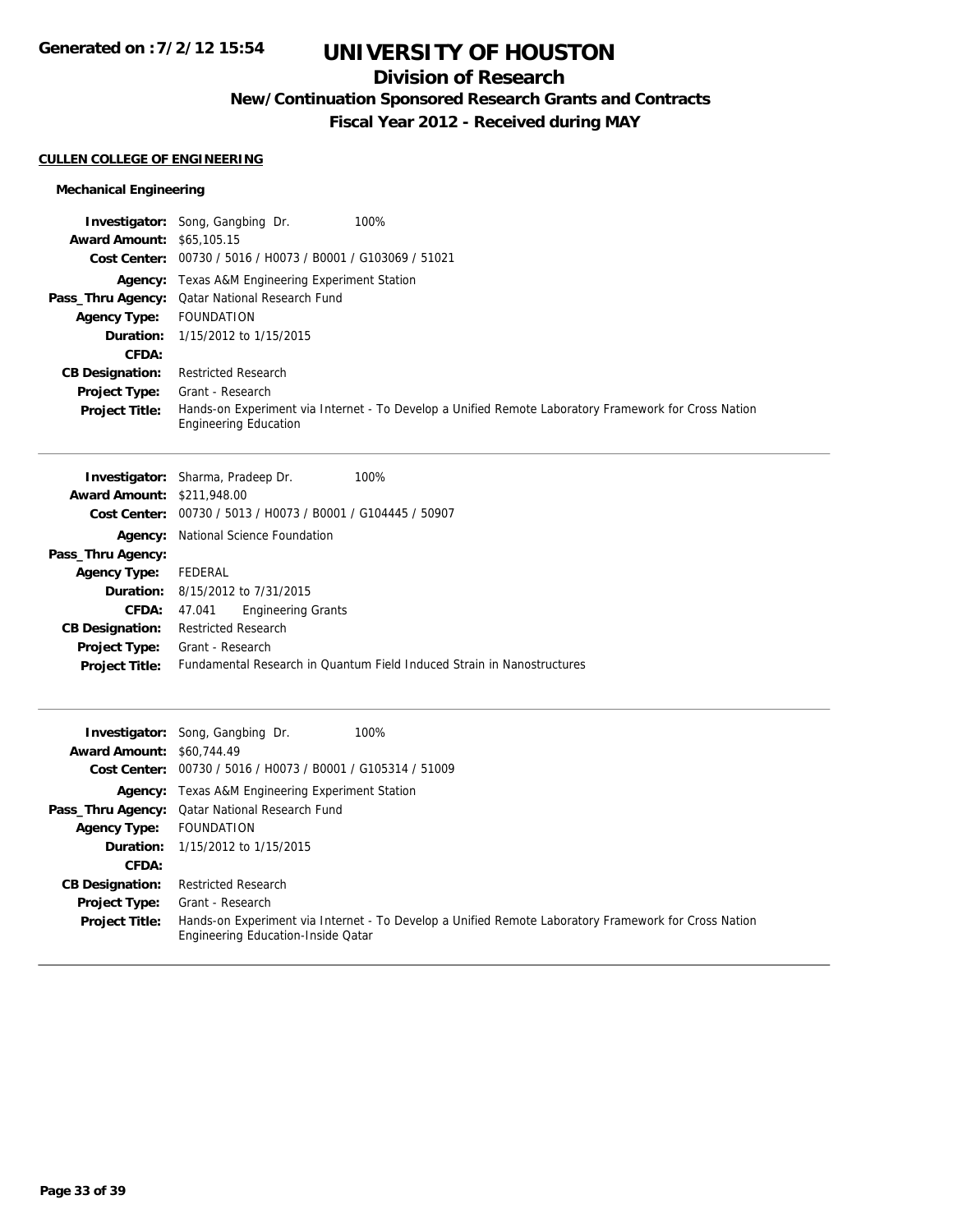# **Division of Research**

**New/Continuation Sponsored Research Grants and Contracts**

**Fiscal Year 2012 - Received during MAY**

### **CULLEN COLLEGE OF ENGINEERING**

#### **Texas Hurricane Center for Innovative Technology**

**Investigator:** Vipulanandan, Cumaraswamy Di20% **Award Amount:** \$16,000.00 **Cost Center:** 00730 / 5022 / H0069 / B0001 / G105268 / 50958 **Agency:** Chevron Energy Technology Company **Pass\_Thru Agency: Agency Type:** PROFIT **Duration:** 4/17/2012 to 12/31/2012 **CFDA: CB Designation:** Restricted Research **Project Type:** Contract - Research **Project Title:** Oil Pipeline Decommissioning Functional Requirements: Fast Intervention Tools and Grout Research

|                                  | <b>Investigator:</b> Vipulanandan, Cumaraswamy D20%                |
|----------------------------------|--------------------------------------------------------------------|
| <b>Award Amount: \$13,000.00</b> |                                                                    |
|                                  | Cost Center: 00730 / 5022 / H0069 / B0001 / G104828 / 50978        |
|                                  | <b>Agency:</b> Advanced Drainage System                            |
| Pass_Thru Agency:                |                                                                    |
| <b>Agency Type:</b>              | <b>PROFIT</b>                                                      |
|                                  | <b>Duration:</b> 1/15/2012 to 8/31/2013                            |
| CFDA:                            |                                                                    |
| <b>CB Designation:</b>           | <b>Restricted Research</b>                                         |
| <b>Project Type:</b>             | Contract - Research                                                |
| <b>Project Title:</b>            | Characterizing and Testing of High Performance Polypropylene Pipes |

#### **DIVISION OF RESEARCH**

#### **Center for Neuromotor & Biomechanics Research**

|                                   | <b>Investigator:</b> Paloski, William Dr.                   | 100%                                                                                       |  |
|-----------------------------------|-------------------------------------------------------------|--------------------------------------------------------------------------------------------|--|
| <b>Award Amount: \$151,819.00</b> |                                                             |                                                                                            |  |
|                                   | Cost Center: 00730 / 5013 / H0521 / B0001 / G102912 / 50868 |                                                                                            |  |
|                                   |                                                             | <b>Agency:</b> NASA - National Aeronautics and Space Administration - Johnson Space Center |  |
| Pass_Thru Agency:                 |                                                             |                                                                                            |  |
| <b>Agency Type:</b>               | FEDERAL                                                     |                                                                                            |  |
|                                   | <b>Duration:</b> 2/1/2012 to 1/31/2013                      |                                                                                            |  |
| CFDA:                             | 43.003                                                      | Basic Research, Educational Outreach, or Training in the area of Exploration               |  |
| <b>CB Designation:</b>            | <b>Restricted Research</b>                                  |                                                                                            |  |
| <b>Project Type:</b>              | Grant - Research                                            |                                                                                            |  |
| <b>Project Title:</b>             |                                                             | Modulation of Muscle Function by Lower Limb Loading During Space Flight                    |  |
|                                   |                                                             |                                                                                            |  |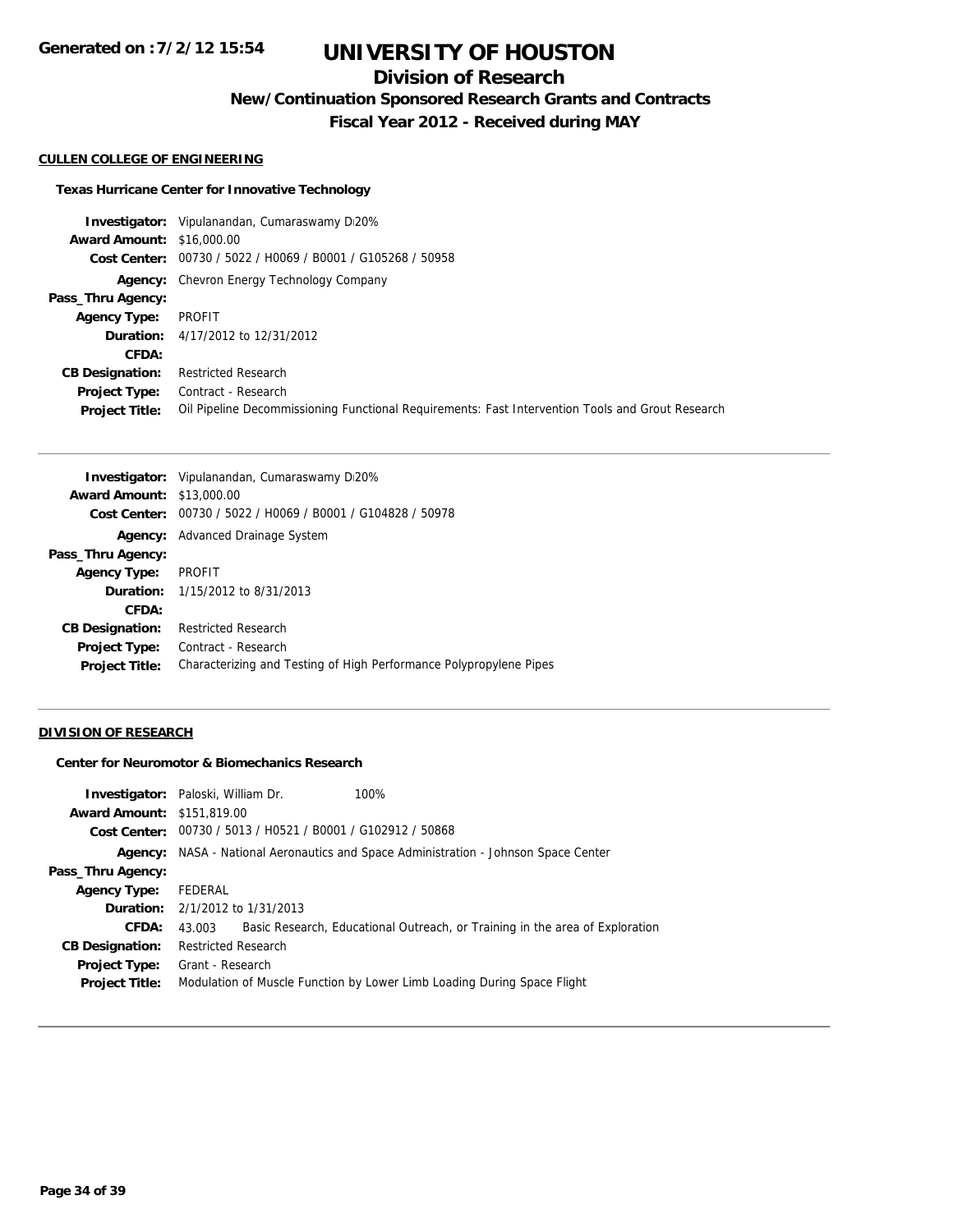# **UNIVERSITY OF HOUSTON**

## **Division of Research**

**New/Continuation Sponsored Research Grants and Contracts**

**Fiscal Year 2012 - Received during MAY**

#### **DIVISION OF RESEARCH**

### **TcSUH**

|                                     | <b>Investigator:</b> Weinstein, Roy Dr.        | 30%                                                                           |
|-------------------------------------|------------------------------------------------|-------------------------------------------------------------------------------|
| <b>Award Amount: \$1,000,622.10</b> |                                                |                                                                               |
| Cost Center:                        | 00730 / 5022 / H0112 / B0001 / G105297 / 50976 |                                                                               |
| Agency:                             | National Oilwell Varco, L.P.                   |                                                                               |
| Pass_Thru Agency:                   |                                                |                                                                               |
| <b>Agency Type:</b>                 | PROFIT                                         |                                                                               |
|                                     | <b>Duration:</b> 4/25/2012 to 4/25/2017        |                                                                               |
| CFDA:                               |                                                |                                                                               |
| <b>CB Designation:</b>              | <b>Restricted Research</b>                     |                                                                               |
| <b>Project Type:</b>                | Grant - Research                               |                                                                               |
| <b>Project Title:</b>               |                                                | Development of improved motors, magnetic gears, and superconducting materials |

| <b>Award Amount: \$667,081.40</b><br>Cost Center: 00730 / 5022 / H0112 / B0001 / G105297 / 50976<br>National Oilwell Varco, L.P.<br>Agency:<br>Pass_Thru Agency:<br>PROFIT<br><b>Agency Type:</b><br><b>Duration:</b> 4/25/2012 to 4/25/2017<br>CFDA:<br><b>Restricted Research</b><br><b>CB Designation:</b><br>Grant - Research<br><b>Project Type:</b><br>Development of improved motors, magnetic gears, and superconducting materials |                       | <b>Investigator:</b> Sawh, Ravi-Persad Mr. | 20% |
|--------------------------------------------------------------------------------------------------------------------------------------------------------------------------------------------------------------------------------------------------------------------------------------------------------------------------------------------------------------------------------------------------------------------------------------------|-----------------------|--------------------------------------------|-----|
|                                                                                                                                                                                                                                                                                                                                                                                                                                            |                       |                                            |     |
|                                                                                                                                                                                                                                                                                                                                                                                                                                            |                       |                                            |     |
|                                                                                                                                                                                                                                                                                                                                                                                                                                            |                       |                                            |     |
|                                                                                                                                                                                                                                                                                                                                                                                                                                            |                       |                                            |     |
|                                                                                                                                                                                                                                                                                                                                                                                                                                            |                       |                                            |     |
|                                                                                                                                                                                                                                                                                                                                                                                                                                            |                       |                                            |     |
|                                                                                                                                                                                                                                                                                                                                                                                                                                            |                       |                                            |     |
|                                                                                                                                                                                                                                                                                                                                                                                                                                            |                       |                                            |     |
|                                                                                                                                                                                                                                                                                                                                                                                                                                            |                       |                                            |     |
|                                                                                                                                                                                                                                                                                                                                                                                                                                            | <b>Project Title:</b> |                                            |     |

|                                  | <b>Investigator:</b> Ting, Chin-Sen Dr.        | 50%                                                                        |
|----------------------------------|------------------------------------------------|----------------------------------------------------------------------------|
| <b>Award Amount: \$50,000.00</b> |                                                |                                                                            |
| Cost Center:                     | 00730 / 5021 / H0112 / B0001 / G104935 / 50956 |                                                                            |
|                                  | <b>Agency:</b> The Welch Foundation            |                                                                            |
| Pass_Thru Agency:                |                                                |                                                                            |
| Agency Type: FOUNDATION          |                                                |                                                                            |
|                                  | <b>Duration:</b> $6/1/2012$ to $5/31/2013$     |                                                                            |
| CFDA:                            |                                                |                                                                            |
| <b>CB Designation:</b>           | <b>Restricted Research</b>                     |                                                                            |
| <b>Project Type:</b>             | Grant - Research                               |                                                                            |
| <b>Project Title:</b>            |                                                | Superconductivity in Fe-Pnictides and Strongly Correlated Electron Systems |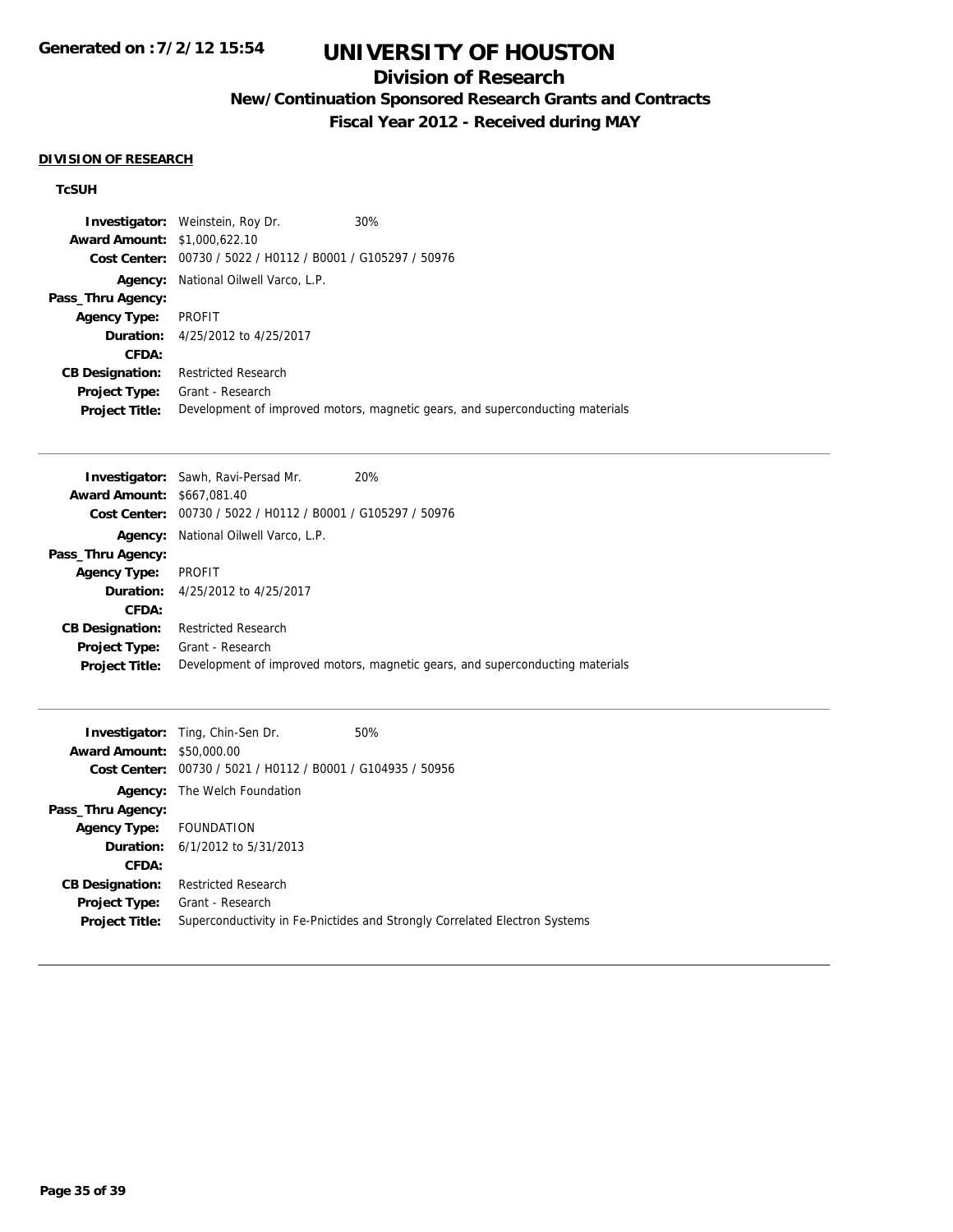## **Division of Research**

**New/Continuation Sponsored Research Grants and Contracts**

**Fiscal Year 2012 - Received during MAY**

### **DIVISION OF RESEARCH**

### **Texas Learning/Computation Center**

| <b>Investigator:</b> Branum-Martin, Lee Dr.<br>10%          |  |
|-------------------------------------------------------------|--|
| <b>Award Amount:</b><br>\$8,954.90                          |  |
| Cost Center: 00730 / 5013 / H0288 / B0001 / G103892 / 51005 |  |
| Lehigh University                                           |  |
| U.S. Department of Education<br>Pass_Thru Agency:           |  |
| <b>FEDERAL</b>                                              |  |
| <b>Duration:</b> 3/1/2012 to 2/28/2013                      |  |
| Special Education Research<br>84.324                        |  |
| <b>Restricted Research</b>                                  |  |
| Grant - Research                                            |  |
| Reading Achievement Multi-Component Program (RAMP-UP)       |  |
|                                                             |  |

|                               | <b>Investigator:</b> Lindner, Peggy Dr.                            | 5% |
|-------------------------------|--------------------------------------------------------------------|----|
| <b>Award Amount: \$500.00</b> |                                                                    |    |
|                               | <b>Cost Center:</b> 00730 / 5021 / H0246 / B0001 / G104957 / 50622 |    |
|                               | <b>Agency:</b> Texas Medical Center                                |    |
| Pass_Thru Agency:             |                                                                    |    |
| Agency Type: NON PROFIT       |                                                                    |    |
|                               | <b>Duration:</b> 2/15/2012 to 9/15/2012                            |    |
| CFDA:                         |                                                                    |    |
| <b>CB Designation:</b>        | <b>Restricted Research</b>                                         |    |
| <b>Project Type:</b>          | Grant - Research                                                   |    |
| <b>Project Title:</b>         | Unobtrusive and Sustained Ouantification of Pain                   |    |
|                               |                                                                    |    |

|                                 | <b>Investigator:</b> Pavlidis, Ioannis Dr.                  | 45% |
|---------------------------------|-------------------------------------------------------------|-----|
| <b>Award Amount: \$4,500.00</b> |                                                             |     |
|                                 | Cost Center: 00730 / 5021 / H0246 / B0001 / G104957 / 50622 |     |
|                                 | <b>Agency:</b> Texas Medical Center                         |     |
| Pass_Thru Agency:               |                                                             |     |
| Agency Type: NON PROFIT         |                                                             |     |
|                                 | <b>Duration:</b> $2/15/2012$ to $9/15/2012$                 |     |
| <b>CFDA:</b>                    |                                                             |     |
| <b>CB Designation:</b>          | <b>Restricted Research</b>                                  |     |
| <b>Project Type:</b>            | Grant - Research                                            |     |
| <b>Project Title:</b>           | Unobtrusive and Sustained Quantification of Pain            |     |
|                                 |                                                             |     |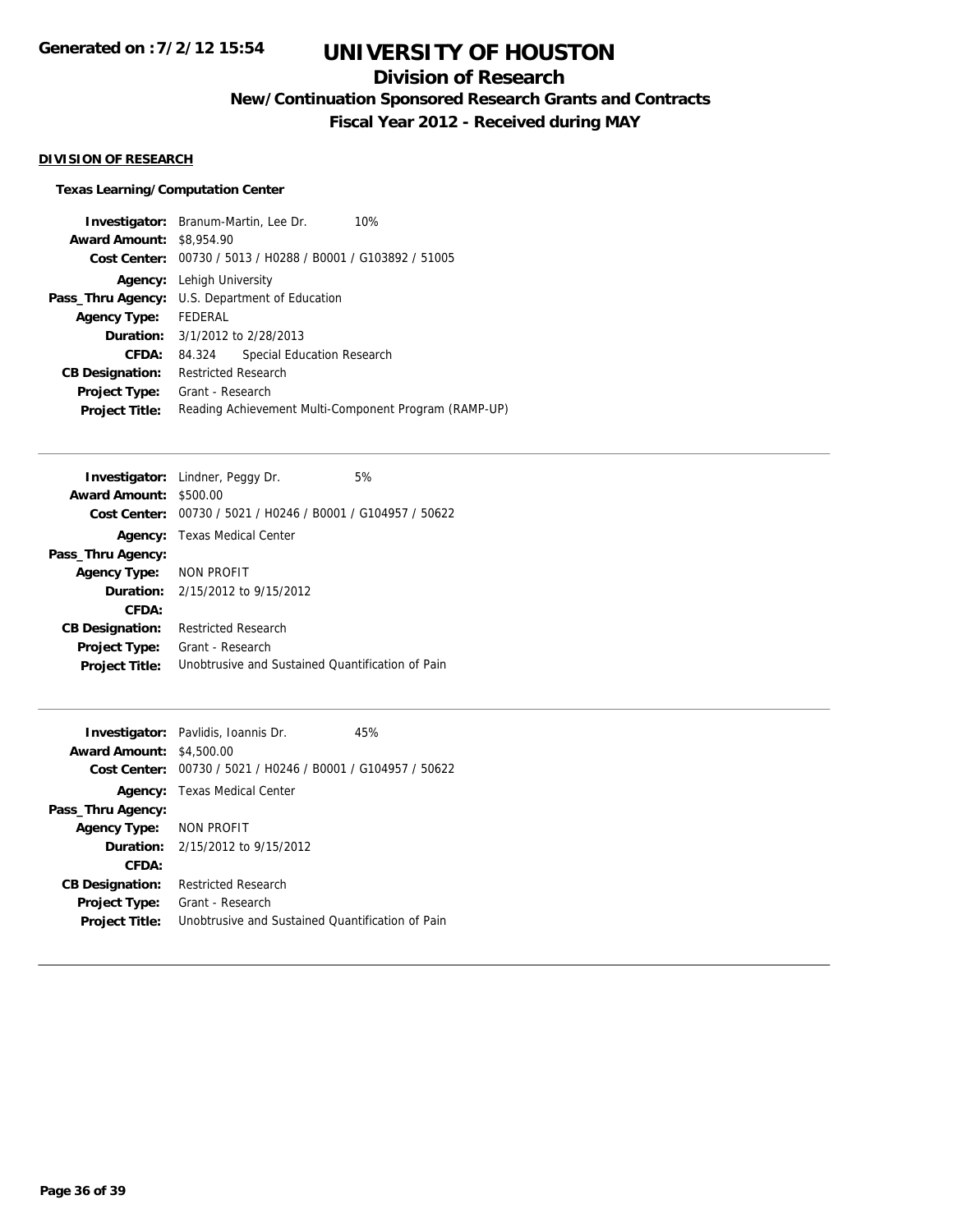## **Division of Research**

**New/Continuation Sponsored Research Grants and Contracts**

**Fiscal Year 2012 - Received during MAY**

### **DIVISION OF RESEARCH**

#### **Texas Learning/Computation Center**

**Investigator:** Kouri, Donald J. Dr. 100% **Award Amount:** \$60,000.00 **Cost Center:** 00730 / 5021 / H0246 / B0001 / G105233 / 50923 **Agency:** The Welch Foundation **Pass\_Thru Agency: Agency Type:** FOUNDATION **Duration:** 6/1/2012 to 5/31/2013 **CFDA: CB Designation:** Restricted Research **Project Type:** Grant - Research **Project Title:** Supersymmetric Quantum Mechanics: Accurate Excited State Energies and Wave Functions

#### **TIMES**

| <b>Award Amount: \$62,684.30</b>                      |                                                             |
|-------------------------------------------------------|-------------------------------------------------------------|
|                                                       | Cost Center: 00730 / 5013 / H0288 / B0001 / G103892 / 51005 |
| <b>Agency:</b> Lehigh University                      |                                                             |
| <b>Pass_Thru Agency:</b> U.S. Department of Education |                                                             |
| Agency Type: FEDERAL                                  |                                                             |
| <b>Duration:</b> 3/1/2012 to 2/28/2013                |                                                             |
| CFDA:<br>84.324                                       | Special Education Research                                  |
| <b>CB Designation:</b>                                | <b>Restricted Research</b>                                  |
| Grant - Research<br>Project Type:                     |                                                             |
| <b>Project Title:</b>                                 | Reading Achievement Multi-Component Program (RAMP-UP)       |

#### **GRADUATE COLLEGE OF SOCIAL WORK**

### **Center for Health Equities & Evaluation Research**

|                                   | <b>Investigator:</b> Jones, Lovell Dr.    | 100%                                                        |
|-----------------------------------|-------------------------------------------|-------------------------------------------------------------|
| <b>Award Amount: \$150,000.00</b> |                                           |                                                             |
|                                   |                                           | Cost Center: 00730 / 5013 / H0662 / B0001 / G105215 / 50851 |
| Agency:                           | Baylor College of Medicine                |                                                             |
| Pass_Thru Agency:                 | National Institutes of Health             |                                                             |
| <b>Agency Type:</b>               | FEDERAL                                   |                                                             |
|                                   | <b>Duration:</b> $4/1/2012$ to $8/1/2012$ |                                                             |
| CFDA:                             | 93.859                                    | Pharmacology, Physiology, and Biological Chemistry Research |
| <b>CB Designation:</b>            | Non Restricted Research                   |                                                             |
| Project Type:                     | Grant - Research                          |                                                             |
| <b>Project Title:</b>             |                                           | STUDENT MENTORING THROUGH REGIONAL SCIENTIFIC SYMPOSIA      |
|                                   |                                           |                                                             |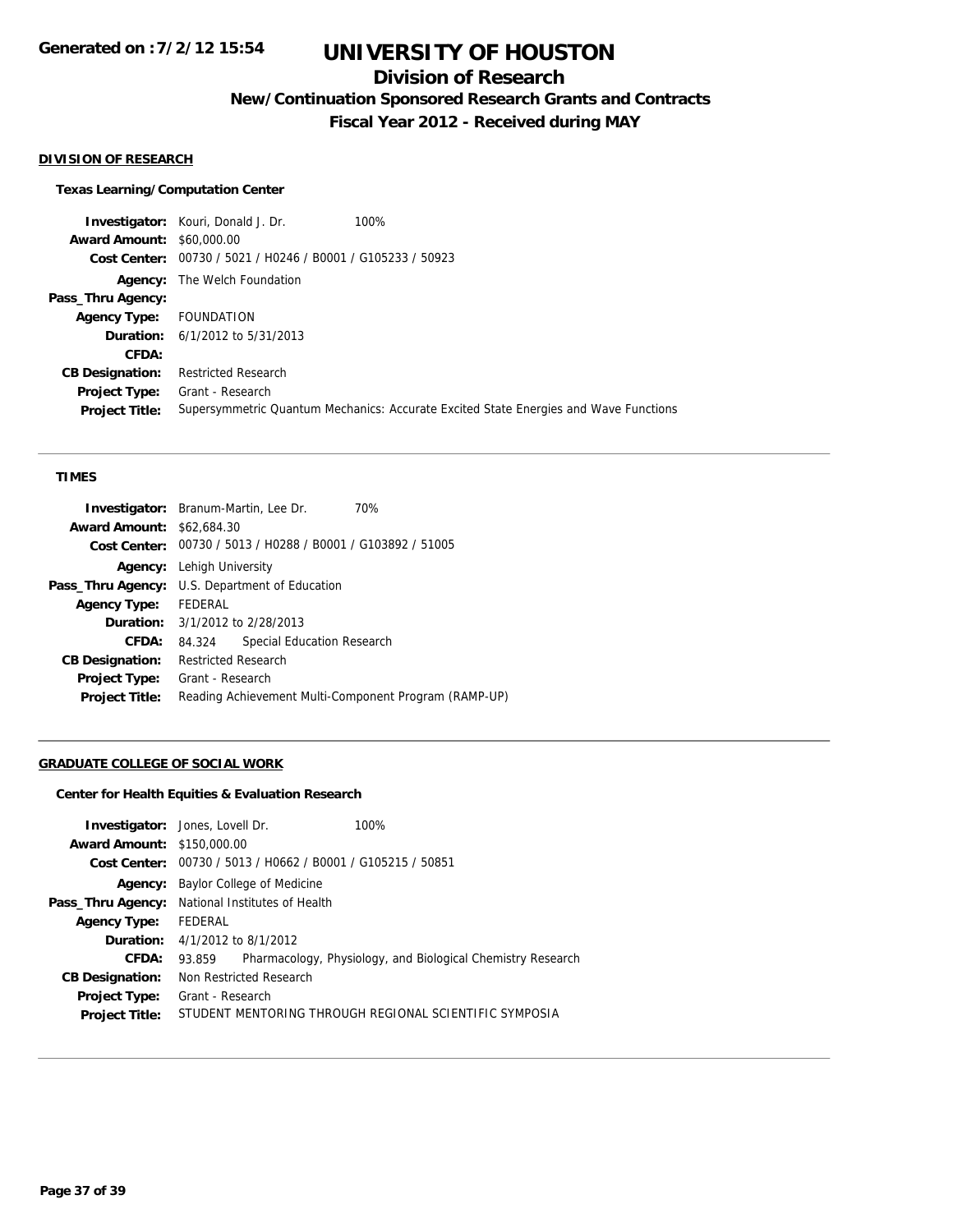# **UNIVERSITY OF HOUSTON**

## **Division of Research**

**New/Continuation Sponsored Research Grants and Contracts**

**Fiscal Year 2012 - Received during MAY**

#### **GRADUATE COLLEGE OF SOCIAL WORK**

#### **Child & Family for Innovative Research**

**Investigator:** Steinberg, Catherine Dr. 100% **Award Amount:** \$56,704.00 **Cost Center:** 00730 / 5019 / H0509 / B0001 / G104923 / 50852 **Agency:** Fort Bend County **Pass\_Thru Agency: Agency Type:** LOCAL **Duration:** 4/23/2012 to 11/15/2013 **CFDA: CB Designation:** Non Restricted Research **Project Type:** Grant - Research **Project Title:** Fort Bend Mental Health Public Defender-Program Evaluation

#### **SENIOR V.P. FOR ACADEMIC AFFAIRS AND PROVOST**

#### **Learning and Assessment Services**

|                        | <b>Investigator:</b> Grindon, Angelina C. Ms.<br>100% |  |
|------------------------|-------------------------------------------------------|--|
| <b>Award Amount:</b>   | \$4,767.00                                            |  |
| <b>Cost Center:</b>    | 00730 / 5016 / H0219 / C0001 / G103821 / 49480        |  |
| Agency:                | Texas Department of State Health Services             |  |
| Pass_Thru Agency:      |                                                       |  |
| <b>Agency Type:</b>    | STATE                                                 |  |
|                        | <b>Duration:</b> 9/1/2011 to 8/31/2012                |  |
| CFDA:                  |                                                       |  |
| <b>CB Designation:</b> | Non Research                                          |  |
| <b>Project Type:</b>   | Grant - Public Service                                |  |
| <b>Project Title:</b>  | Families CAN: A Parent Case Management Model          |  |

#### **UH Charter School**

| <b>Award Amount: \$2,526.24</b>               | <b>Investigator:</b> Black, Carolyn Dr.                                       | 100% |
|-----------------------------------------------|-------------------------------------------------------------------------------|------|
|                                               | Cost Center: 00730 / 5014 / H0441 / C0001 / C104229 / 49776                   |      |
|                                               | <b>Agency:</b> Texas Education Agency                                         |      |
| Pass_Thru Agency:                             |                                                                               |      |
| <b>Agency Type:</b>                           | STATE                                                                         |      |
|                                               | <b>Duration:</b> $9/1/2011$ to $8/31/2012$                                    |      |
| CFDA:                                         |                                                                               |      |
| <b>CB Designation:</b>                        | Non Research                                                                  |      |
| <b>Project Type:</b><br><b>Project Title:</b> | Grant - Public Service<br>Charter School: National School Lunch Program FY 12 |      |
|                                               |                                                                               |      |